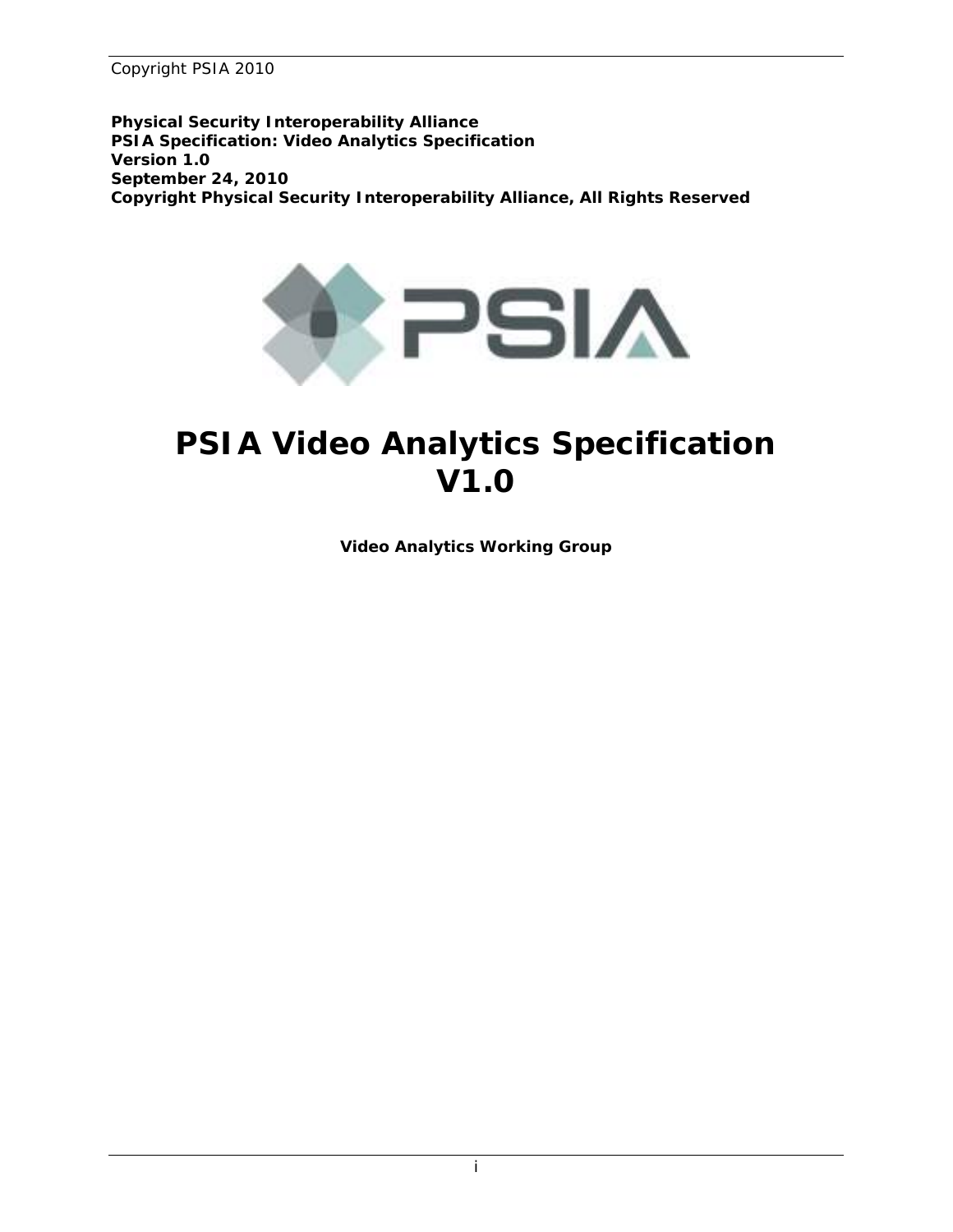## **Document History**

| "OV Ready" specification contributed<br>by ObjectVideo; used as baseline |  |
|--------------------------------------------------------------------------|--|
|                                                                          |  |
|                                                                          |  |
| document                                                                 |  |
| Initial VAS draft for Analytics                                          |  |
|                                                                          |  |
|                                                                          |  |
| additions/deletions to clear out                                         |  |
| remnants from source document                                            |  |
| Version edited for metadata content                                      |  |
| Updated to include new ObjectModel                                       |  |
| Accepted multiple edits based on                                         |  |
| recent metadata, events, and Object                                      |  |
| model discussions in order to create                                     |  |
| a clean baseline as we get into final                                    |  |
| review. Accepted insertion of new                                        |  |
| Analytics Capabilities content for the                                   |  |
| group to begin review and edit.                                          |  |
| Includes final decisions on Device                                       |  |
| level analytic capabilities. Accepted                                    |  |
| comments and revisions in Section                                        |  |
| 3.4.                                                                     |  |
| Updated sections 3.4.1.1, 3.4.1.2,<br>3.5.1 and 3.5.2 based on recent    |  |
| feedback in preparation for final                                        |  |
|                                                                          |  |
| Updated section 3.4 based on the                                         |  |
|                                                                          |  |
| Updated section 3.4 and 3.5 based                                        |  |
|                                                                          |  |
| Changed timestamps in sections 3.4                                       |  |
| and 3.5 to be UTC based; changed                                         |  |
| ordering of element in AnalyticsAlert                                    |  |
| and AnalyticsObject to group related                                     |  |
|                                                                          |  |
| Added initial VideoAnalytics root                                        |  |
| service and capabilities specification                                   |  |
| Reformatted Event and Metadata                                           |  |
| Output sections to follow standard                                       |  |
|                                                                          |  |
| Added CMEM stream setup,                                                 |  |
|                                                                          |  |
| Committed all changes to date,                                           |  |
| cleaned up formatting. Made changes<br>suggested at 5/26/10 meeting      |  |
| Including initial review feedback                                        |  |
| Validated all schemas and examples                                       |  |
|                                                                          |  |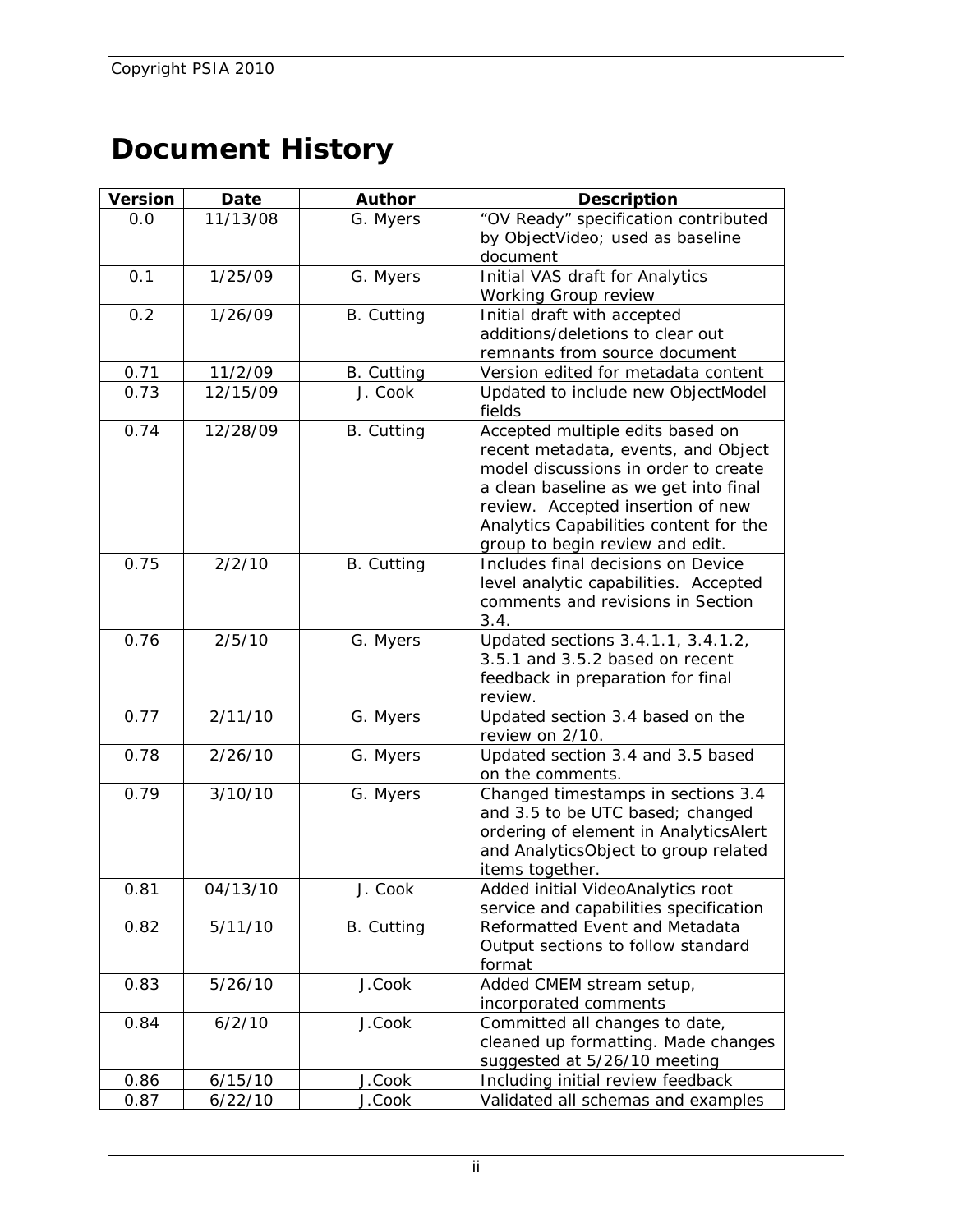| <b>Version</b> | Date    | <b>Author</b>      | <b>Description</b>                   |  |
|----------------|---------|--------------------|--------------------------------------|--|
| 0.88           | 7/2/10  | <b>B.</b> Cutting  | Clean copy for final PSIA internal   |  |
|                |         |                    | review                               |  |
| 0.89           | 7/12/10 | B. Cutting         | Final draft submission from the      |  |
|                |         |                    | Analytics Working Group to the PSIA  |  |
|                |         |                    | for approval prior to making it      |  |
|                |         |                    | available for public review.         |  |
| 0.89a          | 7/14/10 | R. Richter         | Minor modifications to correlate     |  |
|                |         |                    | CMEM v1.1 to final Video Analytics   |  |
|                |         |                    | spec.                                |  |
| 0.90           | 7/21/10 | B. Cutting         | Final draft for public review period |  |
| 1.0            | 9/6/10  | <b>B.</b> Cutting  | Incorporates agreed to changes       |  |
| Draft 1        |         |                    | based on public review feedback      |  |
| 1.0            | 9/16/10 | B. Cutting/J. Cook | XSD Updated and some other minor     |  |
| Draft 2        |         |                    | edits                                |  |
| 1.0            | 9/24/10 | <b>B.</b> Cutting  | Final 1.0 Version                    |  |

#### **Disclaimer**

THIS DOCUMENT IS PROVIDED "AS IS" WITH NO WARRANTIES WHATSOEVER, INCLUDING ANY WARRANTY OF MERCHANTABILITY, NONINFRINGEMENT, FITNESS FOR ANY PARTICULAR PURPOSE, OR ANY WARRANTY OTHERWISE ARISING OUT OF ANY PROPOSAL, SPECIFICATION OR SAMPLE. Without limitation, PSIA disclaims all liability, including liability for infringement of any proprietary rights, relating to use of information in this specification and to the implementation of this specification, and PSIA disclaims all liability for cost of procurement of substitute goods or services, lost profits, loss of use, loss of data or any incidental, consequential, direct, indirect, or special damages, whether under contract, tort, warranty or otherwise, arising in any way out of use or reliance upon this specification or any information herein.

No license, express or implied, by estoppel or otherwise, to any PSIA or PSIA member intellectual property rights is granted herein.

#### **Except that a license is hereby granted by PSIA to copy and reproduce this specification for internal use only.**

Contact the Physical Security Interoperability Alliance at info@psialliance.org for information on specification licensing through membership agreements.

Any marks and brands contained herein are the property of their respective owners.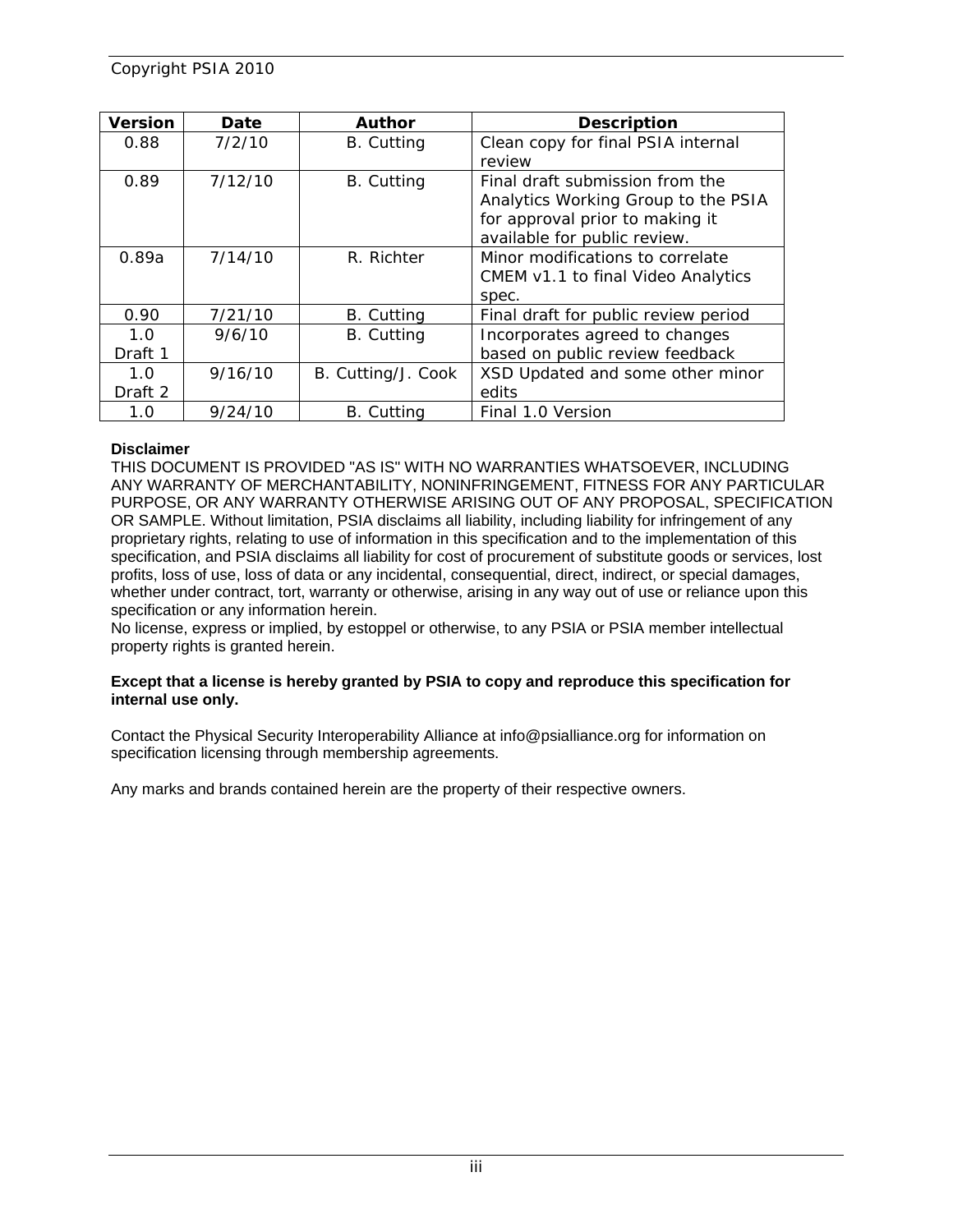## **Table of Contents**

| 1              |                    |                                                              |  |
|----------------|--------------------|--------------------------------------------------------------|--|
|                | 1.1.               |                                                              |  |
|                | 1.1.1              |                                                              |  |
|                | 1.1.2              |                                                              |  |
|                | 1.2                |                                                              |  |
|                | 1.2.1              |                                                              |  |
|                | 1.2.2              |                                                              |  |
|                | 1.2.3              |                                                              |  |
|                | 1.2.4              |                                                              |  |
|                | 1.2.5              |                                                              |  |
|                | 1.3                |                                                              |  |
|                | 1.4                |                                                              |  |
|                | 1.5                |                                                              |  |
| $\overline{2}$ |                    |                                                              |  |
|                | 2.1                |                                                              |  |
|                | 2.2                |                                                              |  |
|                | 2.3                |                                                              |  |
|                | 2.3.1              | PSIA/VideoAnalytics/capabilities Schema Definition (XSD)  15 |  |
|                | 2.3.2              |                                                              |  |
|                | 2.4                |                                                              |  |
|                |                    |                                                              |  |
|                |                    |                                                              |  |
|                | 2.4.2              |                                                              |  |
|                | 2.5                |                                                              |  |
|                | 2.5.1              |                                                              |  |
|                | 2.5.2              |                                                              |  |
|                | 2.6                |                                                              |  |
|                | 2.6.1              | PSIA/VideoAnalytics/channels Schema Definition (XSD)  19     |  |
|                | 2.6.2              |                                                              |  |
|                | 2.7                |                                                              |  |
|                | 2.7.1              | PSIA/VideoAnalytics/channels/[ID] Schema Definition (XSD) 21 |  |
|                | 2.7.2              | PSIA/VideoAnalytics/channels/[ID] schema elements22          |  |
| 3              |                    |                                                              |  |
|                | 3.1                |                                                              |  |
|                | 3.1.1              |                                                              |  |
|                | 3.1.2              |                                                              |  |
|                | 3.1.3              | <analyticsalert> Event Document format </analyticsalert>     |  |
|                | 3.1.3.1            |                                                              |  |
|                | 3.1.4              |                                                              |  |
|                | 3.1.4.1            |                                                              |  |
|                |                    |                                                              |  |
|                | 3.1.4.2<br>3.1.4.3 |                                                              |  |
| 4              |                    |                                                              |  |
|                | 4.1                |                                                              |  |
|                | 4.2                |                                                              |  |
| 5              |                    | APPENDIX A: ANALYTICS EVENT SCHEMA DEFINITION (XSD) 49       |  |
| 6              |                    |                                                              |  |
|                | 6.1                |                                                              |  |
|                | 6.2                |                                                              |  |
|                |                    |                                                              |  |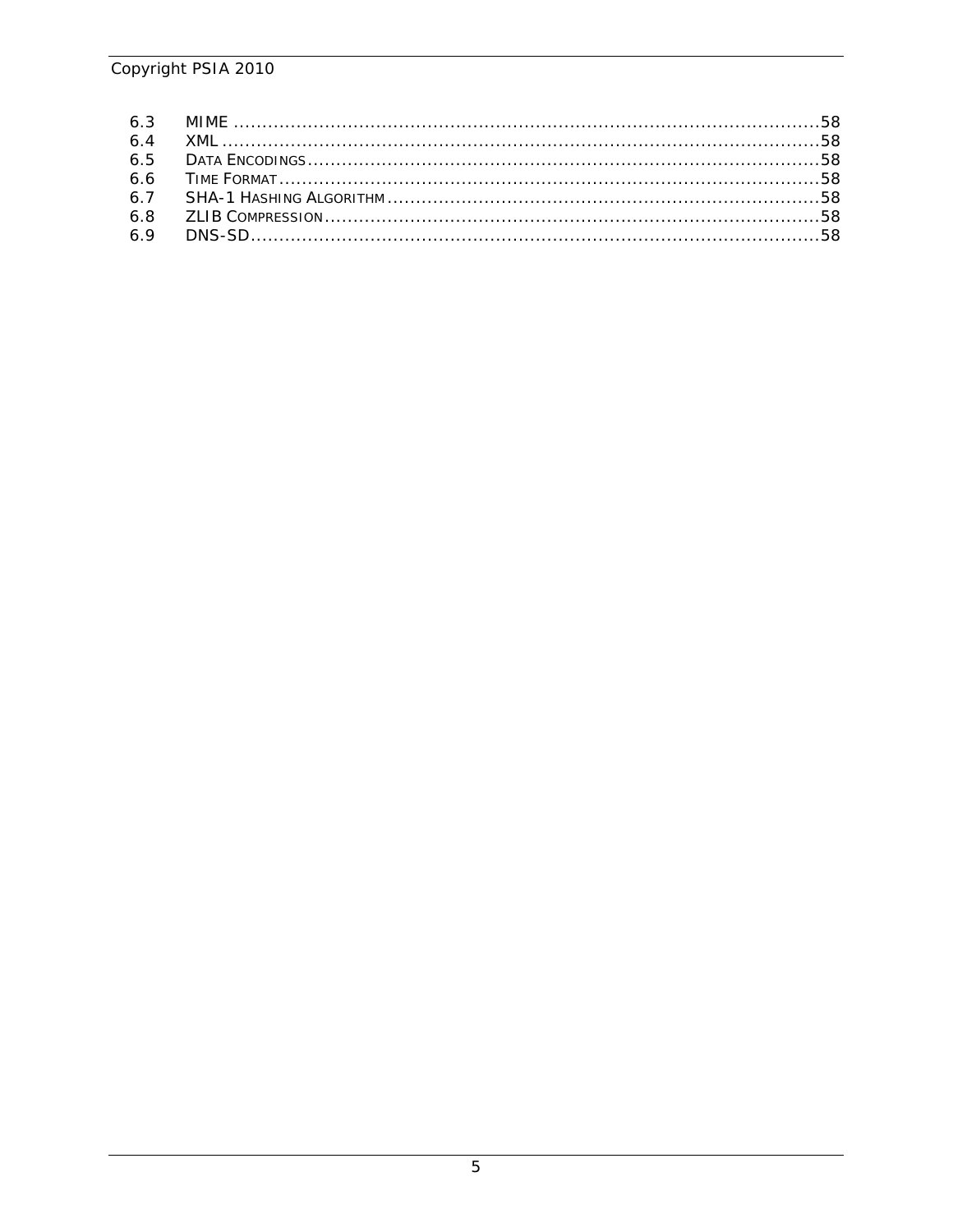## **1 Introduction**

This document specifies an interface that enables physical security and video management systems to communicate with various IP media devices in a standardized way. This eliminates the need for device driver customization in order to achieve interoperability among products from different manufacturers. The intent of this specification is to improve the interoperability of IPbased physical security products from different vendors.

### **1.1. Scope**

The scope for the initial release of the PSIA Video Analytics Specification (VAS) will be focused entirely on analytics capabilities discovery and analytic data output. From an output perspective, this will include multiple types of analytic events, including alerts and counts, and video analytics metadata.

The scope for the video analytic capabilities will include standard configuration data exchange to enable any analytic device to communicate to another device or application its basic analytic capabilities at the device level and the video channel level (for multi-channel devices). This includes information such as PSIA VAS version number supported analytic vendor information (name, software version number, etc.), event types and mechanisms supported, and other supported configurations.

The initial scope within this specification will NOT address analytic rule configurations. The creation of standard protocols for individual rule types will be included in the next release of the VAS.

From a technical perspective, the VAS defines a common protocol using XML over HTTP/HTTPS. This protocol is similar in nature to Web services but is geared towards lightweight computing requirements on the device. As such, this release will not use Simple Object Access Protocol (SOAP) as defined by the W3C-defined Web services but uses a simplified XML schema. In addition, the VAS protocol treats all configuration and management aspects as resources utilizing the REpresentational State Transfer (REST) architecture. The REST architecture is consistent with the core PSIA Service Model.

#### **1.1.1 Conformance**

The Video Analytics Device will host PSIA compliant services and adhere to the PSIA Service Model and PSIA Common Meta Data and Event Definition as defined in referenced documents below.

#### **1.1.2 References**

| [RFC 1945]                | "Hypertext Transfer Protocol -- HTTP/1.0", T. Berners-Lee et al, May<br>1996<br>URL:http://www.ietf.org/rfc/rfc1945.txt |
|---------------------------|-------------------------------------------------------------------------------------------------------------------------|
| [RFC 2326]                | "Real Time Streaming Protocol (RTSP)", H. Schulzrinne et<br>al, April 1998<br>URL:http://www.ietf.org/rfc/rfc2326       |
| <b>PSIA Service Model</b> | www.psialliance.org/documents/PSIA-Service-                                                                             |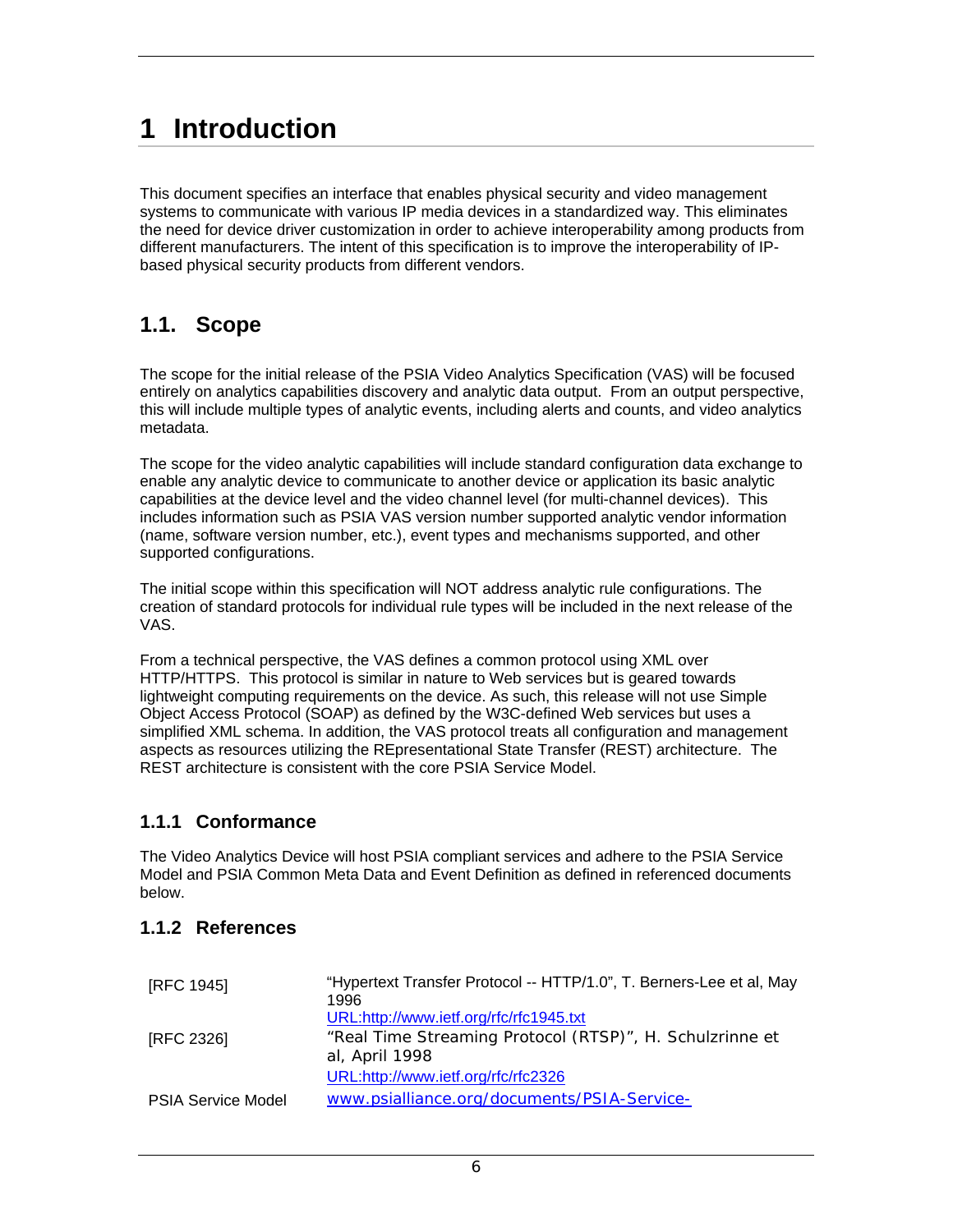| specification                                                   | Model_version_1_0.pdf, March 17, 2009                                      |
|-----------------------------------------------------------------|----------------------------------------------------------------------------|
| <b>PSIA IP Media Device</b><br>specification                    | www.psialliance.org/documents/PSIA-IPMD-v1r7.pdf,<br>March 17, 2009        |
| PSIA Common<br>Metadata and Event<br><b>Model Specification</b> | www.psialliance.org/documents/PSIA-Common-MetaEvent-<br>Model-v1-1-r03.pdf |

### **1.2 REST Overview**

REST is an approach to creating services that expose all information as resources in a uniform way. This approach is quite different from the traditional Remote Procedure Call (RPC) mechanism which identifies the functions that an application can call. Put simply, a REST Web application is noun-driven while an RPC Web application is verb-driven. For example, if a Web application were to define an RPC API for user management, it might be written as follows:

```
GET http://webserver/getUserList 
GET http://webserver/getUser?userid=100 
POST http://webserver/addUser 
POST http://webserver/updateUser 
GET http://webserver/deleteUser?userid=100
```
On the other hand, a REST API for the same operations would appear as follows:

```
GET http://webserver/users 
GET http://webserver/users/user100 
POST http://webserver/users 
PUT http://webserver/users/user100 
DELETE http://webserver/users/user100
```
Part of the simplicity of REST is its uniform interface for operations. Since everything is represented as a resource, create, retrieve, update, and delete (CRUD) operations use the same URI.

#### **1.2.1 HTTP Methods and CRUD**

The CRUD operations are defined by the HTTP method as shown in the table below.

| <b>HTTP Method</b> | <b>Operation</b>      |
|--------------------|-----------------------|
| <b>POST</b>        | Create the resource   |
| <b>GFT</b>         | Retrieve the resource |
| <b>PUT</b>         | Update the resource   |
| DELETE.            | Delete the resource   |

#### **1.2.2 Rules of Thumb**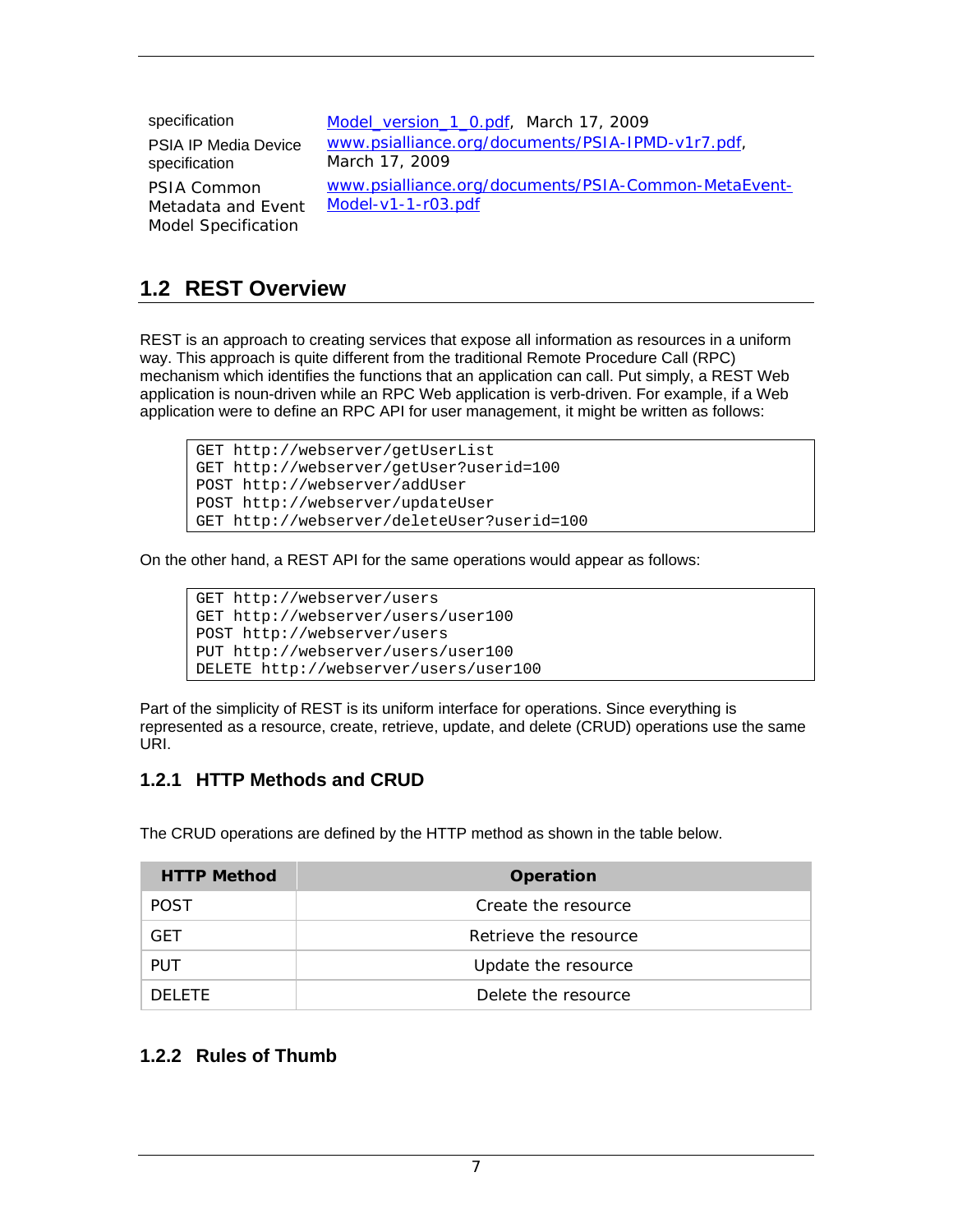- 1. GET calls should never change the system state. They are meant to only return data to the requestor and not to have any side effects
- 2. POST calls should only be used to ADD something that did not already exist.
- 3. PUT calls are expected to update an existing resource but if the resource specified does not already exist, it can be created as well. This will be the assumed default behavior of PUT calls. If any resource wishes to deviate from this behavior, it should be considered an exception and this should be noted in the implementation notes of the resource.

#### **1.2.3 Glossary of Terms**

- **Video Analytics Device ("Device")** IP device or platform that hosts a single channel or multiple channels of video analytic processing. It is able to take in video for analytic processing from external video sources or in itself be the video source (i.e., an IP camera)
- **Software Application ("Application", e.g. VMS)** Software Application that is capable of communicating with and controlling PSIA Services and IP Media Devices. This Software Application communicates with Video Analytic Devices to receive analytic events and metadata and provides user interfaces to query the data.
- **Events** A specific activity detected within the video analytic device as defined by specific rules or conditions, which can be sent to a monitoring Application.
- **Metadata** Frame-by-frame data generated by the video analytics device representing the ongoing activity and object motion for a video channel, which can be used to annotate a video stream or event with additional information.

#### **1.2.4 Name Case Recommendation**

There are no requirements for use of case (capitalization) of URI (Service names) or XML/XSD (Tag-names).

**As a historical note**, the PSIA Core members (during review of Service Model specification) had suggested the following recommendations for use of upper & lower casing of names:

- **For REST URIs: Service names have the first letter capitalized ("upper camel case"), while Resources are not capitalized ("lower camel case"). Example: /PSIA/System/video/inputs.**
- **For XML/XSD: Tag-names which refer to PSIA-defined schema types (simple or complex) have the first letter capitalized ("upper camel case"). Tag-names which refer to predefined, W3C schema types are not capitalized ("lower camel case"). Obviously, no restriction can be placed on values within the tags. Example:**

```
 <xs:complexType name="Entry"> 
   <xs:sequence> 
     <xs:element name="id" type="xs:integer" /> 
     <xs:element name="OtherType" type="OtherType" /> 
 </xs:complexType> 
 <xs:simpleType name="OtherType"> 
   <xs:restriction base="xs:string"> 
     <xs:enumeration value="a" /> 
     <xs:enumeration value="b" /> 
     <xs:enumeration value="c" /> 
   </xs:restriction> 
 </xs:simpleType>
```
(Also, see 'Service.xsd' from Core Model.)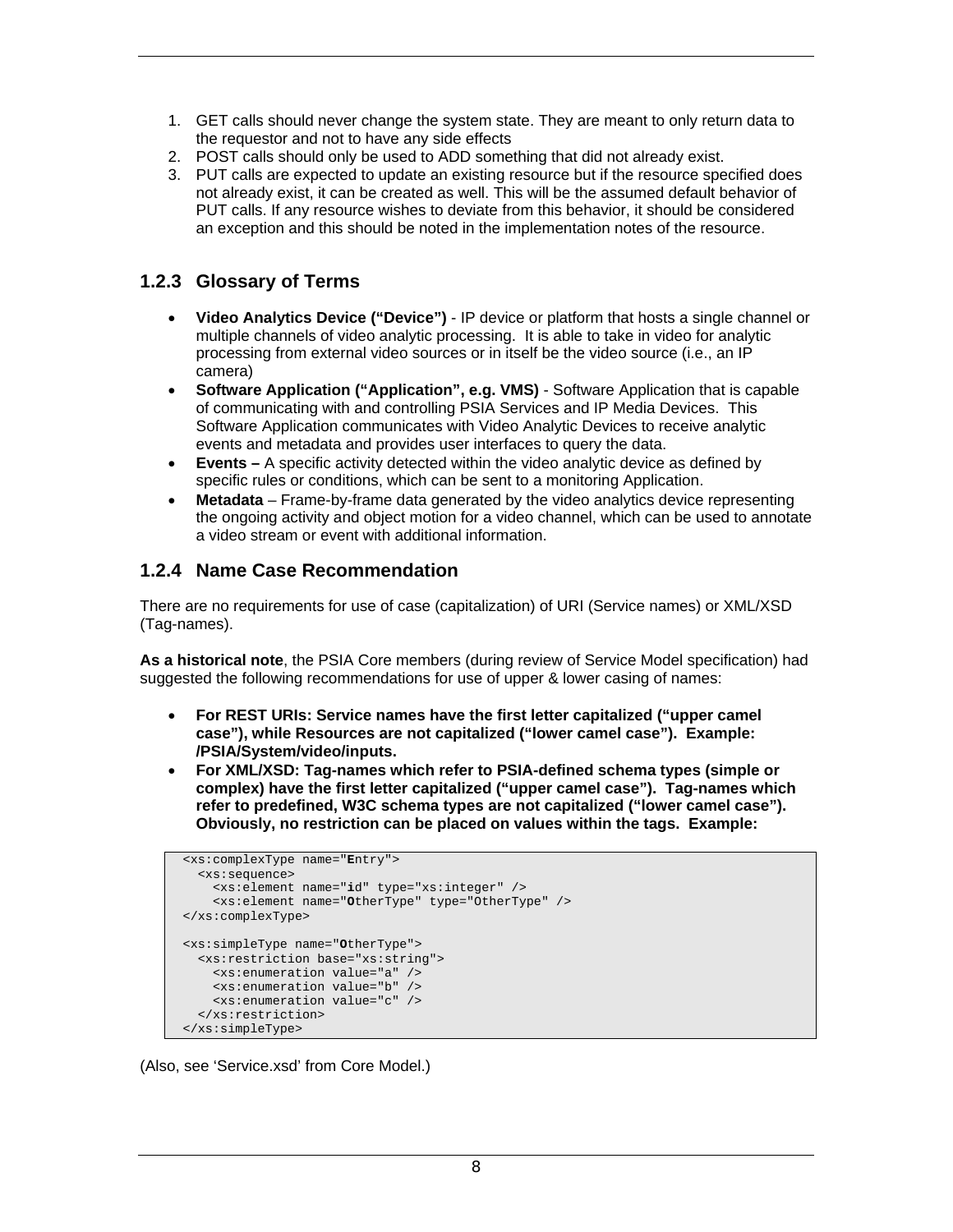Given the exceptions and difficulty with enforcing this recommendation, PSIA REST URIs and XSDs are not required to abide strictly by these recommendations. Basically, all REST URIs that are subordinate to a parent service (i.e. child nodes) are lower camel-case in notation since the "index" resource of the parent service identifies them explicitly as services or resources.

#### **1.2.5 XML Reserved Characters**

Within an XML document, some characters are reserved for language use. If these characters appear in data values, they should be replaced with their Entity Reference equivalents (akin to ANSI Escapes) to avoid parsing errors.

| Character             | Description                                                               | <b>Entity Reference</b> | Comments                  |
|-----------------------|---------------------------------------------------------------------------|-------------------------|---------------------------|
| $\tilde{\phantom{0}}$ | Less than                                                                 | <:                      | May never appear in data. |
| &                     | Ampersand                                                                 | &                       | May never appear in data. |
| $\geq$                | Greater than                                                              | &at:                    | Replace as best practice. |
| $\alpha$              | Double quote                                                              | "                       | Replace as best practice. |
|                       | Single quote                                                              | '                       | Replace as best practice. |
| $\%$                  | Percent                                                                   | %                       | Replace as best practice. |
|                       | $N_{\text{data}}$ that $0.40 \cdot (n \cdot \text{II})$ is not no smalled |                         |                           |

Note that  $&\#0$ ; (null) is not permitted.

For example, the URL "rtsp://144.70.13.92:554/PSIA/Streaming/tracks/27?offset=a07724**&**endtime=2009-05- 18T10:31.25" would appear as follows in XML:

<playbackURI>rtsp://144.70.13.92:554/PSIA/Streaming/tracks/27?offset=a0 7724**&**endtime=2009-05-18T10:31.25</playbackURI>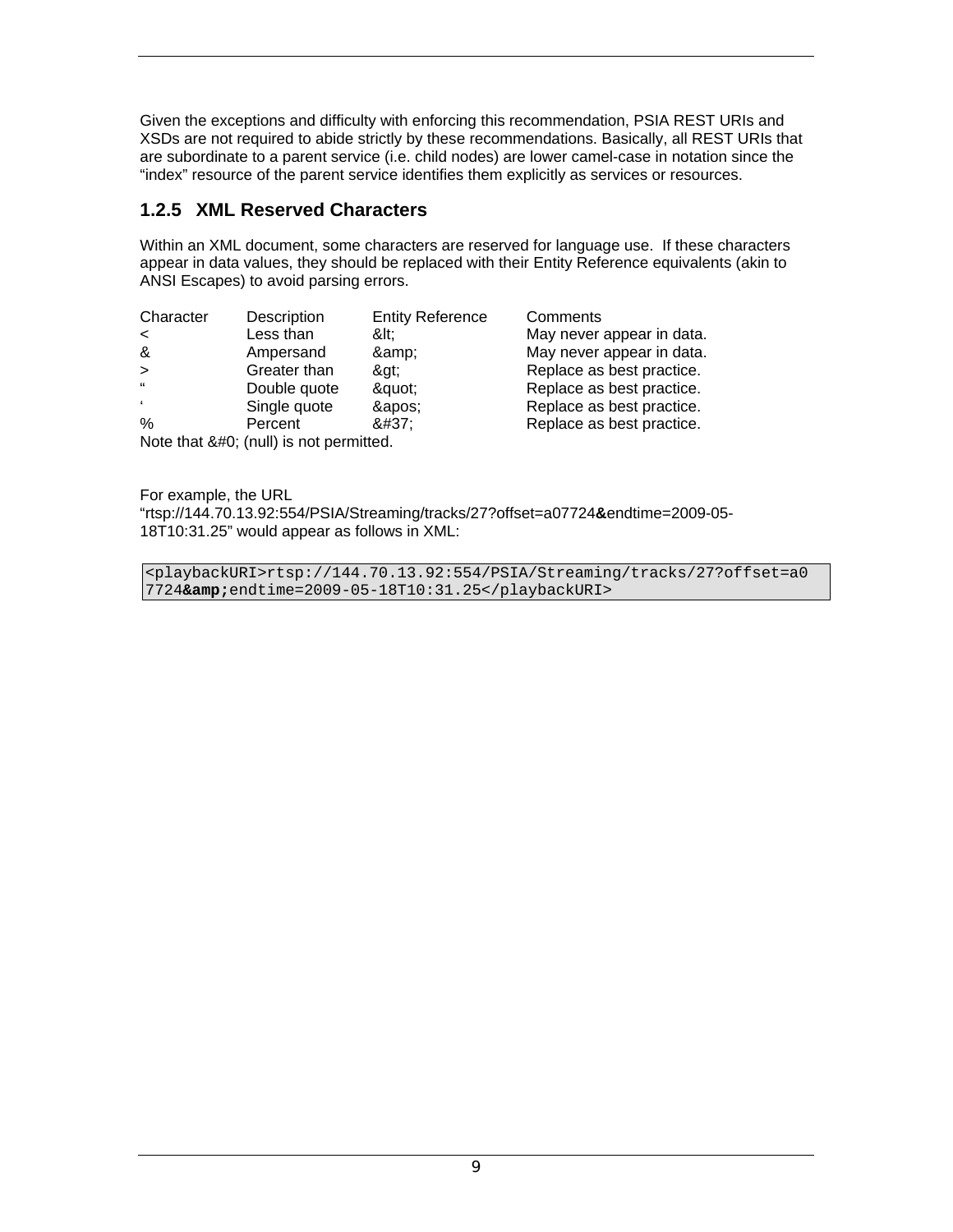### **1.3 Video Analytics Device Discovery**

Video Analytics devices that are standalone—in that they do not support other PSIA services must support discovery using the standard mechanisms defined by the PSIA. Zeroconf (Zero Configuration Networking) technology specifies the mDNS (Multicast DNS) and DNS-SD (DNS Service Discovery) protocols, as described in http://files.dns-sd.org/draft-cheshire-dnsext-dnssd.txt), as the mechanisms to discover/locate service and devices on an IP network. All PSIA protocols require DNS-SD and mDNS for device discovery. To support this discovery model, the PSIA is registering a DNS SRV (RFC 2782) service type to be used to discover all PSIA nodes via DNS–SD and/or mDNS.

All PSIA devices are required, under the PSIA Service Model, to support ZeroConf network discovery (see PSIA Service Model specification), but not ZeroConf's use of Local IP address allocation; this is optional. The discovery requirement consists of support for both DNS-SD *and* mDNS such that large and small networks can be supported. As a result, this requires a Video Analytics device to attempt to register, via DNS-SD, its own service record (i.e. SRV), during system startup, with each of its designated DNS servers (as defined in its IP configuration). Irrespective of whether the SRV registrations pass, or fail, the device is still required to honor mDNS requests for its service type definition. The format of a PSIA compliant Video Analytics device's SRV should always start with the DNS SRV 'services' and 'protocol' prefixes of : "\_*psia.\_tcp."*, followed by the other pertinent information as outlined in RFC 2782, and in the following paragraph.

DNS-SD discoveries, initiated by entities seeking PSIA devices and services (i.e. clients, management servers, etc.), should use the PSIA's public DNS service type to discover the device according to DNS Service Discovery (http://www.dns-sd.org/ServiceTypes.html). Once a device is established as a PSIA-compliant device, its services and resources can be discovered using standard HTTP GETs using the standard, mandatory REST resources.

The following information should be advertised in the SRV record:

A (REST) path of "/index" – can be obtained from the "path" key in the TXT record The {host} – via an IP address or domain name, can be obtained from the service's SRV record The {port} – can be obtained from the service's SRV record The version of the DNS SRV record in "txtvers" The PSIA protocol version in "protovers"

Once a PSIA-compliant device has been discovered, an HTTP GET of its mandatory '/index' resource returns a list of the services that the device supports. At this point, the standard methods are used to "walk" the namespace tree and discover the supported services and resources. It should be noted that the "index" resource returns only the first level resources of a node while the "indexr" resource will return a recursive tree structured list with the current resource as root.

As previously noted, all PSIA standalone Video Analytics Devices must support the required '/System' and '/Metadata' based resources, in addition to the previously specified '/VideoAnalytics' resources. Other REST resources, as defined by system functionality, may be provided by manufacturers.

### **1.4 Event Streaming**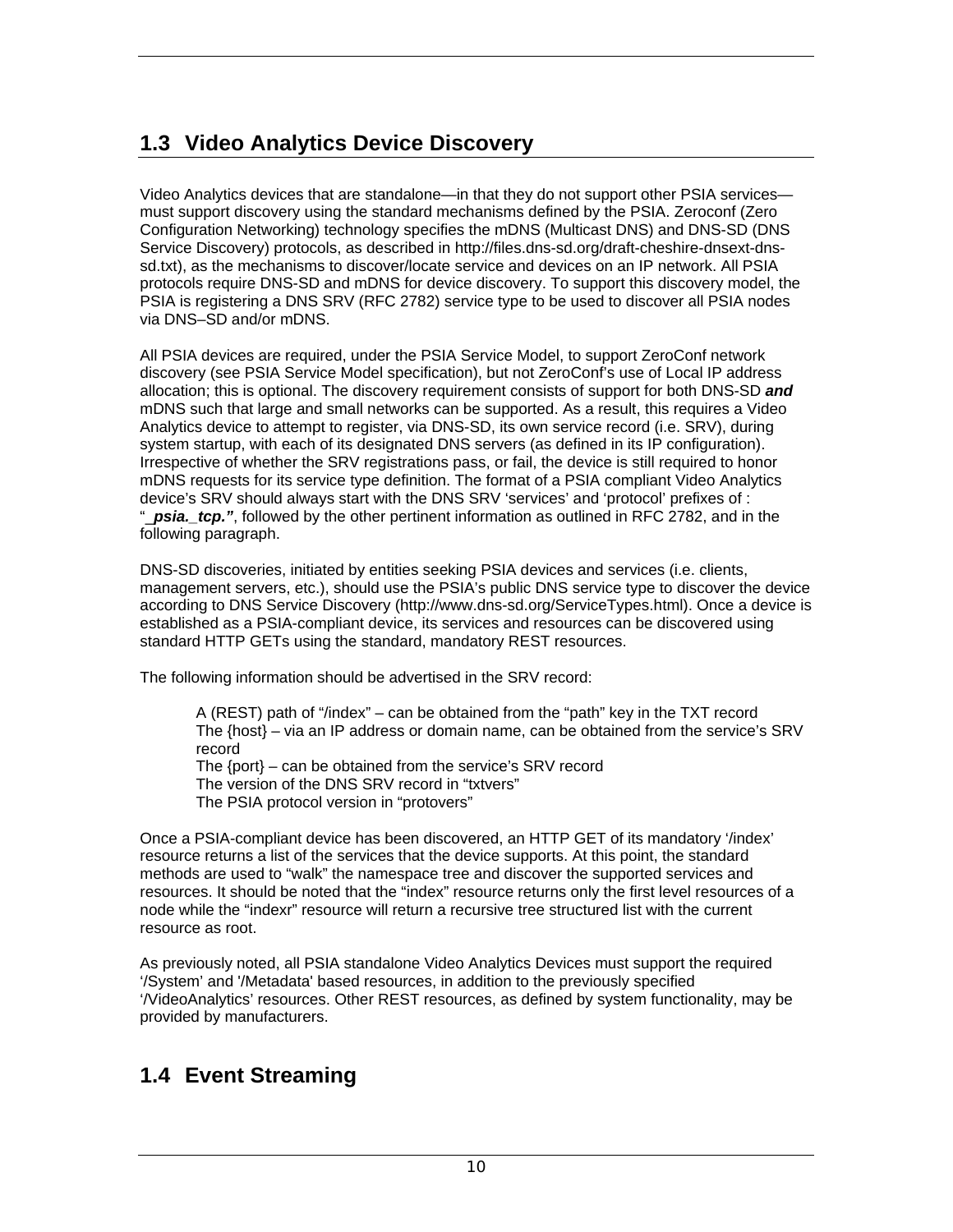All Video Analytic Devices that support events, alarming, notification, etc., must conform to the PSIA Common Metadata and Event Model as defined in the "*PSIA-Common-MetaEvent-Modelv1-1-r03.pdf*" specification. This specification is available to PSIA members on the PSIA members on the PSIA web site.

# **PSIA System (Service Model Spec.)**  index, description deviceInfo **VideoAnalytics**  index, description capabilities info status channels **Metadata (CMEM Spec)**  index, description metadataList, sessionSupport channels streams broadcasts (optional)

### **1.5 Video Analytics Resource Structure**

The above diagram depicts the basic REST resources supported by a spec-compliant PSIA Video Analytics Device as outlined in this document. The colored boxes in the diagram indicate resources that are 'Services'. Services are resources that carry attributes defined by "description" and "capabilities" schemas (see below and PSIA Service Model specification). Additionally, the resource hierarchy determines the REST URI structures used to interact with each resource.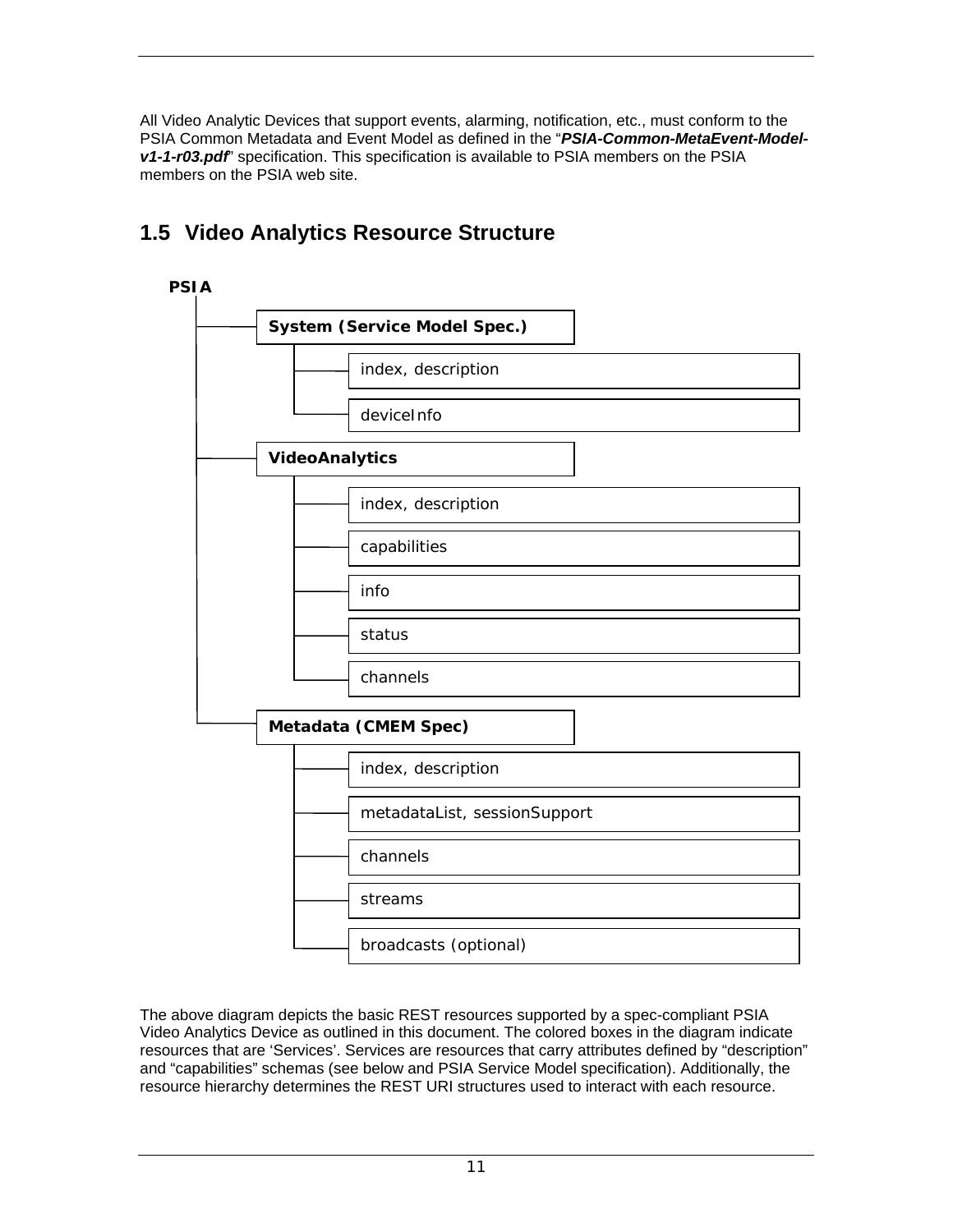| <b>Resource Name</b> | <b>Description</b>                                                                          | Mandatory/Optional                                                                |
|----------------------|---------------------------------------------------------------------------------------------|-----------------------------------------------------------------------------------|
| description          | will respond to an HTTP GET with a<br><resourcedescription> datablock</resourcedescription> | Mandatory                                                                         |
| capabilities         | will respond to an HTTP GET with a<br>resource-specific datablock                           | <b>Generally Optional;</b><br>Required for some Video<br><b>Analytic Services</b> |
| index                | will respond to an HTTP GET with a<br><resourcelist> datablock</resourcelist>               | Mandatory                                                                         |
| indexr               | will respond to an HTTP GET with a<br><resourcelist> datablock</resourcelist>               | Optional                                                                          |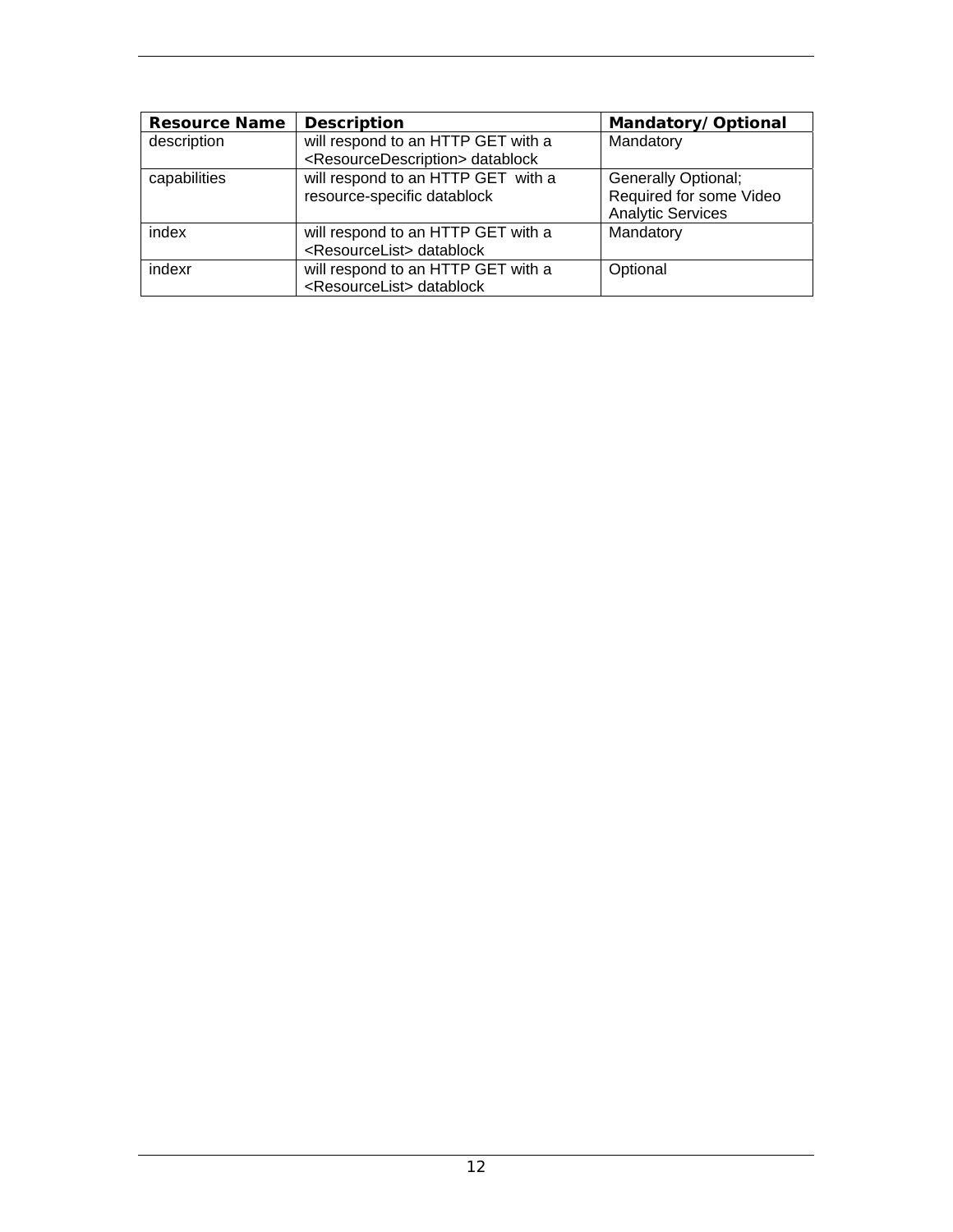## **2 Video Analytics Service REST APIs**

The 'VideoAnalytics' service is the 'root' service for all VAS functions. Since Video Analytic devices are required to be compliant with the PSIA Service Model, these devices must also have the required '/System' service and its relevant resources. For more details, see the PSIA Service Model specification.

The Video Analytics root contains a number of 'local' resources:

- 'index' Required by the PSIA Service Model
- 'description' Required by the PSIA Service Model
- 'capabilities' Required due to the complexity of the services provided, and defines the capabilities of the individual device
- linfo' Required to provide information regarding the VideoAnalytics vendor and version
- 'status' Required to provide the status of the analytic features of the device
- 'channels' Required to provide summary and detailed information for each configured channel within the video analytics device

### **2.1 PSIA/VideoAnalytics/index**

PSIA mandated resource that lists all of the 1<sup>st</sup> level resources contained by '/VideoAnalytics'. Please note that the recursive version, 'indexr' is not required for VideoAnalytics Devices. (See the 'capabilities' resource description for more details)

| <b>URI</b>                  | /PSIA/VideoAnalytics/index                                                                                                                                                                                                                                                                                                                                                 | <b>Type</b>                                                                         | Resource |                                                         |
|-----------------------------|----------------------------------------------------------------------------------------------------------------------------------------------------------------------------------------------------------------------------------------------------------------------------------------------------------------------------------------------------------------------------|-------------------------------------------------------------------------------------|----------|---------------------------------------------------------|
| <b>Requirement</b><br>Level | $-$ All $-$                                                                                                                                                                                                                                                                                                                                                                |                                                                                     |          |                                                         |
| <b>Function</b>             | resources for '/VideoAnalytics'                                                                                                                                                                                                                                                                                                                                            | PSIA Mandatory REST resource/object that enumerates the 1 <sup>st</sup> level child |          |                                                         |
| <b>Methods</b>              | <b>Query String(s)</b>                                                                                                                                                                                                                                                                                                                                                     | <b>Inbound Data</b>                                                                 |          | <b>Return Result</b>                                    |
| <b>GET</b>                  | None                                                                                                                                                                                                                                                                                                                                                                       |                                                                                     |          | <resourcelist></resourcelist>                           |
| <b>PUT</b>                  | N/A                                                                                                                                                                                                                                                                                                                                                                        | N/A                                                                                 |          | <responsestatus code="" error="" w=""></responsestatus> |
| <b>POST</b>                 | N/A                                                                                                                                                                                                                                                                                                                                                                        | N/A                                                                                 |          | <responsestatus code="" error="" w=""></responsestatus> |
| <b>DELETE</b>               | N/A                                                                                                                                                                                                                                                                                                                                                                        | N/A                                                                                 |          | <responsestatus code="" error="" w=""></responsestatus> |
| <b>Notes</b>                | The 'GET' request issued to retrieve an instance of the 'ResourceList' XML<br>schema. See the Service Model specification, Section 7, 8, and 10 for<br>schema details. The resources listed are exposed by the VideoAnalytics<br>service and are available to be queried by the client.                                                                                    |                                                                                     |          |                                                         |
| Example(s)                  | xml version="1.0" encoding="UTF-8"?<br><resourcelist version="1.0" xmlns="urn:psialliance-org"><br/><resource xlink:href="/PSIA/VideoAnalytics/index"><br/><name>index</name><br/><type>resource</type><br/></resource><br/><resource xlink:href="/PSIA/VideoAnalytics/description"><br/><name>description</name><br/><type>resource</type><br/></resource></resourcelist> |                                                                                     |          |                                                         |
|                             | <resource xlink:href="/PSIA/VideoAnalytics/capabilities"><br/><name>capabilities</name><br/><type>resource</type><br/></resource>                                                                                                                                                                                                                                          |                                                                                     |          |                                                         |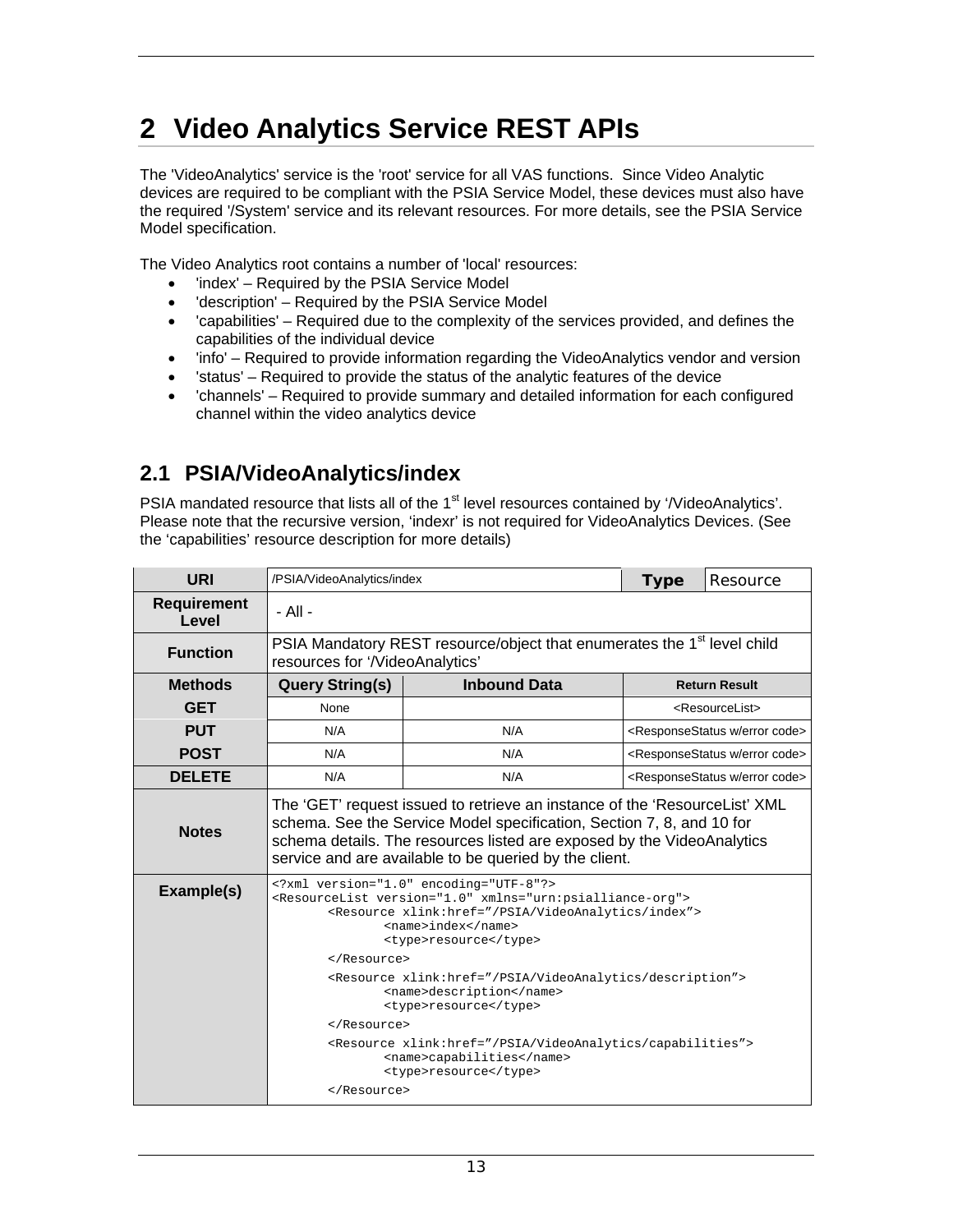| <resource xlink:href="/PSIA/VideoAnalytics/info"></resource>                                                        |
|---------------------------------------------------------------------------------------------------------------------|
| <name>info</name><br><type>service</type>                                                                           |
|                                                                                                                     |
|                                                                                                                     |
| <resource xlink:href="/PSIA/VideoAnalytics/status"><br/><name>status</name><br/><type>service</type></resource>     |
|                                                                                                                     |
| <resource xlink:href="/PSIA/VideoAnalytics/channels"><br/><name>channels</name><br/><type>service</type></resource> |
|                                                                                                                     |
|                                                                                                                     |

## **2.2 /PSIA/VideoAnalytics/description**

| <b>URI</b>                  | /PSIA/VideoAnalytics/description                                                                                                                                                                                                                                                                                                                                                                                                                                                                                                                                                              | <b>Type</b>         | Resource                                                   |                                             |  |  |
|-----------------------------|-----------------------------------------------------------------------------------------------------------------------------------------------------------------------------------------------------------------------------------------------------------------------------------------------------------------------------------------------------------------------------------------------------------------------------------------------------------------------------------------------------------------------------------------------------------------------------------------------|---------------------|------------------------------------------------------------|---------------------------------------------|--|--|
| <b>Requirement</b><br>Level | - All -                                                                                                                                                                                                                                                                                                                                                                                                                                                                                                                                                                                       |                     |                                                            |                                             |  |  |
| <b>Function</b>             | PSIA REST resource/object that describes the functional behavior of the base<br>resource (see PSIA Service Model Sections 7, 8, and 10 for more details).<br>The description returned provides details on which resource methods are<br>exposed and what query parameters are supported.                                                                                                                                                                                                                                                                                                      |                     |                                                            |                                             |  |  |
| <b>Methods</b>              | <b>Query String(s)</b>                                                                                                                                                                                                                                                                                                                                                                                                                                                                                                                                                                        | <b>Inbound Data</b> |                                                            | <b>Return Result</b>                        |  |  |
| <b>GET</b>                  | None                                                                                                                                                                                                                                                                                                                                                                                                                                                                                                                                                                                          | None                |                                                            | <resourcedescription></resourcedescription> |  |  |
| <b>PUT</b>                  | N/A                                                                                                                                                                                                                                                                                                                                                                                                                                                                                                                                                                                           | N/A                 | <responsestatus error<br="" w="">code&gt;</responsestatus> |                                             |  |  |
| <b>POST</b>                 | N/A                                                                                                                                                                                                                                                                                                                                                                                                                                                                                                                                                                                           | N/A                 | <responsestatus error<br="" w="">code&gt;</responsestatus> |                                             |  |  |
| <b>DELETE</b>               | <responsestatus error<br="" w="">N/A<br/>N/A<br/>code&gt;</responsestatus>                                                                                                                                                                                                                                                                                                                                                                                                                                                                                                                    |                     |                                                            |                                             |  |  |
| <b>Notes</b>                | The 'GET' request issued to retrieve an instance of the 'ResourceDescription'<br>XML schema. See the Service Model specification for schema details.                                                                                                                                                                                                                                                                                                                                                                                                                                          |                     |                                                            |                                             |  |  |
| Example(s)                  | xml version="1.0" encoding="UTF-8"?<br><resourcedescription version="1.0" xmlns="urn:psialliance-org"><br/><name>VideoAnalytics</name><br/><version>1</version><br/><type>service</type><br/><math>&lt;</math>get&gt;<br/><querystringparameterlist>none</querystringparameterlist><br/><inboundxml>none</inboundxml><br/><function>Video Analytics root service</function><br/><returnresult>none</returnresult><br/><math>&lt;</math>notes/&gt;<br/><math>&lt;</math>/get&gt;<br/><math>&lt;</math>put/&gt;<br/><math>&lt;</math>post/&gt;<br/><delete></delete><br/></resourcedescription> |                     |                                                            |                                             |  |  |

## **2.3 /PSIA/VideoAnalytics/capabilities**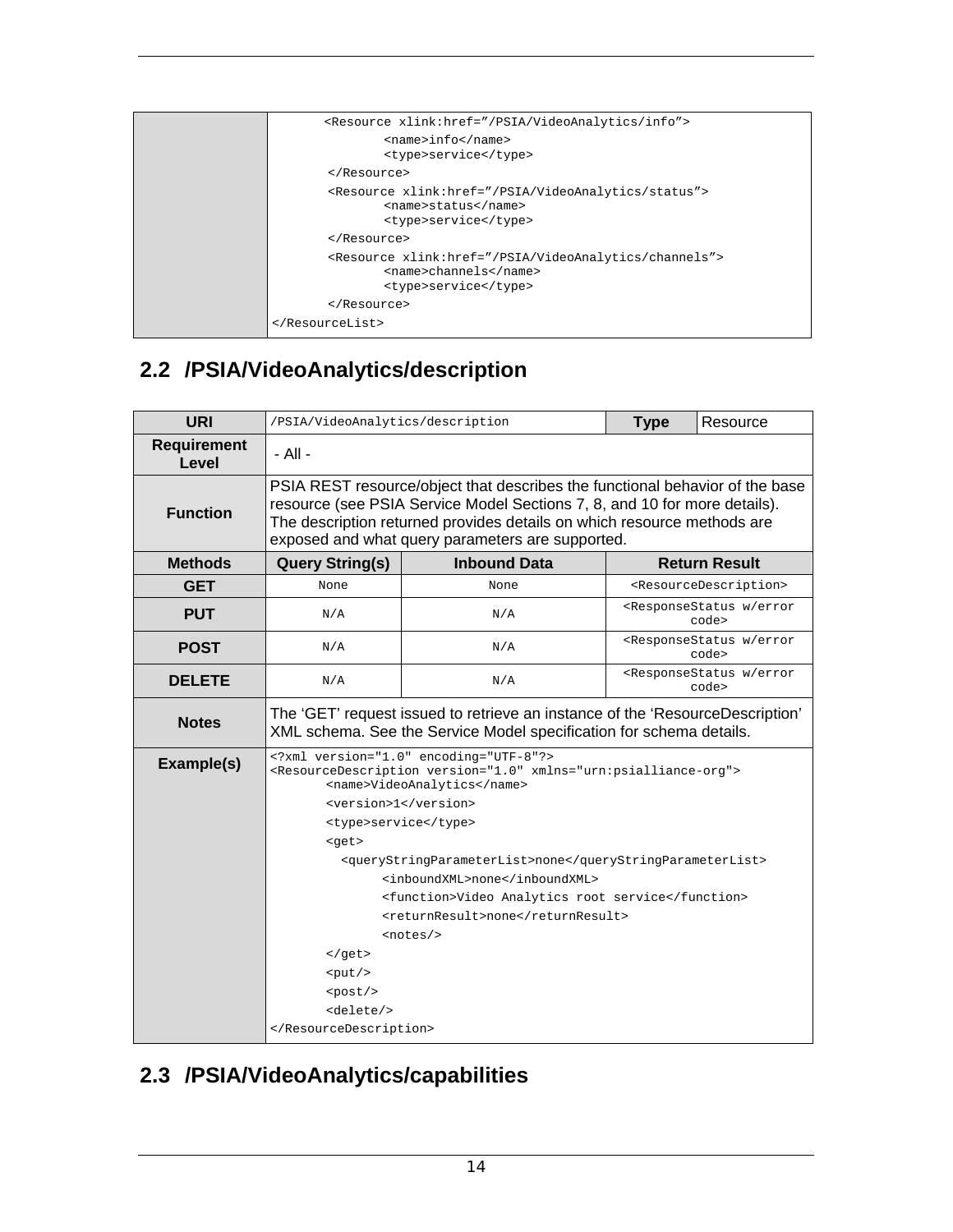| <b>URI</b>                  | /PSIA/VideoAnalytics/capabilities                                                                                                                                                                                                                                                                                                                                                                                                                                                                                                                                                                                                                                                                                                                                            |                                                                    | <b>Type</b> | Resource                                                   |  |  |
|-----------------------------|------------------------------------------------------------------------------------------------------------------------------------------------------------------------------------------------------------------------------------------------------------------------------------------------------------------------------------------------------------------------------------------------------------------------------------------------------------------------------------------------------------------------------------------------------------------------------------------------------------------------------------------------------------------------------------------------------------------------------------------------------------------------------|--------------------------------------------------------------------|-------------|------------------------------------------------------------|--|--|
| <b>Requirement</b><br>Level | - All -                                                                                                                                                                                                                                                                                                                                                                                                                                                                                                                                                                                                                                                                                                                                                                      |                                                                    |             |                                                            |  |  |
| <b>Function</b>             | PSIA REST resource/object that describes the Video Analytics capabilities of<br>the device. The document returned conforms to the AnalyticsCapabilities<br>schema which contains a list of attributes regarding the functionality<br>supported by this instance of the VideoAnalytics Service.                                                                                                                                                                                                                                                                                                                                                                                                                                                                               |                                                                    |             |                                                            |  |  |
| <b>Methods</b>              | <b>Query String(s)</b>                                                                                                                                                                                                                                                                                                                                                                                                                                                                                                                                                                                                                                                                                                                                                       | <b>Inbound Data</b>                                                |             | <b>Return Result</b>                                       |  |  |
| <b>GET</b>                  | None                                                                                                                                                                                                                                                                                                                                                                                                                                                                                                                                                                                                                                                                                                                                                                         | None                                                               |             | <analyticscapabilities></analyticscapabilities>            |  |  |
| <b>PUT</b>                  | N/A                                                                                                                                                                                                                                                                                                                                                                                                                                                                                                                                                                                                                                                                                                                                                                          | N/A                                                                |             | <responsestatus error<br="" w="">code&gt;</responsestatus> |  |  |
| <b>POST</b>                 | <responsestatus error<br="" w="">N/A<br/>N/A<br/>code&gt;</responsestatus>                                                                                                                                                                                                                                                                                                                                                                                                                                                                                                                                                                                                                                                                                                   |                                                                    |             |                                                            |  |  |
| <b>DELETE</b>               | N/A                                                                                                                                                                                                                                                                                                                                                                                                                                                                                                                                                                                                                                                                                                                                                                          | <responsestatus error<br="" w="">N/A<br/>code&gt;</responsestatus> |             |                                                            |  |  |
| <b>Notes</b>                | The 'GET' request issued to retrieve an instance of the 'AnalyticsCapabilities'<br>XML schema. See the Service Model specification for schema details.                                                                                                                                                                                                                                                                                                                                                                                                                                                                                                                                                                                                                       |                                                                    |             |                                                            |  |  |
| Example(s)                  | xml version="1.0" encoding="UTF-8"?<br><analyticscapabilities xmlns="urn:psialliance-org/analytics"><br/><supportsanalyticsupgrade>true</supportsanalyticsupgrade><br/><supportsanalyticslicenseupgrade>true</supportsanalyticslicenseupgrade><br/><supportschannelreset>true</supportschannelreset><br/><supportsalertstreaming>true</supportsalertstreaming><br/><supportscountstreaming>true</supportscountstreaming><br/><supportedanalyticsframesizes><br/><analyticframesize><br/><width>640</width><br/><height>480</height><br/></analyticframesize><br/><analyticframesize><br/><width>320</width><br/><height>240</height><br/></analyticframesize><br/></supportedanalyticsframesizes><br/><supportssnapshot>true</supportssnapshot><br/></analyticscapabilities> |                                                                    |             |                                                            |  |  |

#### **2.3.1 /PSIA/VideoAnalytics/capabilities Schema Definition (XSD)**

The schema for the VideoAnalytics base service provides a list of information regarding the VideoAnalytics capabilities of the device.

```
<?xml version="1.0" encoding="UTF-8"?>
<xs:schema targetNamespace="urn:psialliance-org/analytics" elementFormDefault="qualified"
    xmlns:xs="http://www.w3.org/2001/XMLSchema" xmlns:cmem="urn:psialliance-org"
     xmlns="urn:psialliance-org/analytics">
    <xs:element name="AnalyticsCapabilities" type="AnalyticsCapabilities"/>
    <xs:complexType name="AnalyticsCapabilities">
        <xs:sequence>
           <xs:element name="SupportsAnalyticsUpgrade" type="xs:boolean" />
           <xs:element name="SupportsAnalyticsLicenseUpgrade" type="xs:boolean" />
 <xs:element name="SupportsChannelReset" type="xs:boolean" />
 <xs:element name="SupportsAlertStreaming" type="xs:boolean" />
           <xs:element name="SupportsCountStreaming" type="xs:boolean" />
           <xs:element name="SupportedAnalyticsFrameSizes"
type="SupportedAnalyticsFrameSizes" />
           <xs:element name="SupportsSnapshot" type="xs:boolean" />
         </xs:sequence>
    </xs:complexType>
```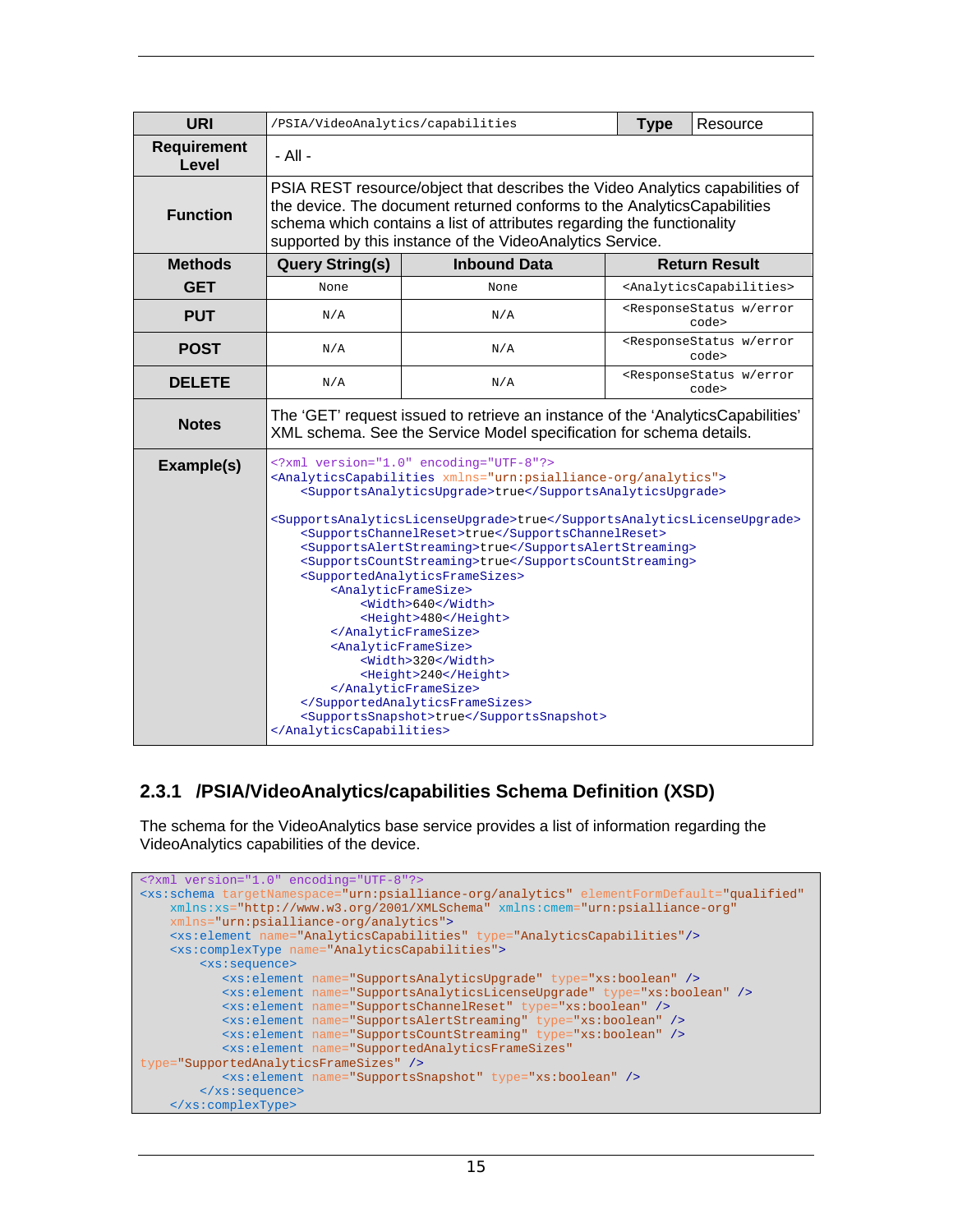```
 <xs:complexType name="SupportedAnalyticsFrameSizes">
         <xs:annotation>
             <xs:documentation xml:lang="en">Defines the list of supported frame 
sizes</xs:documentation>
         </xs:annotation>
        <xs:sequence>
             <xs:element name="AnalyticFrameSize" minOccurs="1" maxOccurs="unbounded"
type="AnalyticFrameSize"/>
        </xs:sequence> 
    </xs:complexType>
     <xs:complexType name="AnalyticFrameSize">
        <xs:sequence>
 <xs:element name="Width" minOccurs="1" maxOccurs="1" type="xs:int"/>
 <xs:element name="Height" minOccurs="1" maxOccurs="1" type="xs:int"/>
        </xs:sequence>
   \texttt{<}/\texttt{xs:complexType}\texttt{>}</xs:schema>
```
### **2.3.2 /PSIA/VideoAnalytics/capabilities Elements**

| <b>Element Name</b>                 | <b>Requirement</b> | <b>Description</b>                                                                                                                                                                                                                                    |
|-------------------------------------|--------------------|-------------------------------------------------------------------------------------------------------------------------------------------------------------------------------------------------------------------------------------------------------|
| <b>SupportsAnalyticsUpgrade</b>     | Mandatory          | Provides a boolean value which determines whether the<br>VideoAnalytics device is software upgradable                                                                                                                                                 |
| SupportsAnalyticsLicenseUpgrade     | Optional           | Indicates whether the channel on this device can be<br>relicensed through some mechanism to change the<br>operation of the analytics                                                                                                                  |
| <b>SupportsChannelReset</b>         | Mandatory          | Provides a boolean value which determines whether the<br>VideoAnalytics device supports resets to be sent to an<br>individually configured channel. If true channel reset is<br>supported, if false channels can only be reset via a device<br>reset. |
| <b>SupportsAlertStreaming</b>       | Mandatory          | Boolean value which determines whether the device<br>supports alert streaming to the client via a reliable<br>connection. If true connection can be made to the device to<br>receive alerts, if false then alert push is used to pass alerts.         |
| <b>SupportsCountStreaming</b>       | Optional           | Boolean value which determines whether count information<br>can be streamed to clients via reliable connection                                                                                                                                        |
| <b>SupportedAnalyticsFrameSizes</b> | Optional           | Provides a list of the supported frame sizes used for<br>Analytic processing                                                                                                                                                                          |
| <b>SupportsSnapshot</b>             | Mandatory          | Analytics engines supporting snapshots should set this<br>value to true. Otherwise, the engine does not support<br>Snapshots                                                                                                                          |

### **2.4 /PSIA/VideoAnalytics/info**

| URI                         | /PSIA/VideoAnalytics/info                                                                                            |      | <b>Type</b> | Resource                                                   |  |
|-----------------------------|----------------------------------------------------------------------------------------------------------------------|------|-------------|------------------------------------------------------------|--|
| <b>Requirement</b><br>Level | - All -                                                                                                              |      |             |                                                            |  |
| <b>Function</b>             | PSIA REST resource/object that provides basic vendor and version<br>information regarding the VideoAnalytics service |      |             |                                                            |  |
| <b>Methods</b>              | <b>Query String(s)</b><br><b>Inbound Data</b><br><b>Return Result</b>                                                |      |             |                                                            |  |
| <b>GET</b>                  | None                                                                                                                 | None |             | <analyticsinfo></analyticsinfo>                            |  |
| <b>PUT</b>                  | N/A                                                                                                                  | N/A  |             | <responsestatus error<br="" w="">code&gt;</responsestatus> |  |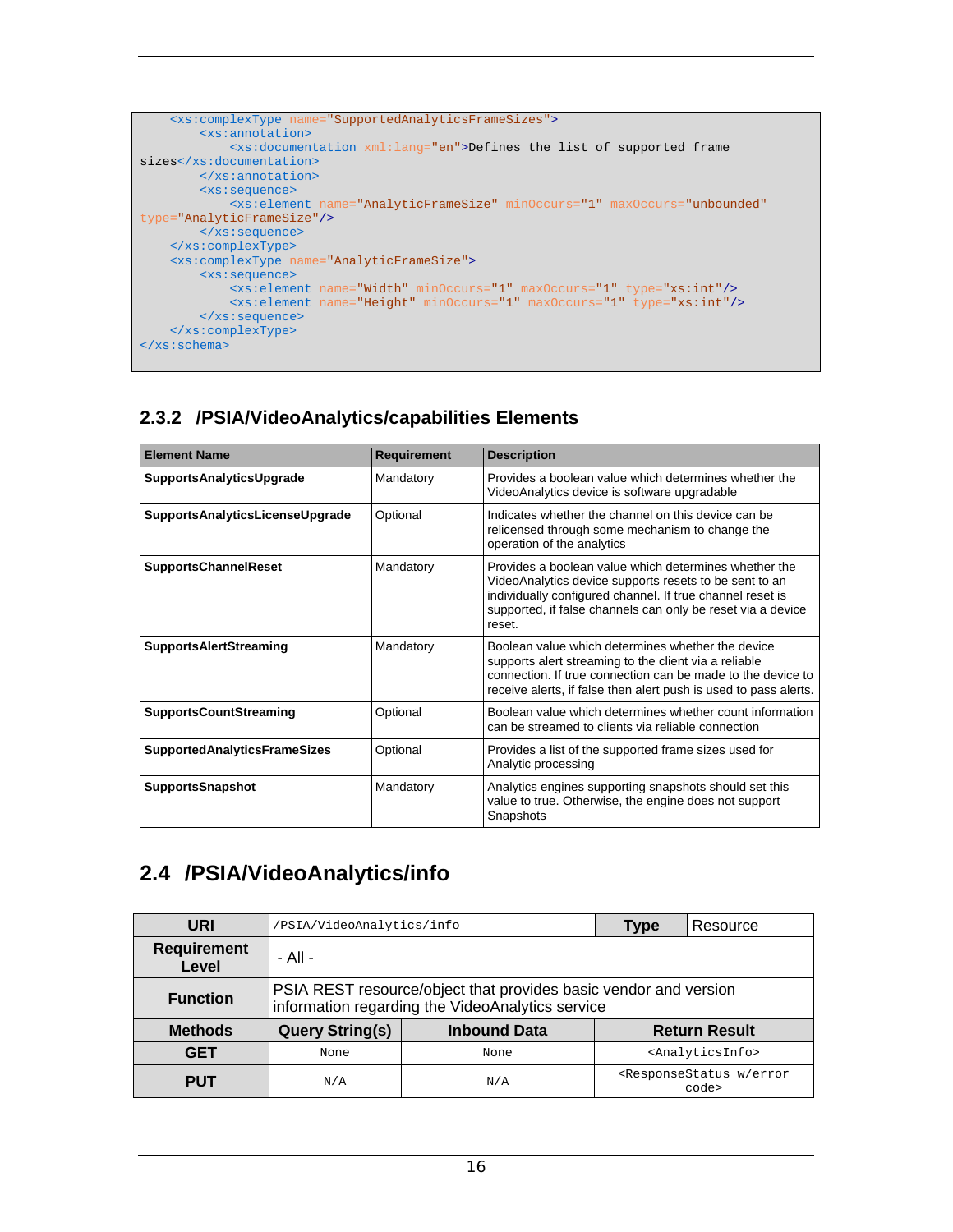| <b>POST</b>   | N/A                                                                                                                                                                                                     | <responsestatus error<br="" w="">N/A<br/>code&gt;</responsestatus> |                                                            |  |  |
|---------------|---------------------------------------------------------------------------------------------------------------------------------------------------------------------------------------------------------|--------------------------------------------------------------------|------------------------------------------------------------|--|--|
| <b>DELETE</b> | N/A                                                                                                                                                                                                     | N/A                                                                | <responsestatus error<br="" w="">code&gt;</responsestatus> |  |  |
| <b>Notes</b>  | The 'GET' request issued to retrieve an instance of the 'info' XML schema,<br>defined below                                                                                                             |                                                                    |                                                            |  |  |
| Example(s)    | xml version="1.0" encoding="UTF-8"?<br><analyticsinfo xmlns="urn:psialliance-org/analytics"><br/><analyticsvendor>ABC</analyticsvendor><br/><analyticsversion>1</analyticsversion><br/></analyticsinfo> |                                                                    |                                                            |  |  |

### **2.4.1 /PSIA/VideoAnalytics/info Schema Definition (XSD)**

The info schema for the VideoAnalytics base service provides a list of information regarding the VideoAnalytics vendor and software version. In addition, vendor specific information can be added to this as necessary.



### **2.4.2 /PSIA/VideoAnalytics/info Elements**

| <b>Element Name</b>     | Requirement | <b>Description</b>                                                             |
|-------------------------|-------------|--------------------------------------------------------------------------------|
| AnalyticsVendor         | Mandatory   | Provides a vendor-specific string identifying the<br>organization              |
| <b>AnalyticsVersion</b> | Mandatory   | Provides a vendor-specific string identifying the<br>software/firmware version |

### **2.5 /PSIA/VideoAnalytics/status**

| URI                         | 'PSIA/VideoAnalytics/status                                                                                     |      | Type | Resource                                                   |
|-----------------------------|-----------------------------------------------------------------------------------------------------------------|------|------|------------------------------------------------------------|
| <b>Requirement</b><br>Level | - All -                                                                                                         |      |      |                                                            |
| <b>Function</b>             | PSIA REST resource/object that provides basic information regarding the<br>status of the VideoAnalytics service |      |      |                                                            |
| <b>Methods</b>              | <b>Query String(s)</b><br><b>Inbound Data</b><br><b>Return Result</b>                                           |      |      |                                                            |
| <b>GET</b>                  | None                                                                                                            | None |      | <analyticsstatus></analyticsstatus>                        |
| <b>PUT</b>                  | N/A                                                                                                             | N/A  |      | <responsestatus error<br="" w="">code&gt;</responsestatus> |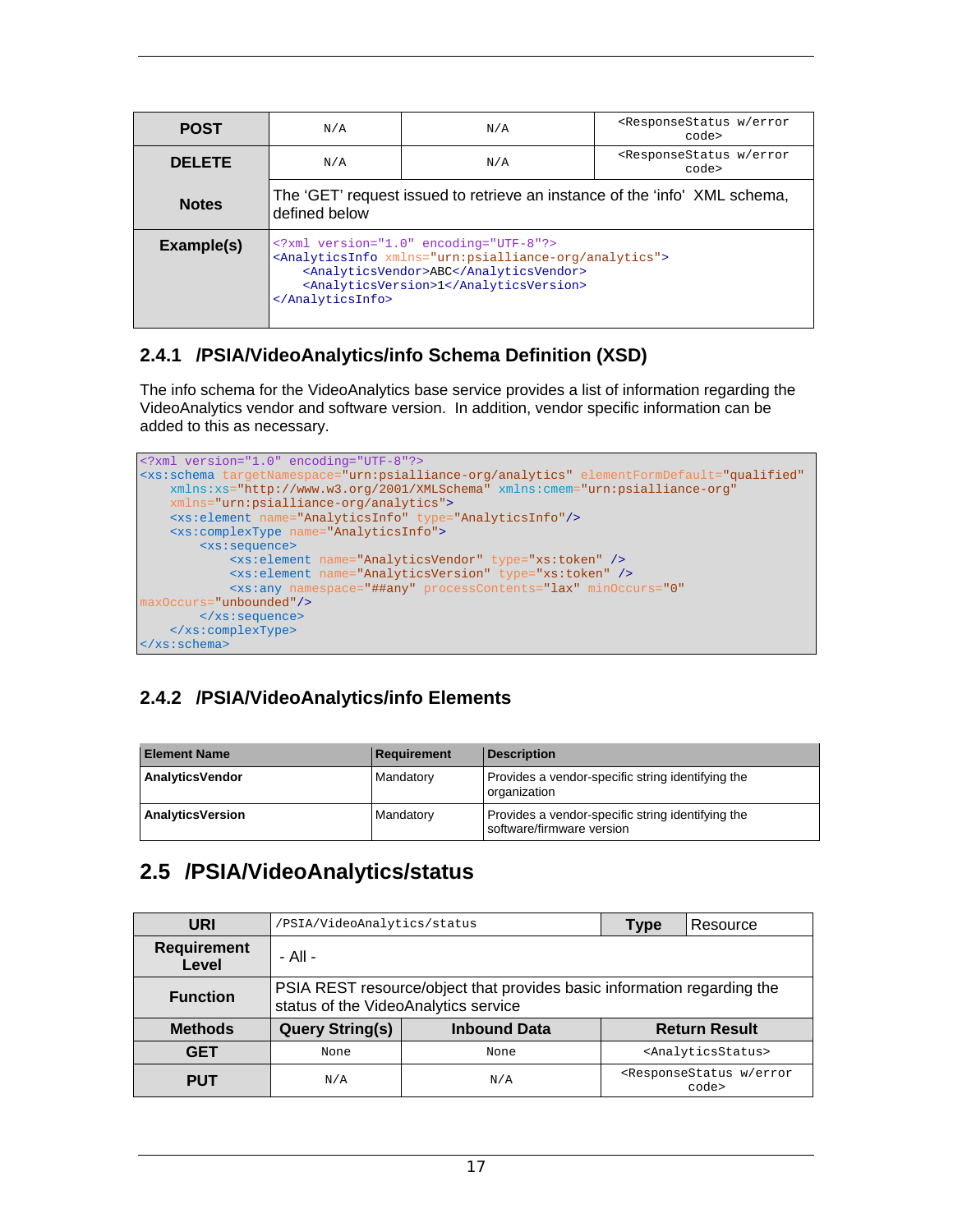| <b>POST</b>   | N/A                                                                                                                                                                                                                                                                                                             | N/A | <responsestatus error<br="" w="">code&gt;</responsestatus> |  |  |
|---------------|-----------------------------------------------------------------------------------------------------------------------------------------------------------------------------------------------------------------------------------------------------------------------------------------------------------------|-----|------------------------------------------------------------|--|--|
| <b>DELETE</b> | N/A                                                                                                                                                                                                                                                                                                             | N/A | <responsestatus error<br="" w="">code&gt;</responsestatus> |  |  |
| <b>Notes</b>  | The 'GET' request issued to retrieve an instance of the 'info' XML schema,<br>defined below                                                                                                                                                                                                                     |     |                                                            |  |  |
| Example(s)    | xml version="1.0" encoding="UTF-8"?<br><analyticsstatus xmlns="urn:psialliance-org/analytics"><br/><status>OK</status><br/><statusmessage>OK</statusmessage><br/><currenttimestamp>2010-06-21T14:26:00</currenttimestamp><br/><lastboottimestamp>2010-06-21T14:26:00</lastboottimestamp><br/></analyticsstatus> |     |                                                            |  |  |

#### **2.5.1 /PSIA/VideoAnalytics/status Schema Definition (XSD)**

The schema for the VideoAnalytics base service provides the current status of the Analytics service.



#### **2.5.2 /PSIA/VideoAnalytics/status Elements**

| <b>Element Name</b>        | <b>Requirement</b> | <b>Description</b>                                                                                                                             |
|----------------------------|--------------------|------------------------------------------------------------------------------------------------------------------------------------------------|
| Mandatory<br><b>Status</b> |                    | Provides the current status of the analytics engine. Valid<br>values are "OK", "WARNING" and "ERROR"<br><b>Usage Definitions:</b>              |
|                            |                    | OK - Video Analytics operating normally                                                                                                        |
|                            |                    | WARNING – Video Analytics operating, but some<br>condition exists that may affect performance                                                  |
|                            |                    | ERROR – Video Analytics not operating                                                                                                          |
| <b>StatusMessage</b>       | Optional           | Provides a vendor-specific description of the status of the<br>analytics engine. While optional, this is a recommended<br>attribute to include |
| CurrentTimestamp           | Mandatory          | Provides a timestamp for the time that the status value<br>was provided                                                                        |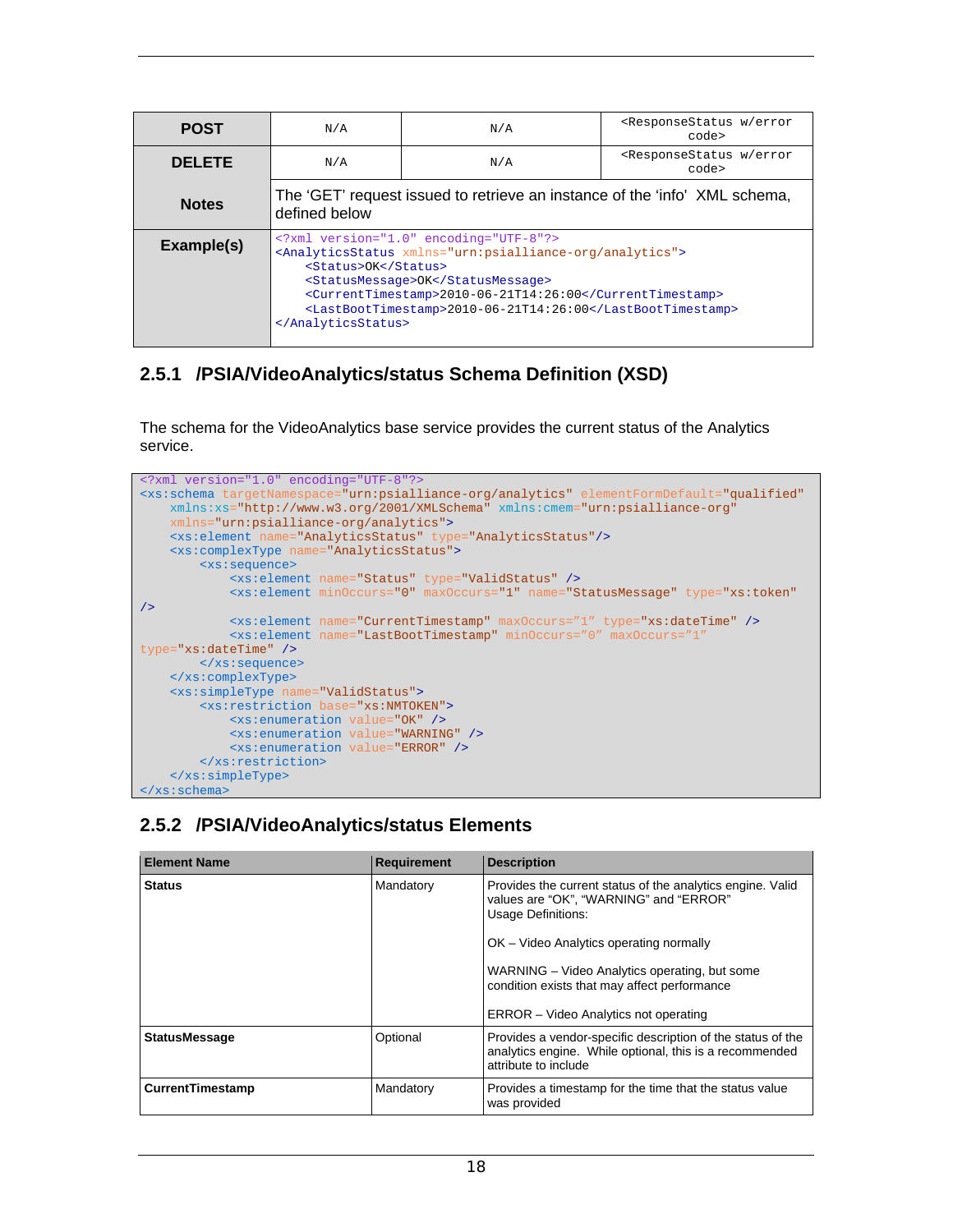| <b>Element Name</b>      | Requirement | <b>Description</b>                                                 |
|--------------------------|-------------|--------------------------------------------------------------------|
| <b>LastBootTimestamp</b> | Optional    | Provides a timestamp when the analytics service was last<br>booted |

### **2.6 /PSIA/VideoAnalytics/channels**

| <b>URI</b>                  | /PSIA/VideoAnalytics/channels                                                                                                                                                                                                                                                                                                                                              |                     | <b>Type</b> | Resource                                                   |  |
|-----------------------------|----------------------------------------------------------------------------------------------------------------------------------------------------------------------------------------------------------------------------------------------------------------------------------------------------------------------------------------------------------------------------|---------------------|-------------|------------------------------------------------------------|--|
| <b>Requirement</b><br>Level | - All -                                                                                                                                                                                                                                                                                                                                                                    |                     |             |                                                            |  |
| <b>Function</b>             | PSIA REST resource/object that provides a list of the channels defined within<br>the system                                                                                                                                                                                                                                                                                |                     |             |                                                            |  |
| <b>Methods</b>              | <b>Query String(s)</b>                                                                                                                                                                                                                                                                                                                                                     | <b>Inbound Data</b> |             | <b>Return Result</b>                                       |  |
| <b>GET</b>                  | None                                                                                                                                                                                                                                                                                                                                                                       | None                |             | <channels></channels>                                      |  |
| <b>PUT</b>                  | <responsestatus error<br="" w="">N/A<br/>N/A<br/>code&gt;</responsestatus>                                                                                                                                                                                                                                                                                                 |                     |             |                                                            |  |
| <b>POST</b>                 | N/A                                                                                                                                                                                                                                                                                                                                                                        | N/A                 |             | <responsestatus error<br="" w="">code&gt;</responsestatus> |  |
| <b>DELETE</b>               | N/A                                                                                                                                                                                                                                                                                                                                                                        | N/A                 |             | <responsestatus error<br="" w="">code&gt;</responsestatus> |  |
| <b>Notes</b>                | The 'GET' request issued to retrieve an instance of the 'info' XML schema,<br>defined below                                                                                                                                                                                                                                                                                |                     |             |                                                            |  |
| Example(s)                  | xml version="1.0" encoding="UTF-8"?<br><channels xmlns="urn:psialliance-org/analytics"><br/><channelsummary><br/><id>1&lt; I/D&gt;<br/><name>Channel 1</name><br/><videosource>3E4A2E98-78A7-11DF-84E5-95D4DED72085</videosource><br/><analyticstype>TripWire</analyticstype><br/><isanalyticsenabled>true</isanalyticsenabled><br/></id></channelsummary><br/></channels> |                     |             |                                                            |  |

#### **2.6.1 /PSIA/VideoAnalytics/channels Schema Definition (XSD)**

The schema for the VideoAnalytics base service provides a list of the defined channels within the service with a summary of the current configuration.

```
<?xml version="1.0" encoding="UTF-8"?>
<xs:schema targetNamespace="urn:psialliance-org/analytics" elementFormDefault="qualified"
    xmlns:xs="http://www.w3.org/2001/XMLSchema" xmlns:cmem="urn:psialliance-org"
     xmlns="urn:psialliance-org/analytics">
    <xs:element name="Channels" type="Channels"/>
     <xs:complexType name="Channels">
        <xs:sequence>
            <xs:element minOccurs="0" maxOccurs="unbounded" name="ChannelSummary"
type="ChannelSummary" />
        </xs:sequence>
    </xs:complexType>
    <xs:element name="ChannelSummary" nillable="true" type="ChannelSummary" />
     <xs:complexType name="ChannelSummary">
        <xs:sequence>
             <xs:element name="ID" type="xs:unsignedInt" />
             <xs:element minOccurs="1" maxOccurs="1" name="Name" type="xs:token" />
             <xs:element minOccurs="0" maxOccurs="1" name="VideoSource" type="GUID"/>
             <xs:element minOccurs="0" maxOccurs="1" name="AnalyticsType" type="xs:token"
/>
             <xs:element name="IsAnalyticsEnabled" type="xs:boolean" />
        </xs:sequence>
```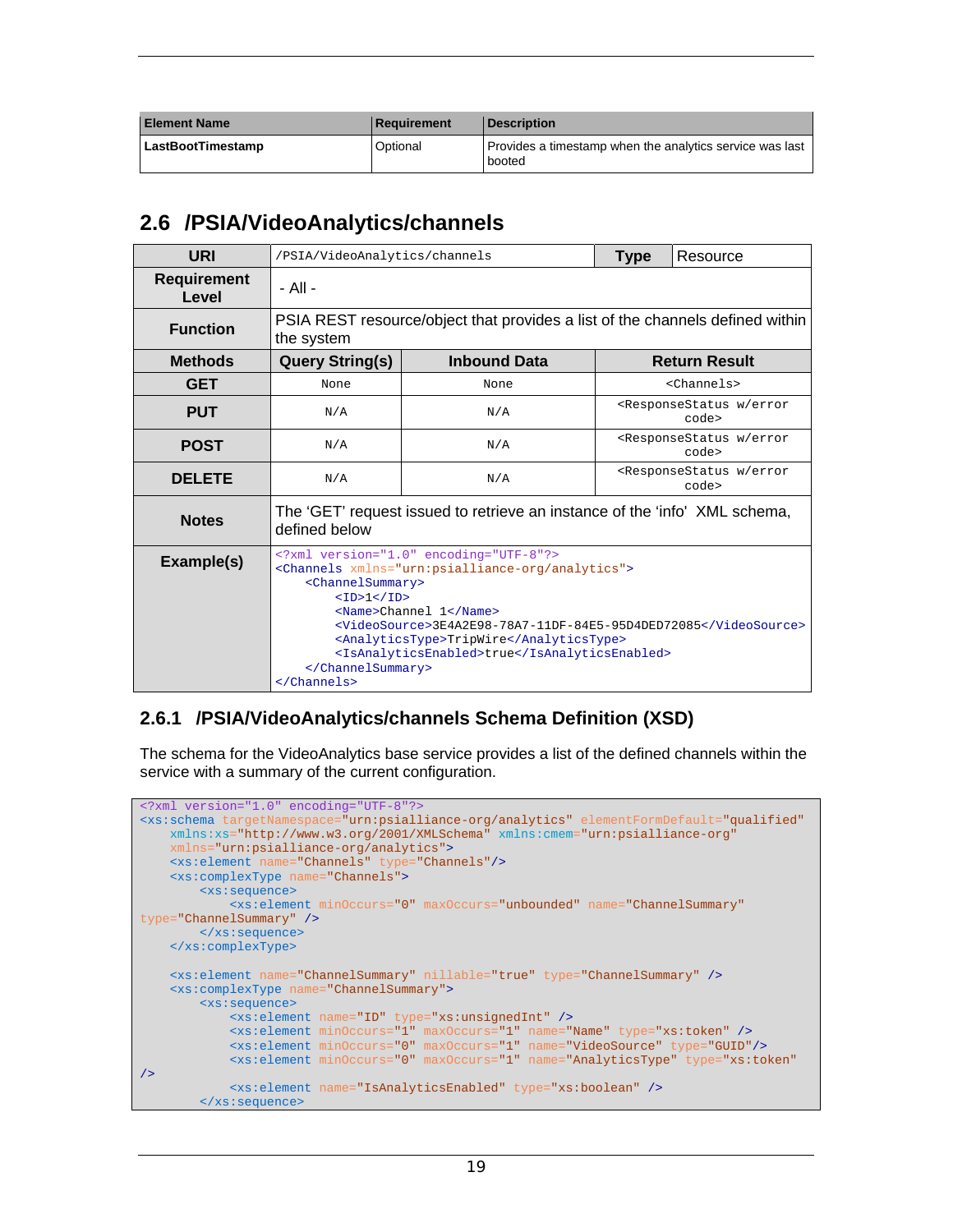```
 </xs:complexType>
    <xs:simpleType name="GUID">
        <xs:annotation>
             <xs:documentation xml:lang="en"> The representation of a GUID, generally the 
id of an 
                element. </xs:documentation>
        </xs:annotation>
        <xs:restriction base="xs:string">
            <xs:pattern
                  value="[a-fA-F0-9]{8}-[a-fA-F0-9]{4}-[a-fA-F0-9]{4}-[a-fA-F0-9]{4}-[a-fA-
F0-9]{12}"
            />
         </xs:restriction>
    </xs:simpleType>
</xs:schema>
```
### **2.6.2 /PSIA/VideoAnalytics/channels Elements**

| <b>Element Name</b>       | <b>Requirement</b> | <b>Description</b>                                                                                                                                                                             |
|---------------------------|--------------------|------------------------------------------------------------------------------------------------------------------------------------------------------------------------------------------------|
| ID                        | Mandatory          | Provides a specific unsigned integer value as an ID to<br>identify the analytics channel. This ID is unique within the<br>device and can be used to reference detailed channel<br>information. |
| Name                      | Mandatory          | A user defined string associated with the analytics channel.                                                                                                                                   |
| <b>VideoSource</b>        | Optional           | Provides the GUID of the associated Video Source. This ID<br>can be used to reference the corresponding source within<br>the IPMD root service                                                 |
| AnalyticsType             | Optional           | Provides a way to identify the type of analytics running on<br>the channel, such as a package name, license type/ID, etc.                                                                      |
| <b>IsAnalyticsEnabled</b> | Mandatory          | Boolean value which indicates the current state of analytics<br>on this channel. (Default: false)                                                                                              |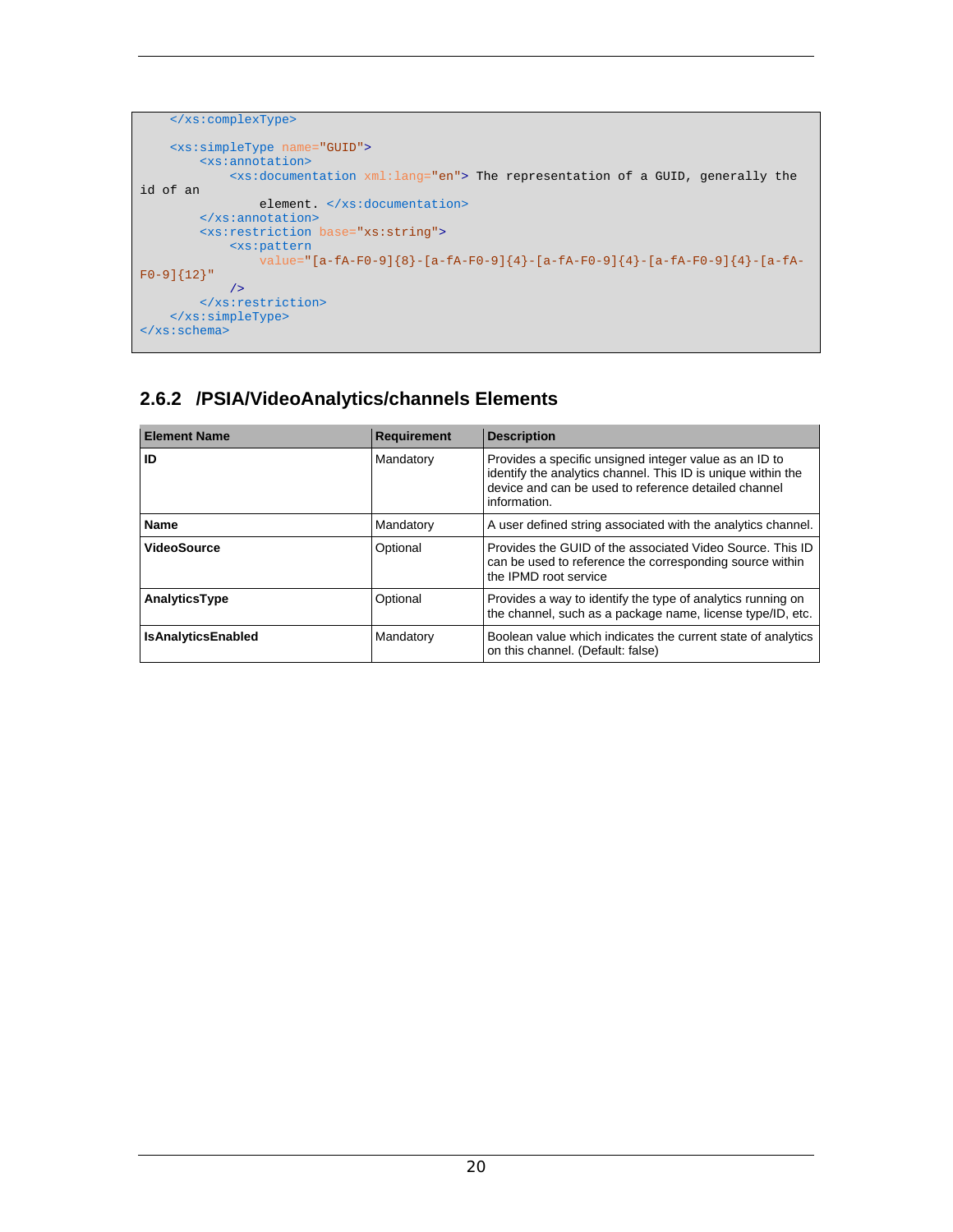| <b>URI</b>                  | /PSIA/VideoAnalytics/channels/[id]                                                                                                                                                                                                                                                                                                                                                                                                                                                                                                                                                                                                                                                                                                                                                |                                                                                                                         |                                                            | Resource             |  |
|-----------------------------|-----------------------------------------------------------------------------------------------------------------------------------------------------------------------------------------------------------------------------------------------------------------------------------------------------------------------------------------------------------------------------------------------------------------------------------------------------------------------------------------------------------------------------------------------------------------------------------------------------------------------------------------------------------------------------------------------------------------------------------------------------------------------------------|-------------------------------------------------------------------------------------------------------------------------|------------------------------------------------------------|----------------------|--|
| <b>Requirement</b><br>Level | - All -                                                                                                                                                                                                                                                                                                                                                                                                                                                                                                                                                                                                                                                                                                                                                                           |                                                                                                                         |                                                            |                      |  |
| <b>Function</b>             |                                                                                                                                                                                                                                                                                                                                                                                                                                                                                                                                                                                                                                                                                                                                                                                   | PSIA REST resource/object that provides detailed information of the channel<br>configured within the Analytics service. |                                                            |                      |  |
| <b>Methods</b>              | <b>Query String(s)</b>                                                                                                                                                                                                                                                                                                                                                                                                                                                                                                                                                                                                                                                                                                                                                            | <b>Inbound Data</b>                                                                                                     |                                                            | <b>Return Result</b> |  |
| <b>GET</b>                  | None                                                                                                                                                                                                                                                                                                                                                                                                                                                                                                                                                                                                                                                                                                                                                                              | None                                                                                                                    |                                                            | <channel></channel>  |  |
| <b>PUT</b>                  | <responsestatus error<br="" w="">N/A<br/>N/A<br/>code&gt;</responsestatus>                                                                                                                                                                                                                                                                                                                                                                                                                                                                                                                                                                                                                                                                                                        |                                                                                                                         |                                                            |                      |  |
| <b>POST</b>                 | N/A                                                                                                                                                                                                                                                                                                                                                                                                                                                                                                                                                                                                                                                                                                                                                                               | N/A                                                                                                                     | <responsestatus error<br="" w="">code&gt;</responsestatus> |                      |  |
| <b>DELETE</b>               | <responsestatus error<br="" w="">N/A<br/>N/A<br/>code&gt;</responsestatus>                                                                                                                                                                                                                                                                                                                                                                                                                                                                                                                                                                                                                                                                                                        |                                                                                                                         |                                                            |                      |  |
| <b>Notes</b>                | The 'GET' request issued to retrieve an instance of the 'info' XML schema,<br>defined below                                                                                                                                                                                                                                                                                                                                                                                                                                                                                                                                                                                                                                                                                       |                                                                                                                         |                                                            |                      |  |
| Example(s)                  | xml version="1.0" encoding="UTF-8"?<br><channel xmlns="urn:psialliance-org/analytics"><br/><id>1</id><br/><name>Channel 1</name><br/><videosource>3E4A2E98-78A7-11DF-84E5-95D4DED72085</videosource><br/><analyticstype>TripWire</analyticstype><br/><isanalyticsenabled>true</isanalyticsenabled><br/><isanalyticscalibrated>false</isanalyticscalibrated><br/><analyticsframesize><br/><width>320</width><br/><height>240</height><br/></analyticsframesize><br/><analyticscapabilities><br/><maxrules>1</maxrules><br/><supportsalertoutput>true</supportsalertoutput><br/><supportsfullalerts>true</supportsfullalerts><br/><supportscountoutput>false</supportscountoutput><br/><supportsmetadataoutput>true</supportsmetadataoutput><br/></analyticscapabilities></channel> |                                                                                                                         |                                                            |                      |  |

### **2.7 /PSIA/VideoAnalytics/channels/[ID]**

#### **2.7.1 /PSIA/VideoAnalytics/channels/[ID] Schema Definition (XSD)**

The channels resource, with [ID], provides the detailed information for the specified channel. The document returned should conform to the following schema.

```
<?xml version="1.0" encoding="UTF-8"?>
<xs:schema targetNamespace="urn:psialliance-org/analytics" elementFormDefault="qualified"
   xmlns:xs="http://www.w3.org/2001/XMLSchema" xmlns:cmem="urn:psialliance-org"
    xmlns="urn:psialliance-org/analytics">
    <xs:element name="Channel" type="Channel"/>
    <xs:complexType name="Channel">
        <xs:sequence>
            <xs:element name="ID" type="xs:unsignedInt" />
 <xs:element minOccurs="1" maxOccurs="1" name="Name" type="xs:token" />
 <xs:element minOccurs="0" maxOccurs="1" name="VideoSource" type="GUID" />
            <xs:element minOccurs="0" maxOccurs="1" name="AnalyticsType" type="xs:token"
/>
            <xs:element name="IsAnalyticsEnabled" minOccurs="0" maxOccurs="1" 
type="xs:boolean" />
            <xs:element name="IsAnalyticsCalibrated" minOccurs="0" maxOccurs="1"
```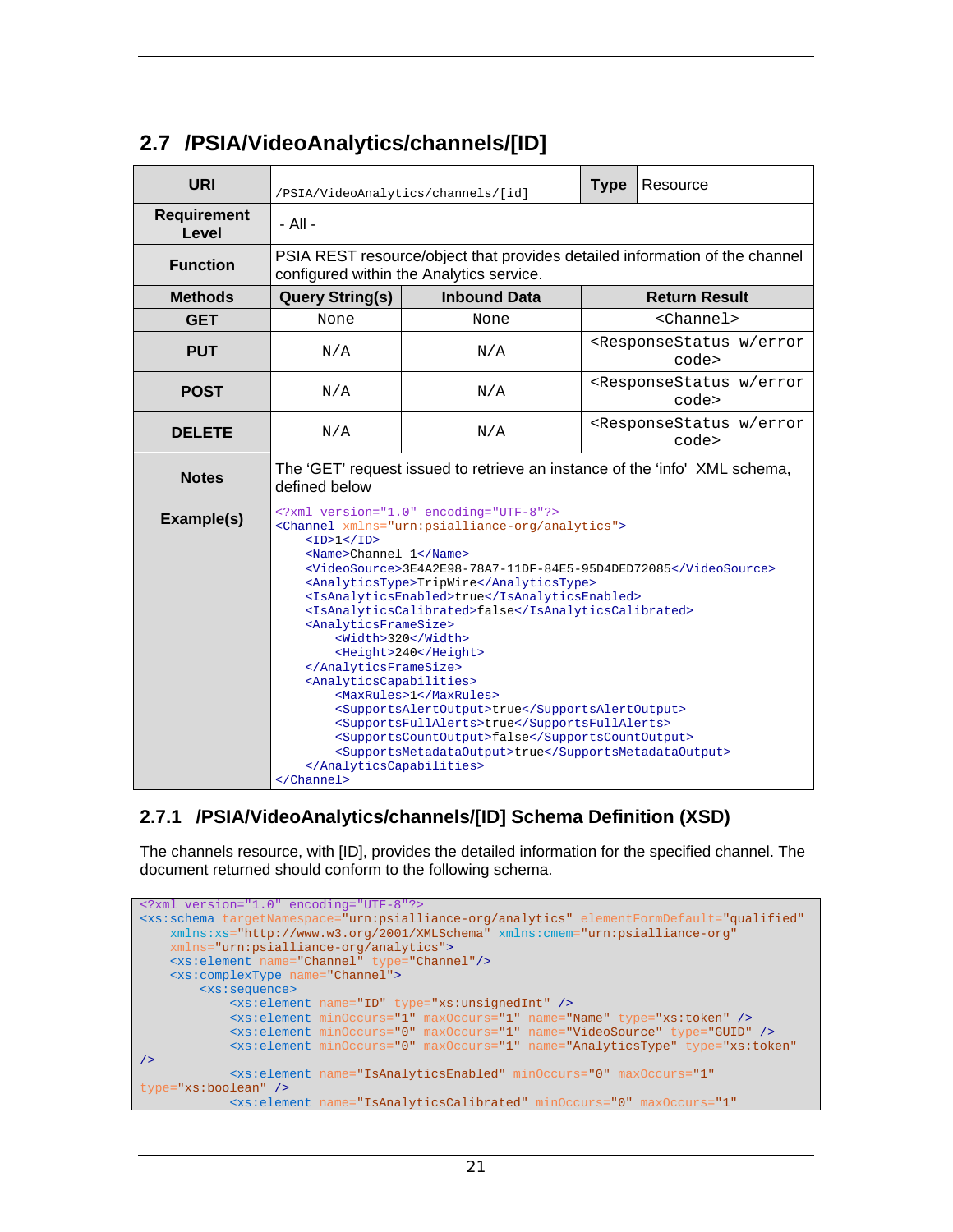```
type="xs:boolean" />
             <xs:element name="AnalyticsFrameSize" minOccurs="0" maxOccurs="1"
type="AnalyticFrameSize" />
            <xs:element name="AnalyticsCapabilities" type="AnalyticsCapabilities" />
         </xs:sequence>
    </xs:complexType>
    <xs:element name="AnalyticsCapabilities" nillable="true" type="AnalyticsCapabilities"
/>
    <xs:complexType name="AnalyticsCapabilities">
         <xs:sequence>
            <xs:element name="MaxRules" type="xs:int" />
            <xs:element name="SupportsAlertOutput" type="xs:boolean" />
 <xs:element name="SupportsFullAlerts" type="xs:boolean" />
 <xs:element name="SupportsCountOutput" type="xs:boolean" />
            <xs:element name="SupportsMetadataOutput" type="xs:boolean" />
         </xs:sequence>
    </xs:complexType>
    <xs:complexType name="AnalyticFrameSize">
         <xs:sequence>
             <xs:element name="Width" minOccurs="1" maxOccurs="1" type="xs:int"/>
             <xs:element name="Height" minOccurs="1" maxOccurs="1" type="xs:int"/>
        </xs:sequence>
    </xs:complexType>
    <xs:simpleType name="GUID">
         <xs:annotation>
            <xs:documentation xml:lang="en"> The representation of a GUID, generally the 
id of an 
                         element. 
            </xs:documentation>
         </xs:annotation>
         <xs:restriction base="xs:string">
            <xs:pattern
                 value="[a-fA-F0-9]{8}-[a-fA-F0-9]{4}-[a-fA-F0-9]{4}-[a-fA-F0-9]{4}-[a-fA-
F0-9]{12}"
                />
         </xs:restriction>
    </xs:simpleType>
</xs:schema>
```
### **2.7.2 /PSIA/VideoAnalytics/channels/[ID] schema elements**

| <b>Element Name</b>          | <b>Requirement</b> | <b>Description</b>                                                                                                                                                                             |
|------------------------------|--------------------|------------------------------------------------------------------------------------------------------------------------------------------------------------------------------------------------|
| ID                           | Mandatory          | Provides a specific unsigned integer value as an ID to<br>identify the analytics channel. This ID is unique within the<br>device and can be used to reference detailed channel<br>information. |
| AnalyticsType                | Optional           | Provides a way to identify the type of analytics running on<br>the channel, such as a package name, license type/ID, etc.                                                                      |
| Name                         | Mandatory          | A user defined string associated with the analytics channel.                                                                                                                                   |
| VideoSource                  | Optional           | Provides the GUID of the associated Video Source. This ID<br>can be used to reference the corresponding source within<br>the IPMD root service                                                 |
| <b>IsAnalyticsEnabled</b>    | Optional           | Provides a flag indicating the current state of analytics on<br>this channel. (Default: false)                                                                                                 |
| <b>IsAnalyticsCalibrated</b> | Optional           | Provides a boolean value indicating whether the current<br>analytics Field of view is calibrated. As such information<br>provided within events will contain calibrated values.                |
| <b>AnalyticsFrameSize</b>    | Optional           | Identifies the frame size actually being processed by the<br>video analytic engine                                                                                                             |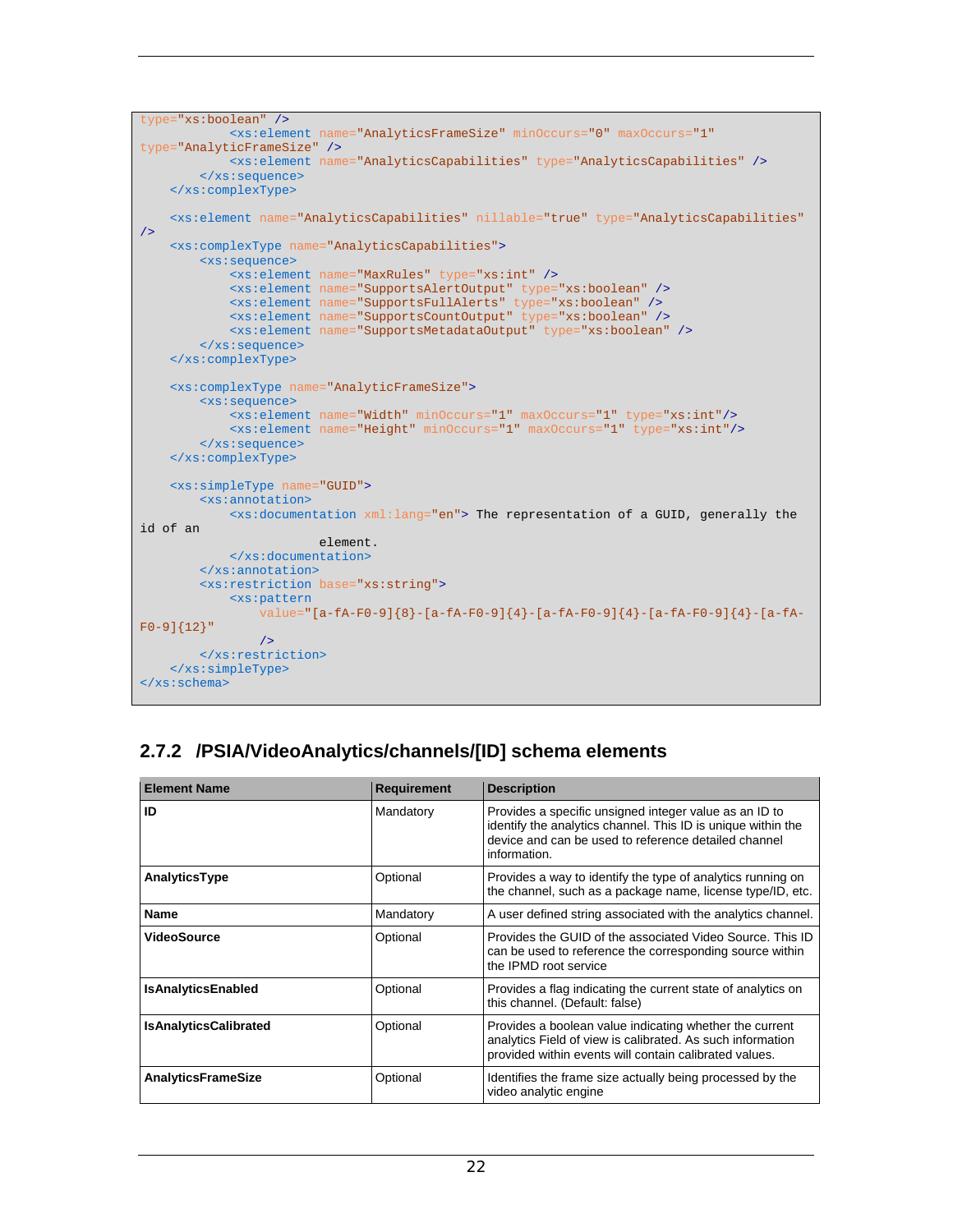| <b>Element Name</b>           | <b>Requirement</b> | <b>Description</b>                                                                                                                                            |
|-------------------------------|--------------------|---------------------------------------------------------------------------------------------------------------------------------------------------------------|
| <b>AnalyticsCapabilities</b>  | Mandatory          | Provides values determining the analytics capabilities of<br>the device. These settings are also returned by querying<br>the VideoAnalytics/capabilities URL. |
| <b>MaxRules</b>               | Mandatory          | Defines the maximum number of rules that can be defined<br>on this channel.                                                                                   |
| <b>SupportsAlertOutput</b>    | Mandatory          | Specifies whether the channel supports alert output                                                                                                           |
| <b>SupportsFullAlerts</b>     | Mandatory          | Specifies whether the channel supports all full or basic alert<br>information                                                                                 |
| <b>SupportsCountOutput</b>    | Mandatory          | Specifies whether the channel supports counting output                                                                                                        |
| <b>SupportsMetadataOutput</b> | Mandatory          | Specifies whether the channel supports meta-data<br>streaming.                                                                                                |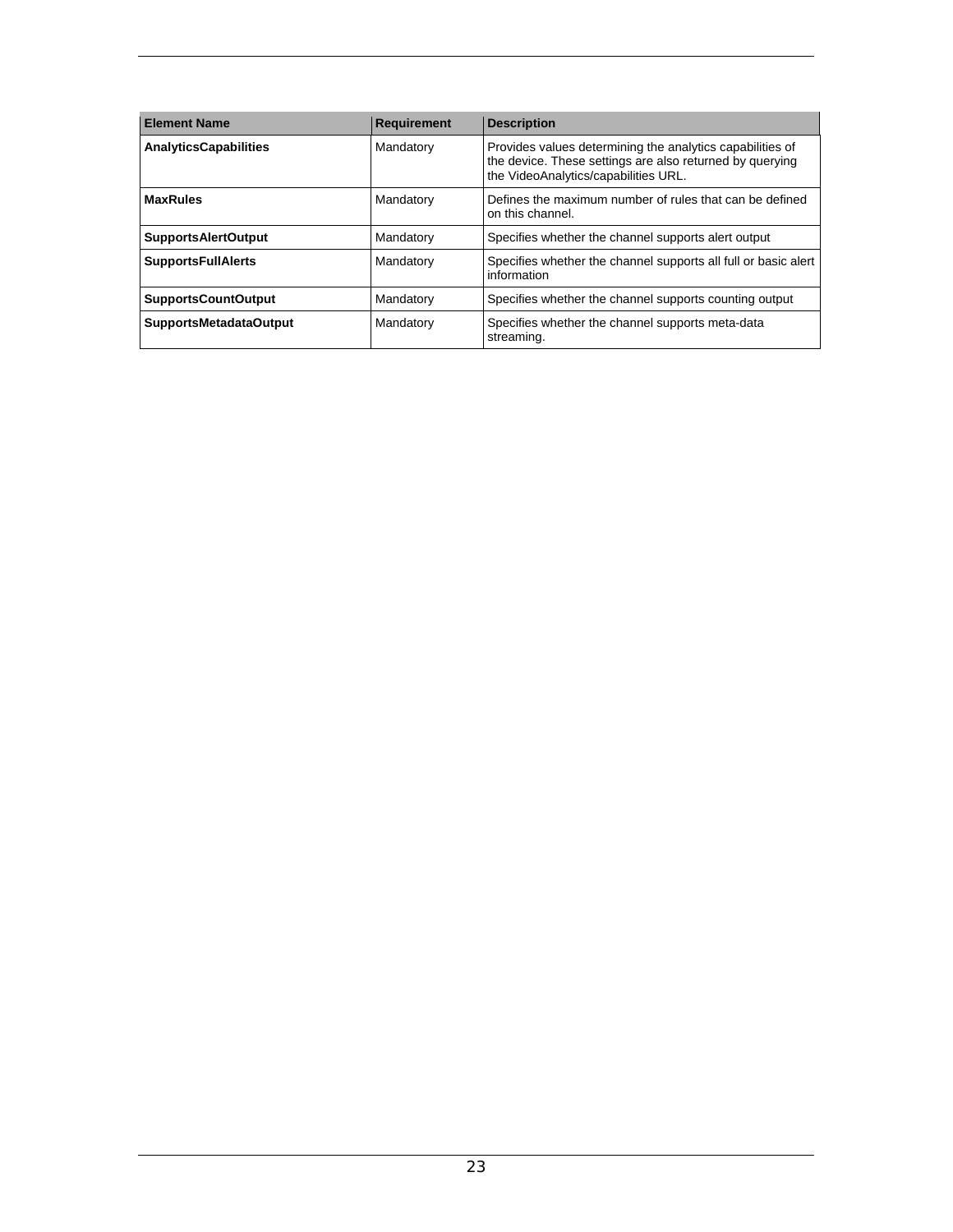## **3 Event Output**

The VAS assumes the analytics Device outputs events in three forms: Alerts, Counts, and Status Events. The primary difference between these three event types is that alert output (for security applications) contains the full information about the alert including snapshots (if supported) and target (object) information, whereas the count output (for business intelligence applications) contains only the numerical value so as to reduce the bandwidth and storage requirements for count data. Depending on the rule and output mechanism, the numerical value for counts could be cumulative (e.g., the number of times a line was crossed) or instantaneous (e.g., the number of people in the area at this exact moment).

The two mechanisms to receive events are:

- Through a synchronous mechanism where an application initiates the communication (streaming) at both the channel and device level and maintains a persistent connection.
- Through an asynchronous mechanism where the device connects and sends events to an external application (pushing) on the device level and closes the connection after each push of event information

Streaming of alert and count data passes the information to an application as the events happen. This mechanism is best suited for when the application needs every event as there is less likelihood of missed events as long as there is a listening application.

Pushing is similar to streaming except that the device is responsible for connecting to an external application (called an event receiver) and pushing the event. In streaming, if there is no listening application, the event is not passed along. The VAS allows specification of up to two event receivers working in either a failover or redundancy mode. Pushing is best suited for networks where persistent connections are not feasible or reliable since the device can connect on demand to push the events. The push mechanism is only configured at the device level, although the individual channels can be configured to participate or not.

For event output, the VAS references the event stream functionality (PSIA/Metadata/stream) defined in the PSIA Common Metadata/Event Model (CMEM) specification. The VAS will define the video analytics event data types but leverage the output APIs in the CMEM specification.

### **3.1 Event Streaming**

Alerts, counts and status events can be streamed to a waiting application on the same connection. A client application would make a request for asynchronous events on a socket that is dedicated to receiving events. Once the device receives this request, it will maintain the connection and send out events as they happen to the waiting application(s). Events can be streamed for the entire device or from a specified channel.

The PSIA video analytics specification conforms to the PSIA CMEM for sending events. This specification defines the mechanism by which client applications can connect to analytics metadata and event streams. This document covers the resources, with examples, that are required for conforming analytics systems to support. For additional information on the complete CMEM model, refer to the PSIA CMEM specification, Sections 9 and 10 for details.

#### **3.1.1 Connecting to analytics streams**

According to the CMEM specification, for an application to retrieve events and meta-data from an analytic device, a request is made to the following REST resource: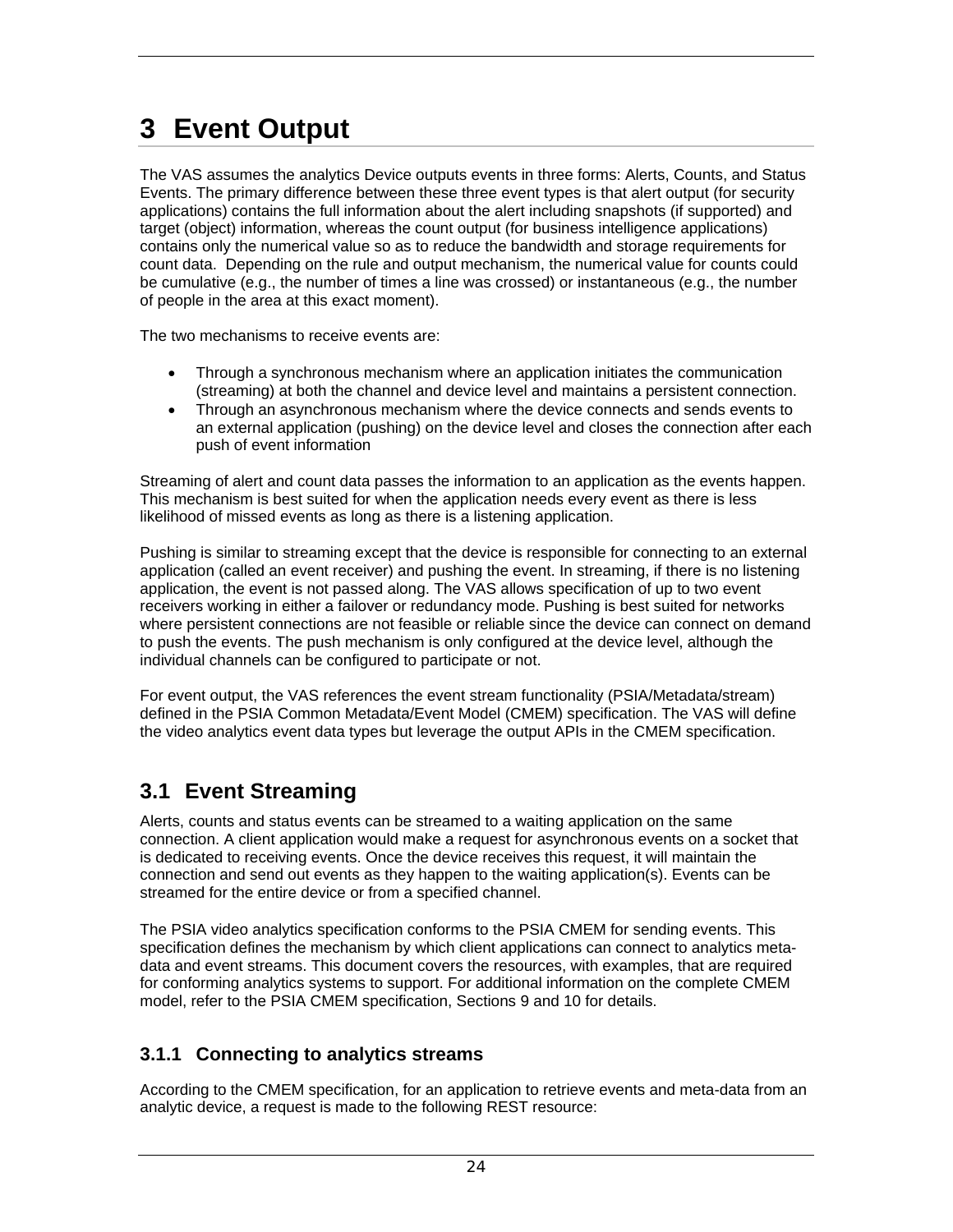| <b>URI</b>           | /PSIA/Metadata/stream                                                                                                                                                                                                                                                                                                                                                                                                                                                                                                                                                                                                                                                                                                                                                                                                                                                                                                                                                                                                                                                                                                                                                                                                                                                                                                                                                                                                                                                    |                                                                                                                                        | <b>Type</b>                                      | Resource                                               |
|----------------------|--------------------------------------------------------------------------------------------------------------------------------------------------------------------------------------------------------------------------------------------------------------------------------------------------------------------------------------------------------------------------------------------------------------------------------------------------------------------------------------------------------------------------------------------------------------------------------------------------------------------------------------------------------------------------------------------------------------------------------------------------------------------------------------------------------------------------------------------------------------------------------------------------------------------------------------------------------------------------------------------------------------------------------------------------------------------------------------------------------------------------------------------------------------------------------------------------------------------------------------------------------------------------------------------------------------------------------------------------------------------------------------------------------------------------------------------------------------------------|----------------------------------------------------------------------------------------------------------------------------------------|--------------------------------------------------|--------------------------------------------------------|
| Requirement<br>Level | $-$ All $-$                                                                                                                                                                                                                                                                                                                                                                                                                                                                                                                                                                                                                                                                                                                                                                                                                                                                                                                                                                                                                                                                                                                                                                                                                                                                                                                                                                                                                                                              |                                                                                                                                        |                                                  |                                                        |
| <b>Function</b>      | CMEM defined REST resource/object that describes how to stream ALL video<br>analytics event types from a device. The documents returned conforms to the<br>AnalyticsAlert, AnalyticsCount, and AnalyticsStatus schemas defined in<br>subsequent sections, which contains a list of attributes that define the relevant<br>information for an analytics alert.                                                                                                                                                                                                                                                                                                                                                                                                                                                                                                                                                                                                                                                                                                                                                                                                                                                                                                                                                                                                                                                                                                            |                                                                                                                                        |                                                  |                                                        |
| <b>Methods</b>       | <b>Query String(s)</b><br><b>Inbound Data</b><br><b>Return Result</b>                                                                                                                                                                                                                                                                                                                                                                                                                                                                                                                                                                                                                                                                                                                                                                                                                                                                                                                                                                                                                                                                                                                                                                                                                                                                                                                                                                                                    |                                                                                                                                        |                                                  |                                                        |
| <b>GET</b>           | class=[AnalyticsType]<br>&streamID=[ID]                                                                                                                                                                                                                                                                                                                                                                                                                                                                                                                                                                                                                                                                                                                                                                                                                                                                                                                                                                                                                                                                                                                                                                                                                                                                                                                                                                                                                                  | None                                                                                                                                   | code OR<br><metasessionparms></metasessionparms> | <responsestatus> w/error</responsestatus>              |
| <b>PUT</b>           | N/A                                                                                                                                                                                                                                                                                                                                                                                                                                                                                                                                                                                                                                                                                                                                                                                                                                                                                                                                                                                                                                                                                                                                                                                                                                                                                                                                                                                                                                                                      | N/A                                                                                                                                    | code>                                            | <responsestatus error<="" th="" w=""></responsestatus> |
| <b>POST</b>          | class=[AnalyticsType]                                                                                                                                                                                                                                                                                                                                                                                                                                                                                                                                                                                                                                                                                                                                                                                                                                                                                                                                                                                                                                                                                                                                                                                                                                                                                                                                                                                                                                                    | <metasessionparms></metasessionparms>                                                                                                  | code>                                            | <responsestatus error<="" th="" w=""></responsestatus> |
| <b>DELETE</b>        | N/A                                                                                                                                                                                                                                                                                                                                                                                                                                                                                                                                                                                                                                                                                                                                                                                                                                                                                                                                                                                                                                                                                                                                                                                                                                                                                                                                                                                                                                                                      | N/A                                                                                                                                    | code>                                            |                                                        |
| <b>Notes</b>         | <responsestatus error<br="" w="">The Analytics specification allows additional query parameters to be sent to<br/>extend the functionality of the CMEM specification. These parameters are<br/>used to setup streams of different types and also to determine if the output<br/>format for the events is "full", i.e. all optional fields are required to be sent if<br/>available. Examples are as follows:<br/>To retrieve a stream of events with "full" information, use the following query<br/>parameters:<br/>/PSIA/Metadata/stream?output=full<br/>To retrieve a stream containing only certain types of events (Note: this is a<br/>shortcut instead of utilizing the <metadatanamelist> element within the<br/><metasessionparms> document):<br/>/PSIA/Metadata/stream?class=[AnalyticsType]<br/>Where [AnalyticsType] can be one of the following:<br/>"/psialliance.org/VideoAnalytics/Alert" or ///Alert<br/>(*when a device does not have other classes of<br/>metadata/event information)<br/>"/psialliance.org/VideoAnalytics/Count" or ///Count<br/><math>(*Ibid)</math><br/>"/psialliance.org/VideoAnalytics/Status" or<br/><math display="inline">\bullet</math><br/>///Status (*Ibid)<br/>In addition, if the application requires that all video analytics events are to be<br/>streamed then the following value can be used for the [AnalyticsType].<br/>"/psialliance.org/VideoAnalytics/</metasessionparms></metadatanamelist></responsestatus> |                                                                                                                                        |                                                  |                                                        |
| <b>Example 1</b>     |                                                                                                                                                                                                                                                                                                                                                                                                                                                                                                                                                                                                                                                                                                                                                                                                                                                                                                                                                                                                                                                                                                                                                                                                                                                                                                                                                                                                                                                                          | The following example shows how to create a non-transactional<br>Asynchronous Reliable push stream with host 192.168.1.100, port 1234, |                                                  |                                                        |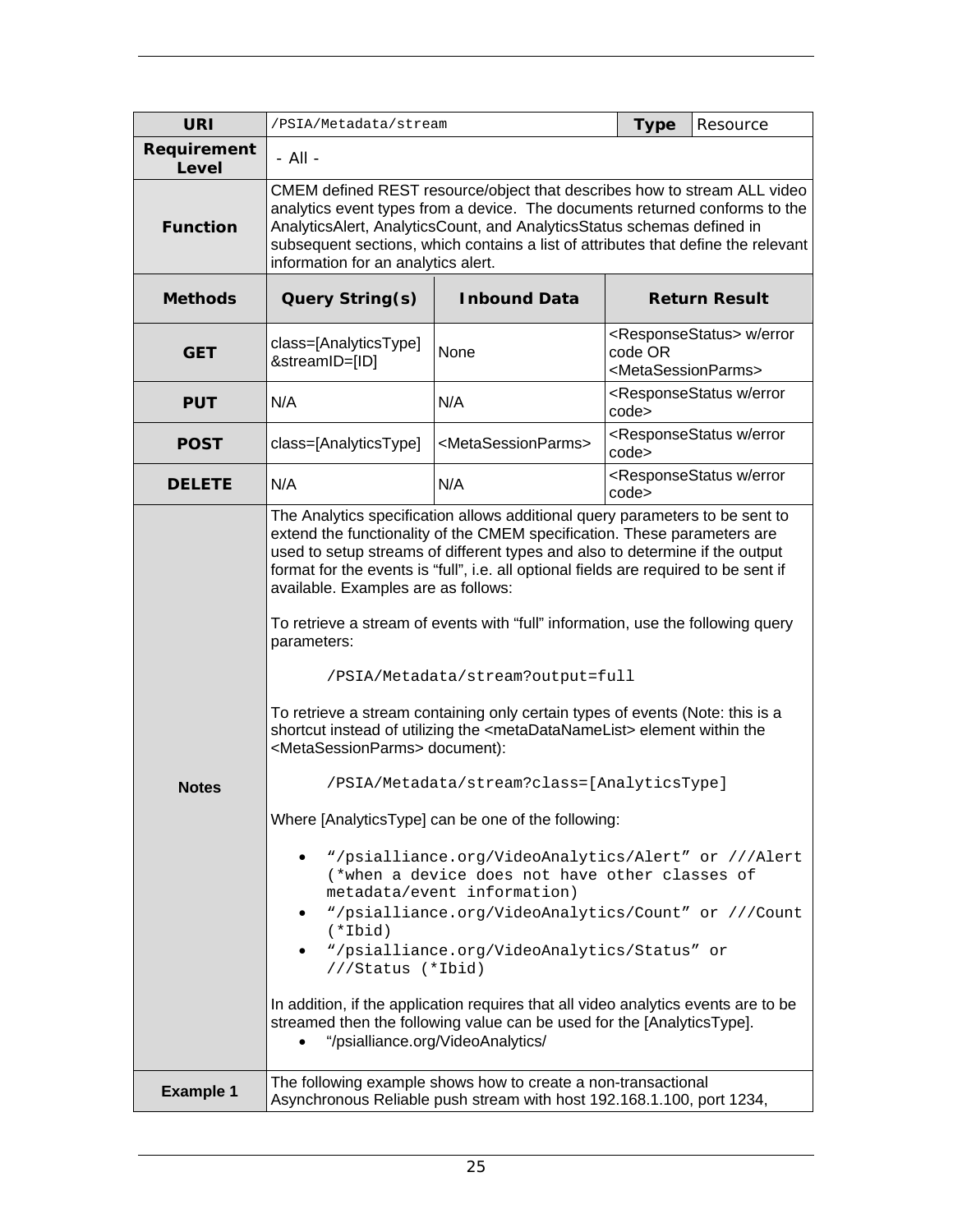|                  | without authentication, and requesting only analytics alerts.                                                         |
|------------------|-----------------------------------------------------------------------------------------------------------------------|
|                  | <metasessionparms version="1.1" xmlns="urn:psialliance-org"></metasessionparms>                                       |
|                  | <metaxportparms></metaxportparms>                                                                                     |
|                  | <metasessionid>0</metasessionid>                                                                                      |
|                  | <metaformat>xml-psia</metaformat>                                                                                     |
|                  | <metasessionprotocoltype></metasessionprotocoltype>                                                                   |
|                  | RESTAsyncSessionBackSourceSend                                                                                        |
|                  |                                                                                                                       |
|                  | <metasessionflowtype>datastream</metasessionflowtype>                                                                 |
|                  | <metadatanamelist></metadatanamelist>                                                                                 |
|                  | <metadataidstring></metadataidstring>                                                                                 |
|                  | /psialliance.org/VideoAnalytics/Alert                                                                                 |
|                  |                                                                                                                       |
|                  |                                                                                                                       |
|                  | <netaddress>192.168.1.100:1234</netaddress>                                                                           |
|                  |                                                                                                                       |
|                  |                                                                                                                       |
|                  |                                                                                                                       |
|                  | The following example shows how to create a transactional Asynchronous                                                |
| <b>Example 2</b> | Reliable push stream, with authentication, requesting only analytics alerts and                                       |
|                  | status events.                                                                                                        |
|                  |                                                                                                                       |
|                  | <metasessionparms version="1.1" xmlns="urn:psialliance-org"><br/><metaxportparms></metaxportparms></metasessionparms> |
|                  | <metasessionid>0</metasessionid>                                                                                      |
|                  | <metaformat>xml-psia</metaformat>                                                                                     |
|                  | <metasessionprotocoltype></metasessionprotocoltype>                                                                   |
|                  | RESTAsyncSessionBackSourceSend                                                                                        |
|                  |                                                                                                                       |
|                  | <metasessionlogin></metasessionlogin>                                                                                 |
|                  | <authmode>digest</authmode>                                                                                           |
|                  | <userlogin></userlogin>                                                                                               |
|                  | <username>aUser</username>                                                                                            |
|                  | <password>aPassword</password>                                                                                        |
|                  |                                                                                                                       |
|                  |                                                                                                                       |
|                  | <metasessionflowtype>transaction</metasessionflowtype>                                                                |
|                  | <metadatanamelist></metadatanamelist>                                                                                 |
|                  | <metadataidstring></metadataidstring>                                                                                 |
|                  | /psialliance.org/VideoAnalytics/Alert                                                                                 |
|                  |                                                                                                                       |
|                  | <metadataidstring></metadataidstring>                                                                                 |
|                  | /psialliance.org/VideoAnalytics/Status                                                                                |
|                  |                                                                                                                       |
|                  |                                                                                                                       |
|                  | <netaddress>192.168.1.100:1234</netaddress>                                                                           |
|                  |                                                                                                                       |
|                  |                                                                                                                       |
|                  |                                                                                                                       |
|                  | The following example shows how to create a UDP stream, via an HTTP                                                   |
| <b>Example 3</b> | request to the stream resource for Alerts only.                                                                       |
|                  |                                                                                                                       |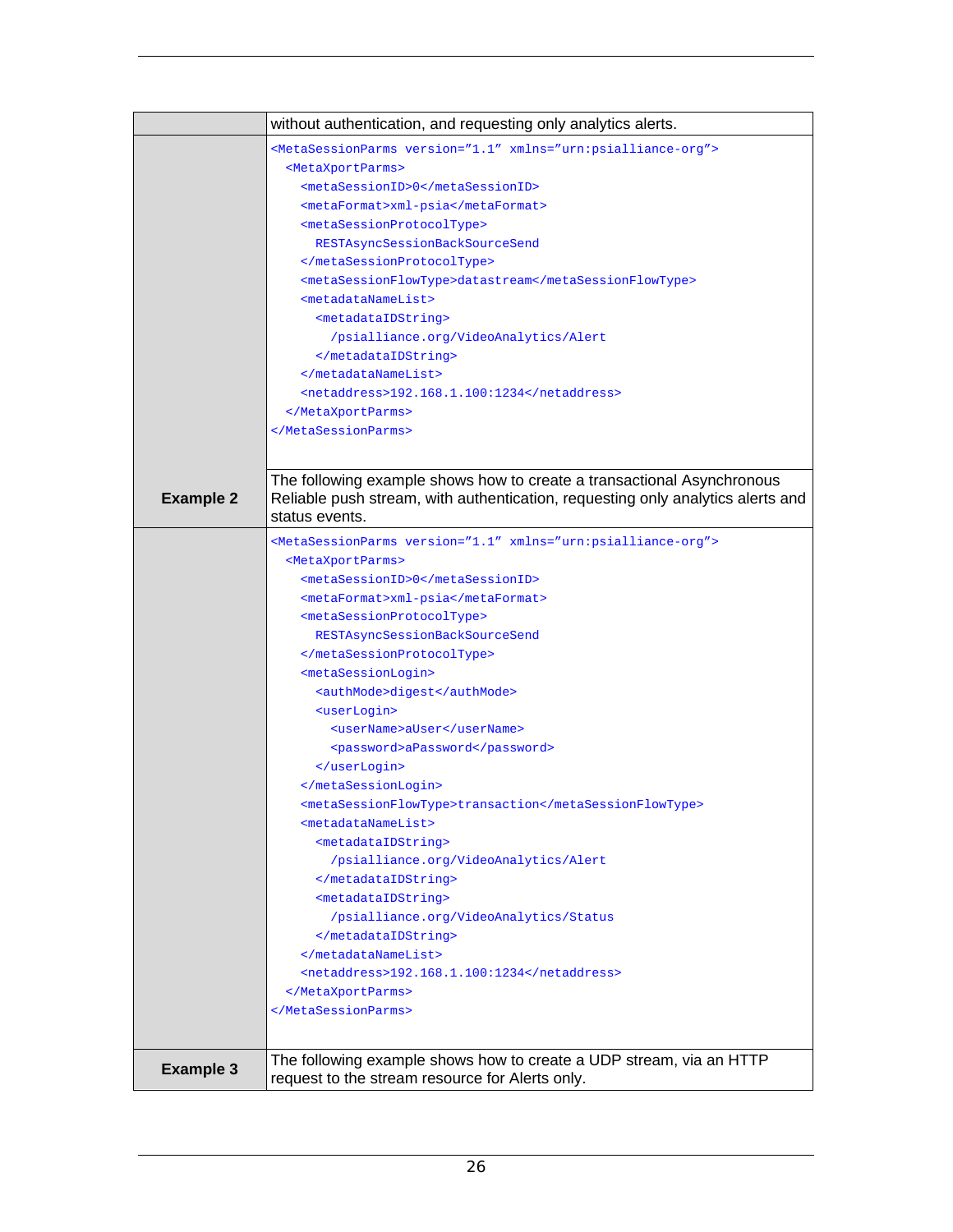|  | <metasessionparms version="1.1" xmlns="urn:psialliance-org"></metasessionparms> |
|--|---------------------------------------------------------------------------------|
|  | <metaxportparms></metaxportparms>                                               |
|  | <metasessionid>0</metasessionid>                                                |
|  | <metaformat>xml-psia</metaformat>                                               |
|  | <metasessionprotocoltype></metasessionprotocoltype>                             |
|  | RESTRTPStreamSrcOutUDP                                                          |
|  |                                                                                 |
|  | <netaddress>239.240.108.32:5004</netaddress>                                    |
|  | <netcastmode>multicast</netcastmode>                                            |
|  | <metadatanamelist></metadatanamelist>                                           |
|  | <metadataidstring></metadataidstring>                                           |
|  | /psialliance.org/VideoAnalytics/Alert                                           |
|  |                                                                                 |
|  |                                                                                 |
|  |                                                                                 |
|  |                                                                                 |
|  |                                                                                 |
|  |                                                                                 |

#### **3.1.2 Streaming via RTSP stream**

In addition to being able to create a session via HTTP, the video analytics specification also supports passing event and metadata information as part of an RTSP stream. In order to do this additional information needs to be added to the SDP, returned as a result of an RTSP DESCRIBE, that defines where the stream is located. Below is an example of the information to be added to the SDP for streaming RTP/UDP meta-data on port 5003:

```
m=metadata 5003 RTP/AVP 99 
i=PSIA Metadata Stream using XML format 
a=control:rtsp//PSIA/Metadata/stream?format=xml-psia 
a=rtpmap:99 XML-PSIA/0
```
The full SDP example showing the addition of video and audio tracks is as follows:

```
v=0i=RTSP Session description 
a=type:broadcast 
c=IN IP4 232.0.1.112/255 
m=video 5000 RTP/AVP 96 
i=H.264 AVC VGA video stream 
a=control:rtsp://PSIA/Streaming/channels/2 
a=rtpmap:96 H264/90000 
a=fmtp:96 packetization-mode=1;profile-level-
id=4D400C;sprop-parameter-sets 
=J01ADKkYUI/LgDUGAQa2wrXvfAQ=,KN4JF6A=a= 
b=AS:1200 
a=framerate:30 
a=framesize:96 640-480 
m=audio 5001 RTP/AVP 97 
i=Audio stream for video 
a=sendonly 
a=control:rtsp://PSIA/Streaming/channels/2/audio 
a=rtpmap:97 G726-32/8000
```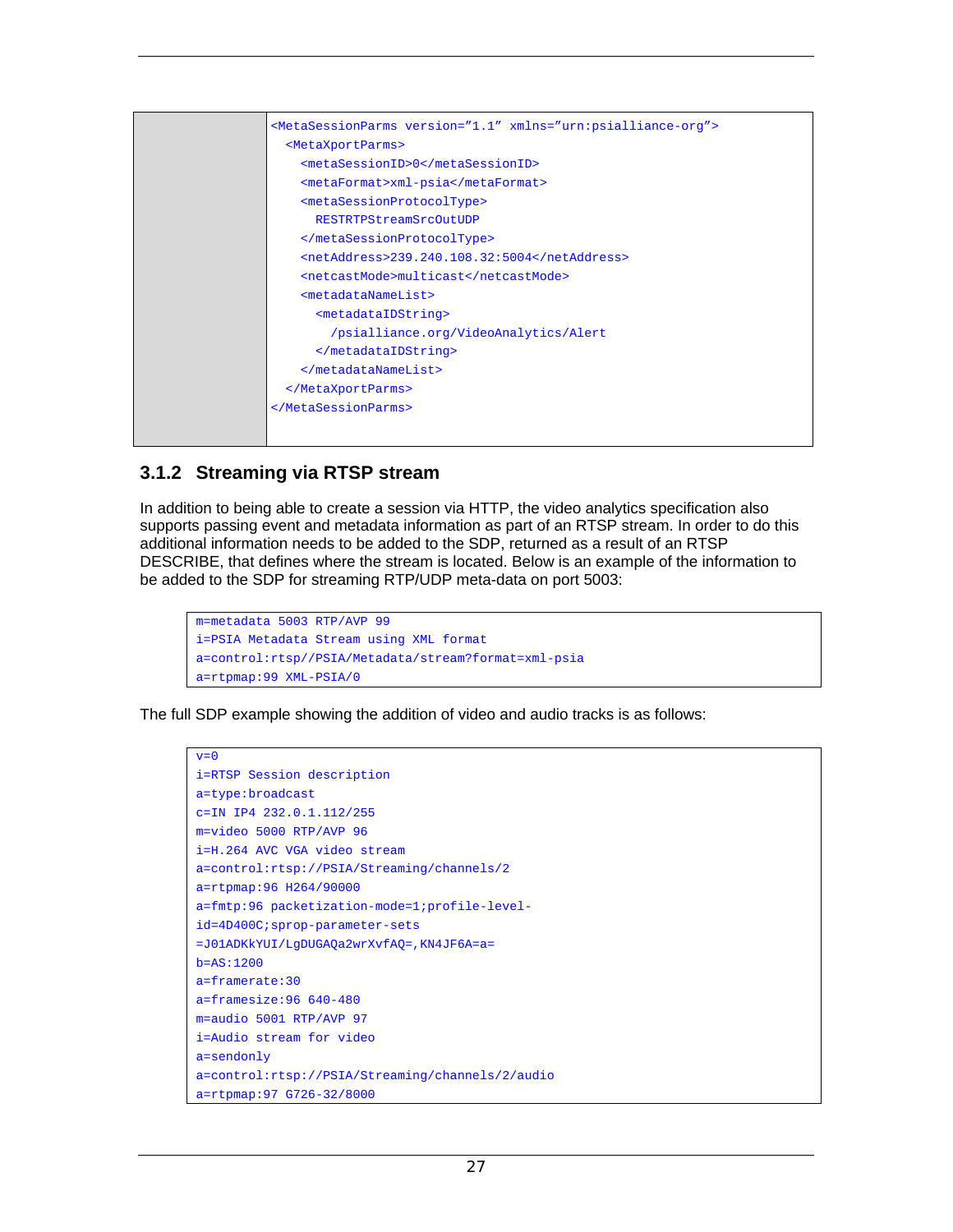m=metadata 5003 RTP/AVP 99 i=PSIA Metadata Stream using XML format a=control:rtsp//PSIA/Metadata/stream?format=xml-psia a=rtpmap:99 XML-PSIA/0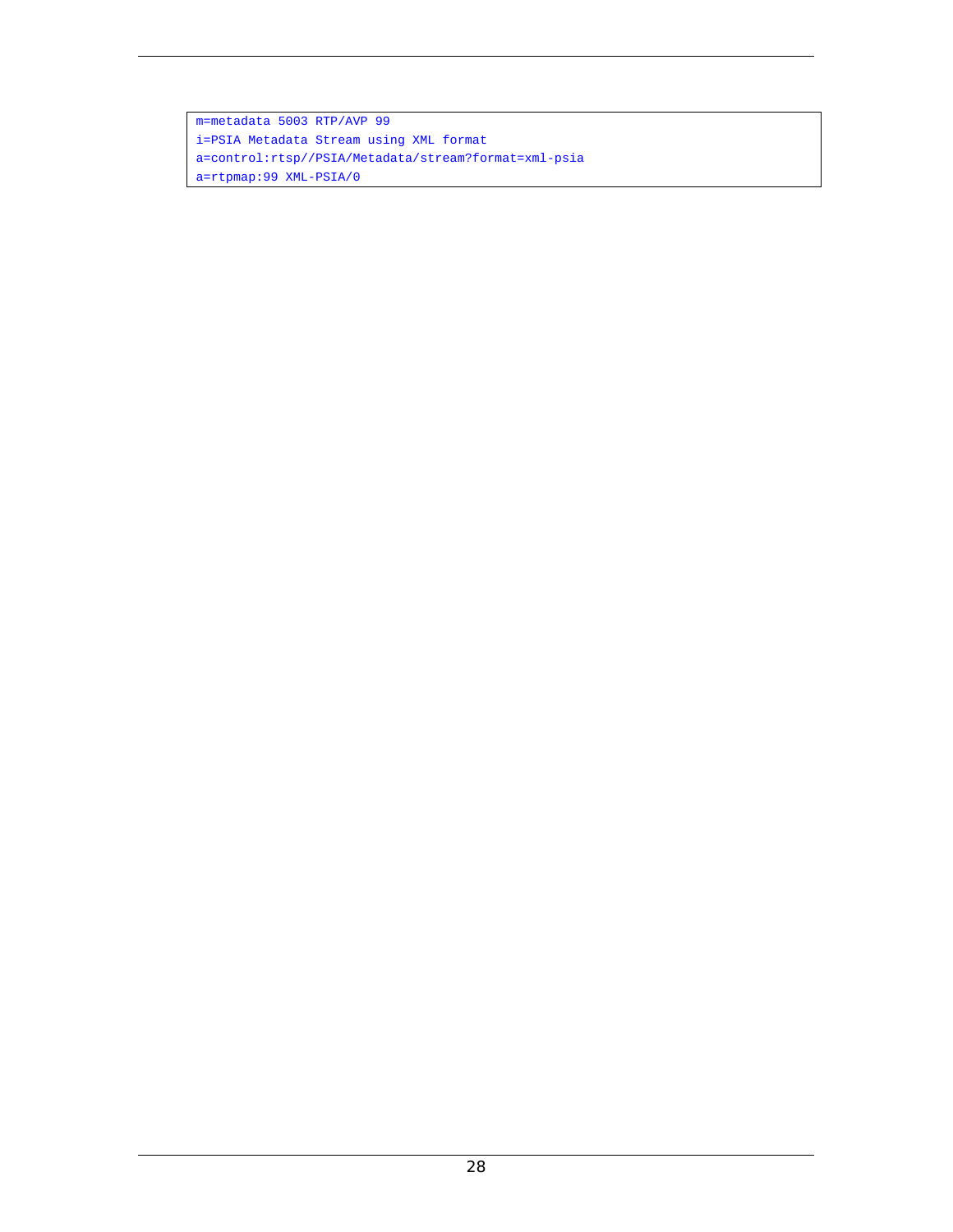#### **3.1.3 <AnalyticsAlert> Event Document format**

The format of the XML for alerts differs from the XML format of the counts and status messages in that it provides more information. Additionally, a device may send a "basic" set of alert data or a "full" set of alert data depending on the client request. The basic set of data is required output for all analytics devices that support Alert output. The full set of information includes additional data about the object(s) involved in the event and any video images that might be included with the alert as snapshots. See the descriptions for each item in the full set to determine whether it is required or optional.

To specifically request the analytic alert data type, the URI is:

```
/PSIA/Metadata/stream?class=///Alert
```
By default, only the basic data is sent with alert streaming. To request the full data, the client appends the 'output=full' query parameter on the URI as shown in the examples below:

```
/PSIA/Metadata/stream?class=///Alert?output=full 
/PSIA/Metadata/stream?class=///Alert?channel=0&channel=2&output=f
ull
```
Note that the order of the query parameters is not mandated so that the output=full could come before other parameters.

For the complete schema definition refer to Appendix A: Analytics EVENT Schema Definition (XSD).

| <b>Example</b> | xml version="1.0" encoding="utf-8"?                                                               |
|----------------|---------------------------------------------------------------------------------------------------|
|                | <analyticsalert <="" th="" xmlns="urn:psialliance-org/analytics"></analyticsalert>                |
|                | xmlns:xsi="http://www.w3.org/2001/XMLSchema-instance"                                             |
|                | xsi:schemaLocation="urn:psialliance-org/analytics psia-analytics-                                 |
|                | $events-0.90.xsd"$                                                                                |
|                | xmlns:xlink="http://www.w3.org/1999/xlink">                                                       |
|                | <metadataheader></metadataheader>                                                                 |
|                | <metaversion xmlns="">1.0</metaversion>                                                           |
|                | <metaid xmlns="">/psialliance.org/VideoAnalytics/Alert//</metaid>                                 |
|                | 852a45d8-ecla-4fc1-9bc6-d41e305af681                                                              |
|                | <metasourceid xmlns="">{bd33f5e9-41ba-44ac-95ff-</metasourceid>                                   |
|                | 57a2452ad8bd}                                                                                     |
|                | <metasourcelocalid xmlns="">1</metasourcelocalid>                                                 |
|                | <metatime <math="">xmlns = " &gt; 2009 - 07 - 08T21:41:08.2428064Z &lt; /MetaTime &gt;</metatime> |
|                | <metapriority xmlns="">5</metapriority>                                                           |
|                | <metalink xmlns="">{a7d66a49-e419-41df-8696-</metalink>                                           |
|                | $4882e260cec7$                                                                                    |
|                | <metahdrextension xmlns=""></metahdrextension>                                                    |
|                | <extensionname>/psialliance.org/VideoAnalytics</extensionname>                                    |
|                | <analyticsviewnumber>1</analyticsviewnumber>                                                      |
|                | <analyticsvideosource></analyticsvideosource>                                                     |
|                | $32a d512e - 2f51 - 4b4c - bfc3 -$                                                                |
|                | 48249283bcbc                                                                                      |
|                |                                                                                                   |
|                |                                                                                                   |
|                | <rulelist></rulelist>                                                                             |
|                | Rul                                                                                               |
|                | $\langle \text{RuleID>c8759b2e-d4c1-46ff-87b4-e964d0d25427}\rangle$ /RuleID                       |
|                | <rulename>Perimeter Intrusion</rulename>                                                          |
|                | <ruleelementlist></ruleelementlist>                                                               |
|                | <ruleelement></ruleelement>                                                                       |
|                | <ruletype>line</ruletype>                                                                         |
|                | <coordinates></coordinates>                                                                       |
|                | <point></point>                                                                                   |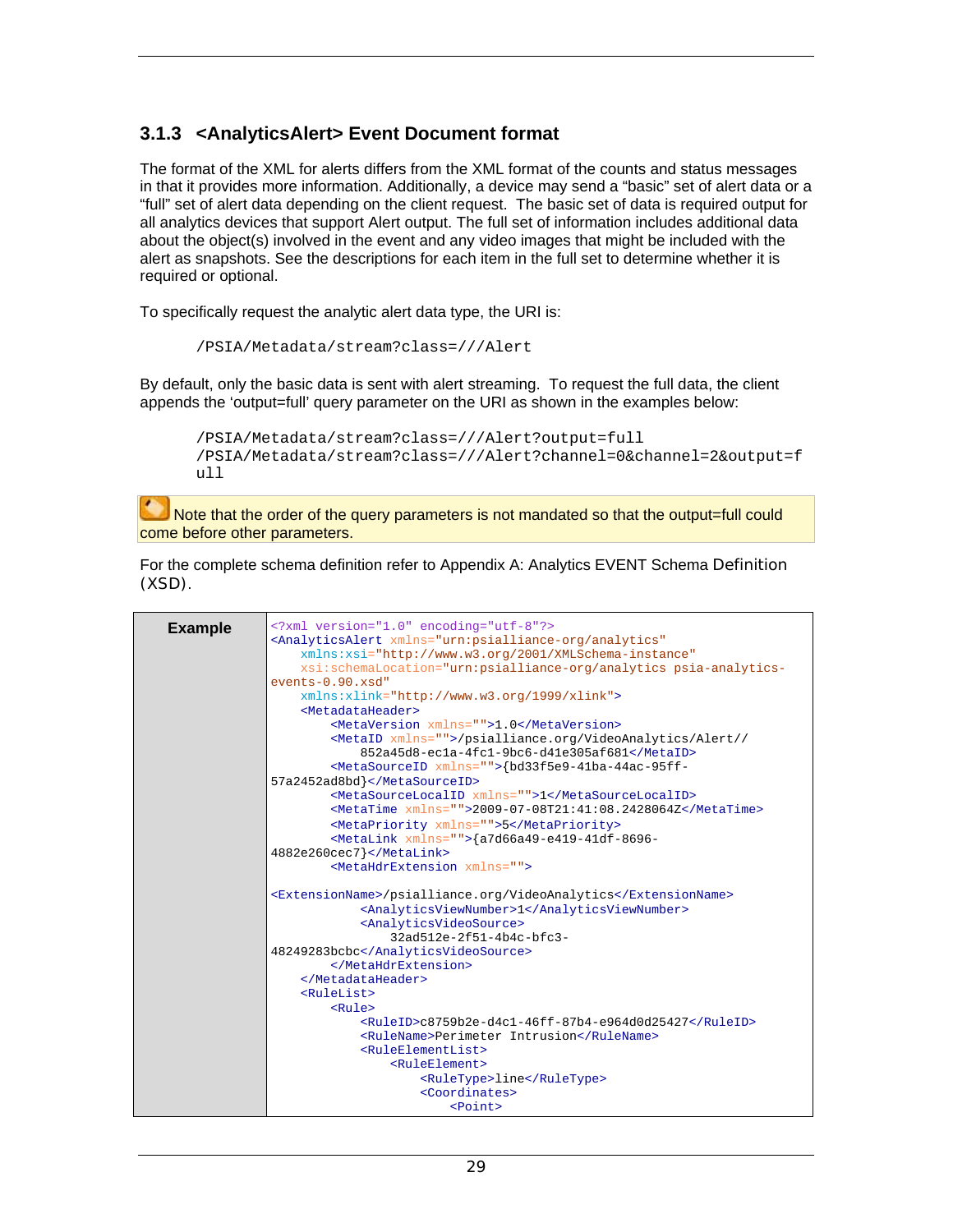$<$ X>0.5 $<$ /X>  $<$ Y>0.5 $<$ /Y> </Point> <Point>  $<$ X>0.4 $<$ /X>  $<$ Y>0.4</Y> </Point> </Coordinates> </RuleElement> </RuleElementList> <Action> <Intrusion>Enter Area</Intrusion> </Action> <Duration>0</Duration> </Rule> </RuleList> <Message>Person enters area.</Message> <ObjectList> <Object> <ID>b4e2da9c-479b-43fd-88c7-6f028040a79b</ID> <BoundingBox>  $<$ X>0.5 $<$ /X>  $<$ Y>0.5 $<$ /Y> <Width>0.35</Width> <Height>0.35</Height> </BoundingBox> <CentroidVelocity>  $< x > 0.7348 < x > 0$  <Y>-0.3523</Y> </CentroidVelocity> <Classification>Human</Classification> <TimeOffset>0</TimeOffset> </Object> <Object> <ID>b4e2da9c-479b-43fd-88c7-6f028040a79b</ID> <BoundingBox>  $<$ X>0.55 $<$ /X>  $<$ Y>0.55</Y> <Width>0.36</Width> <Height>0.36</Height> </BoundingBox> <CentroidVelocity>  $<$ X>0.7348 $<$ /X> <Y>-0.3523</Y> </CentroidVelocity> <Classification>Human</Classification> <TimeOffset>100</TimeOffset> </Object> </ObjectList> <ObjectMotionList> <ObjectMotion> <ObjectID>b4e2da9c-479b-43fd-88c7-6f028040a79b</ObjectID> <CalibratedMotion> <Location> <Longitude>50</Longitude> <Latitude>-50</Latitude> </Location> <CalibratedSpeed> <Units>FeetPerSecond</Units> <Speed>10</Speed> </CalibratedSpeed> <CalibratedPath> <CalibratedPoint> <Longitude>90</Longitude> <Latitude>90</Latitude> </CalibratedPoint> <CalibratedPoint> <Longitude>90.01</Longitude> <Latitude>90</Latitude> </CalibratedPoint> </CalibratedPath>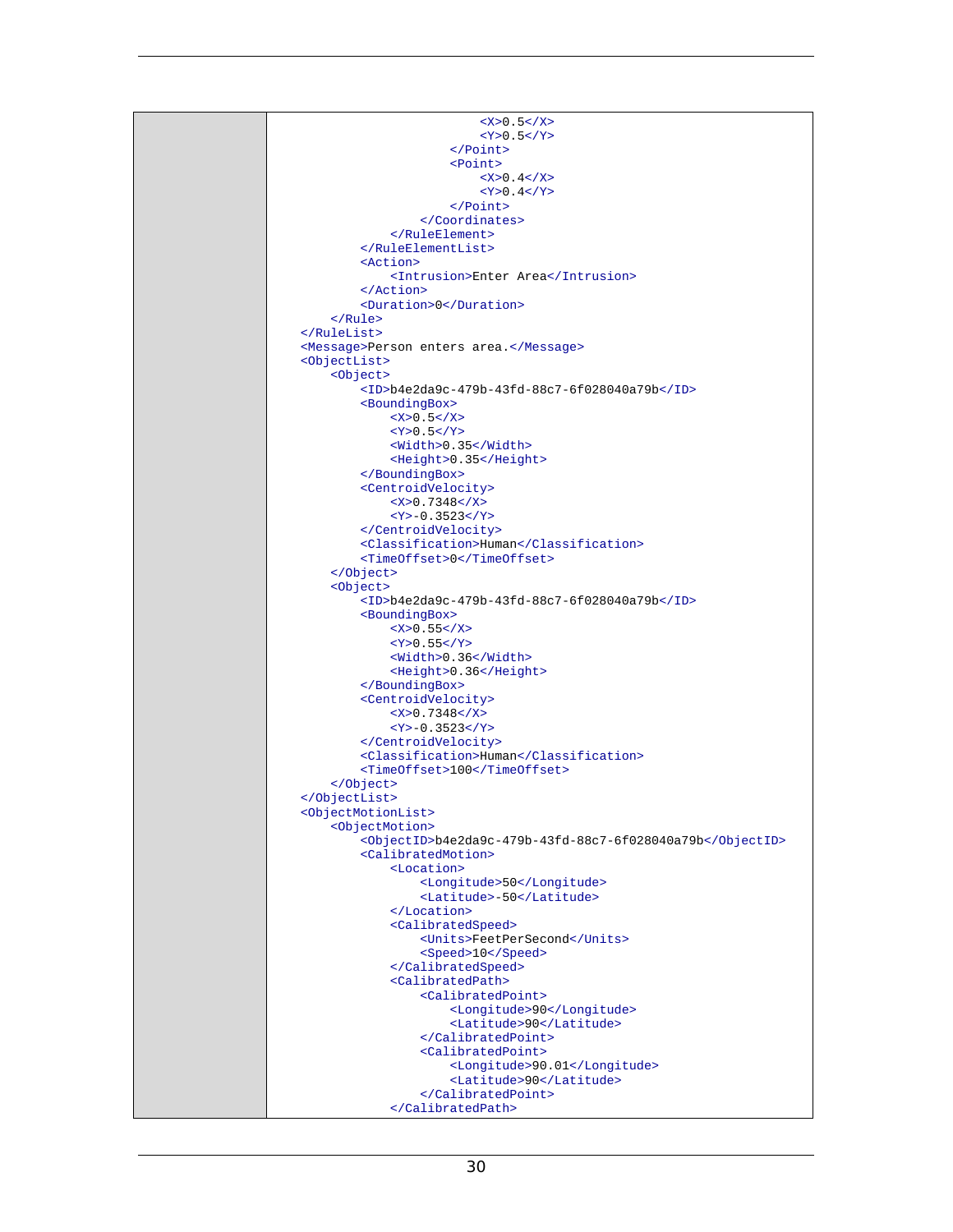

#### **3.1.3.1 ANALYTICSALERT ELEMENTS**

| <b>Element Name</b>   | Requirement | <b>Description</b>                                                                                                                                                                                                                                                                                                                                                 |
|-----------------------|-------------|--------------------------------------------------------------------------------------------------------------------------------------------------------------------------------------------------------------------------------------------------------------------------------------------------------------------------------------------------------------------|
| <b>MetadataHeader</b> | Required    | The common PSIA Metadata header. The usage of fields<br>as they relate to video analytics is listed below. Refer to<br>the Common Event Proposal document for more<br>information on all the fields.<br>Note that the Analytics Specification adds additional<br>fields into this header. These start with Analytics.<br>This is required for both Basic and Full. |
| <b>MetaID</b>         | Required    | This URI defines the unique identifier of the Alert.                                                                                                                                                                                                                                                                                                               |
| <b>MetaSourceID</b>   | Required    | The GUID of the analytics device that generated this<br>alert.                                                                                                                                                                                                                                                                                                     |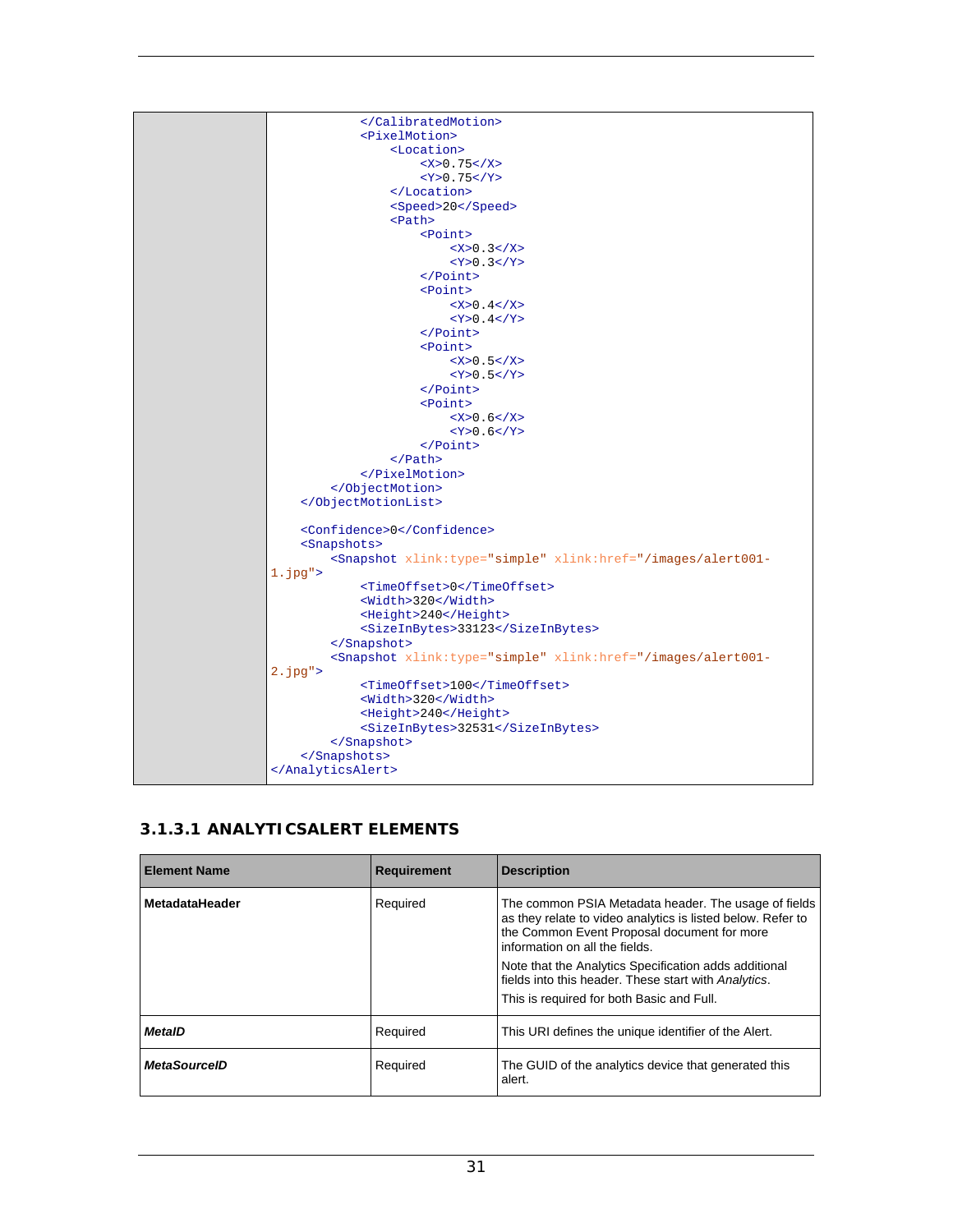| <b>Element Name</b>          | <b>Requirement</b> | <b>Description</b>                                                                                                                                                                                                                                                                                                                                                                                                                                                                                                    |
|------------------------------|--------------------|-----------------------------------------------------------------------------------------------------------------------------------------------------------------------------------------------------------------------------------------------------------------------------------------------------------------------------------------------------------------------------------------------------------------------------------------------------------------------------------------------------------------------|
| <b>MetaSourceLocalID</b>     | Required           | The channel number on the device that generated this<br>alert.                                                                                                                                                                                                                                                                                                                                                                                                                                                        |
| <b>MetaTime</b>              | Required           | The time that the alert occurred. The time is formatted in<br>the RFC 3339 format.                                                                                                                                                                                                                                                                                                                                                                                                                                    |
| <b>MetaPriority</b>          | Optional           | The priority of the message as defined within the CMEM<br>specification. Typical values will be 5, which is<br>Notification, and 6 which is Information.                                                                                                                                                                                                                                                                                                                                                              |
| <b>MetaLink</b>              | Optional           | Provides a reference back to another event.                                                                                                                                                                                                                                                                                                                                                                                                                                                                           |
| <b>Analytics ViewNumber</b>  | Optional           | Integer value used with analytic software that can<br>support multiple views for a single channel (i.e., for PTZ<br>presets). If the analytics software only supports a single<br>view, then either a default value of $0$ is used or this<br>element is not included. For an analytics channel that<br>supports n views, the AnalyticsViewNumber will go from<br>$0$ to $n-1$ .                                                                                                                                      |
| <b>Analytics VideoSource</b> | Optional           | GUID for the actual video source being analyzed. For<br>example, if an NVR is taking in video from an IP camera<br>stream and performs video analytics, the source video<br>stream (VideoSource) has a unique identifier as does<br>the NVR platform itself (Device) along with the specified<br>MetaSourceLocalID associated with analyzing the video<br>source.                                                                                                                                                     |
| <b>RuleList</b>              | Required           | List of rules that were triggered to cause this alert to be<br>sent. The RuleList contains one or more Rules.                                                                                                                                                                                                                                                                                                                                                                                                         |
| <b>Rule</b>                  | Required           | This describes one of the rules that triggered this alert.<br>This is a required element of RuleList.                                                                                                                                                                                                                                                                                                                                                                                                                 |
| RuleID                       | Required           | GUID issued by the analytics platform to uniquely<br>identify the rule that generated the event.<br>This is a required element of Rule.                                                                                                                                                                                                                                                                                                                                                                               |
| RuleName                     | Required           | The name of the rule provided by the user during rule<br>configuration and associated with the RuleID.<br>This is a required element of Rule.                                                                                                                                                                                                                                                                                                                                                                         |
| <b>RuleElementList</b>       | Optional           | A rule element is the term used to define the "physical"<br>aspect of the rule, such a line or region defined by the<br>user associated with the full rule.<br>The <i>RuleElementList</i> consists of one or more<br><b>RuleElement objects, which include the RuleType</b><br>(Line, Area, Full) and the Coordinates that define the<br>location of the rule element.<br>This is an optional element of Rule. The<br>recommendation is Basic Rules do not include this<br>information to keep the data to a minimum. |
| <b>RuleElement</b>           | Optional           |                                                                                                                                                                                                                                                                                                                                                                                                                                                                                                                       |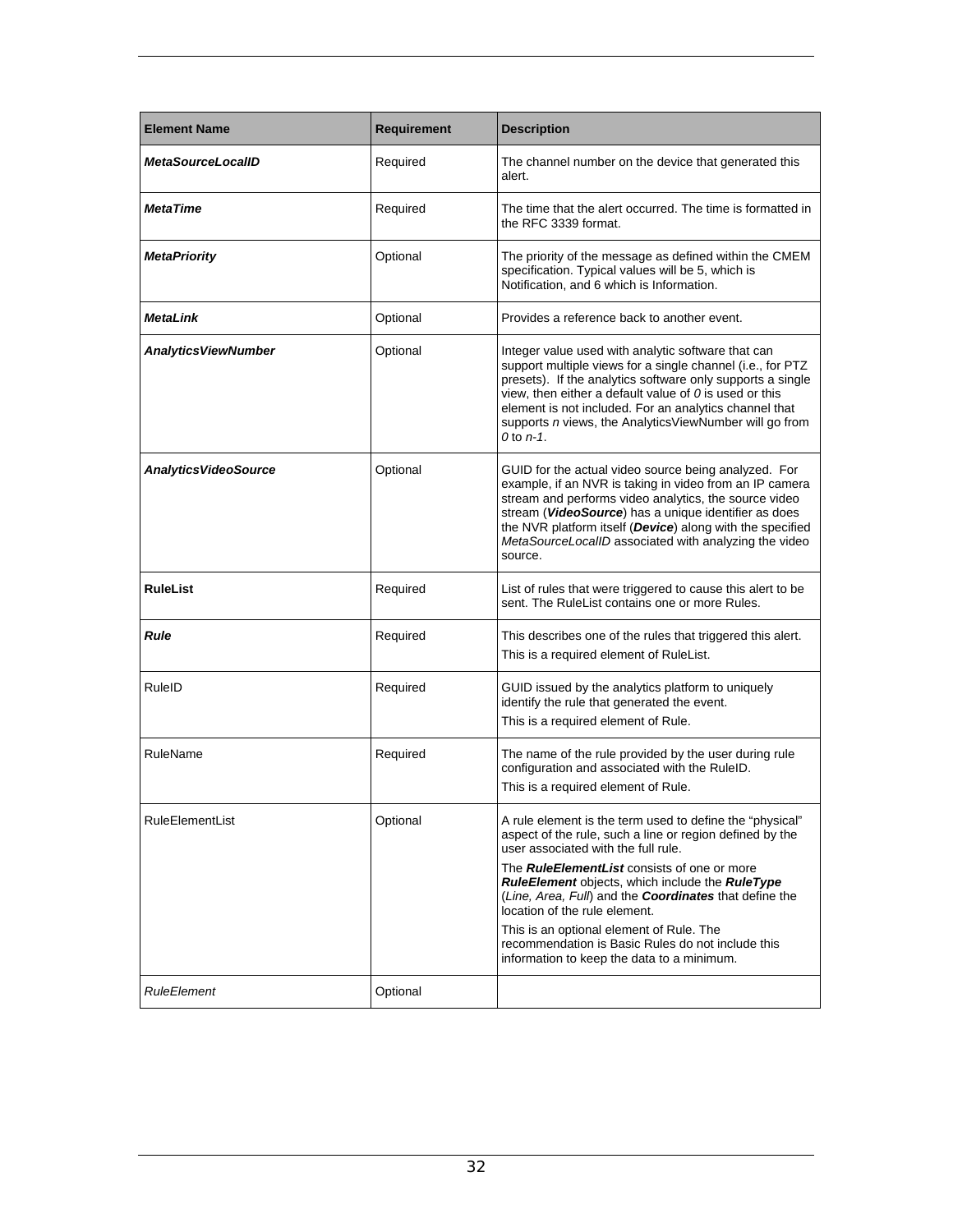| <b>Element Name</b>     | <b>Requirement</b>                      | <b>Description</b>                                                                                                                                                                                                                                                                                                                                                                                                                                                                                                                                                                                                                                                                                                                   |
|-------------------------|-----------------------------------------|--------------------------------------------------------------------------------------------------------------------------------------------------------------------------------------------------------------------------------------------------------------------------------------------------------------------------------------------------------------------------------------------------------------------------------------------------------------------------------------------------------------------------------------------------------------------------------------------------------------------------------------------------------------------------------------------------------------------------------------|
| <b>Action</b>           | Optional                                | Open text string for the analytics platform to include the<br>action or behavior associated with the rule (e.g., crossed<br>line from left to right, or object loitered in an area).<br>Action information can also be retrieved outside of the<br>event by the application retrieving the detailed rule<br>information based on the unique RuleID. Providing the<br>Action with the full event simply enables providing this<br>information with no assumptions that the application<br>keeps a stored list of rule information.<br>Note: This may become a defined list of actions.<br>This is an optional element of Rule. The<br>recommendation is Basic Rules do not include this<br>information to keep the data to a minimum. |
| <b>Duration</b>         | Optional                                | Integer value in milliseconds.                                                                                                                                                                                                                                                                                                                                                                                                                                                                                                                                                                                                                                                                                                       |
|                         |                                         | Used by any rule/event that requires the communication<br>of a time duration. For example, analytic vendors may<br>want to pass the "leave behind" time for a left bag event.<br>Additionally, analytic platforms may output an ongoing<br>string of events associated with the same rule or<br>conditions.<br>There will likely be a vendor-specific way in which the<br>Duration field will be used.<br>This is an optional element of Rule.                                                                                                                                                                                                                                                                                       |
|                         |                                         |                                                                                                                                                                                                                                                                                                                                                                                                                                                                                                                                                                                                                                                                                                                                      |
| <b>Message</b>          | Required                                | Open text string used to pass any information or<br>message associated with the event as entered by the<br>user during rule configuration.<br>This is a required element for both Basic and Full<br>although it may be left blank.                                                                                                                                                                                                                                                                                                                                                                                                                                                                                                   |
| ObjectList              | Optional                                | The ObjectList provides detailed information about each<br>object(s) associated with an event.                                                                                                                                                                                                                                                                                                                                                                                                                                                                                                                                                                                                                                       |
|                         |                                         | See the full definition of ObjectList in section 5 on<br>Metadata (rather than repeating here).<br>The only notable difference is that the TimeOffset field<br>may be non-zero to represent that this object description<br>was at some point in the past.<br>This is an optional element for Full alert events.                                                                                                                                                                                                                                                                                                                                                                                                                     |
| <b>ObjectMotionList</b> | Optional                                | Contains vendor specific tracking information. This<br>information defines the path and speed of the object<br>being tracked. Information provided in this field can be<br>with reference to a pixel of global/calibrated coordinate<br>system                                                                                                                                                                                                                                                                                                                                                                                                                                                                                       |
| ObjectMotion            | Required element of<br>ObjectMotionList | Provides the information on motion of a specific Object.                                                                                                                                                                                                                                                                                                                                                                                                                                                                                                                                                                                                                                                                             |
| ObjectID                | Required element of<br>ObjectMotion     | The ID of the Object in the ObjectList that this motion<br>pertains to.                                                                                                                                                                                                                                                                                                                                                                                                                                                                                                                                                                                                                                                              |
| <b>PixelMotion</b>      | Optional element of<br>ObjectMotion.    | Describes the object motion in pixel coordinates<br>normalized to the video resolution.<br>Either this and/or CalibratedMotion must be defined for<br>each ObjectMotion.                                                                                                                                                                                                                                                                                                                                                                                                                                                                                                                                                             |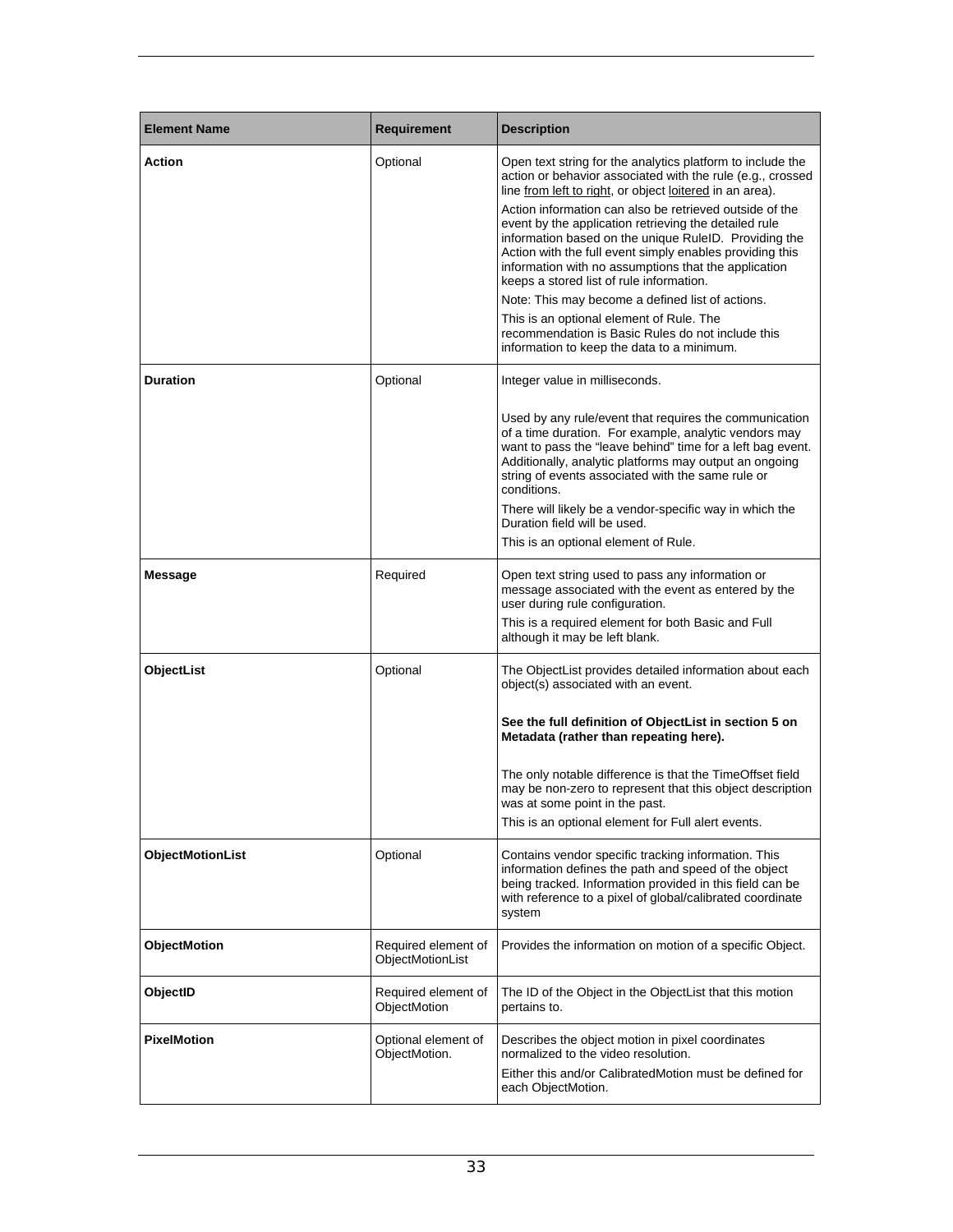| <b>Element Name</b>     | Requirement                             | <b>Description</b>                                                                                                                                                                                                                                                        |
|-------------------------|-----------------------------------------|---------------------------------------------------------------------------------------------------------------------------------------------------------------------------------------------------------------------------------------------------------------------------|
| Location                | Required element of<br>PixelMotion      | The location of the motion in normalized pixel<br>coordinates.                                                                                                                                                                                                            |
| <b>Speed</b>            | Required element of<br>PixelMotion      | The speed in pixels that an object is moving.                                                                                                                                                                                                                             |
| Path                    | Optional element of<br>PixelMotion      | The path that the object has taken. The number of points<br>is left up to the device.                                                                                                                                                                                     |
| <b>CalibratedMotion</b> | Optional element of<br>ObjectMotion.    | Describes the object motion in calibrated coordinates.<br>Either this and/or PixelMotion must be defined for each<br>ObjectMotion.                                                                                                                                        |
| Location                | Required element of<br>CalibratedMotion | The location of the motion in latitude and longitude.                                                                                                                                                                                                                     |
| CalibratedSpeed         | Required element of<br>CalibratedMotion | The speed of the object based on the calibration.                                                                                                                                                                                                                         |
| Units                   | Required element of<br>CalibratedSpeed  | The unit of speed taking into account distance and time.<br>The value can be one of the pre-defined types. These<br>are currently: FeetPerSecond, MetersPerSecond,<br>MilesPerHour and KilometersPerHour.                                                                 |
| Speed                   | Required element of<br>CalibratedSpeed  | The actual speed of the object expressed in Units.                                                                                                                                                                                                                        |
| CalibratedPath          | Optional element of<br>CalibratedMotion | The path that the object has taken in longitude and<br>latitude. The number of points is left up to the device.                                                                                                                                                           |
| Confidence              | Optional                                | Float value between 0 and 1 issued by the analytics<br>platform as to its confidence that the event was<br>accurately generated (0 is least confident and 1 is most<br>confident).                                                                                        |
| Snapshots               | Optional                                | The list of snapshots that is relevant to the Alert. The<br>TimeOffset field allows for a Snapshot from the past to<br>be shown.                                                                                                                                          |
| Snapshot                | Optional                                | A snapshot for this event. If this is not an embedded<br>image, the Snapshot contains an xlink attribute<br>containing the URI to retrieve the actual snapshot.                                                                                                           |
| TimeOffset              | Required element of<br>Snapshot         | The time offset into the past from the time of the alert. A<br>0 indicates this snapshot is from the time of the alert<br>(MetaTime). This is in milliseconds.<br>This may be used in conjunction with the Object<br>TimeOffset to view the object placement in the past. |
| Width                   | Optional element of<br>Snapshot         | The width of the Snapshot in pixels.                                                                                                                                                                                                                                      |
| Height                  | Optional element of<br>Snapshot         | The height of the Snapshot in pixels.                                                                                                                                                                                                                                     |
| SizeinBytes             | Optional element of<br>Snapshot         | The size in bytes of the Snapshot.                                                                                                                                                                                                                                        |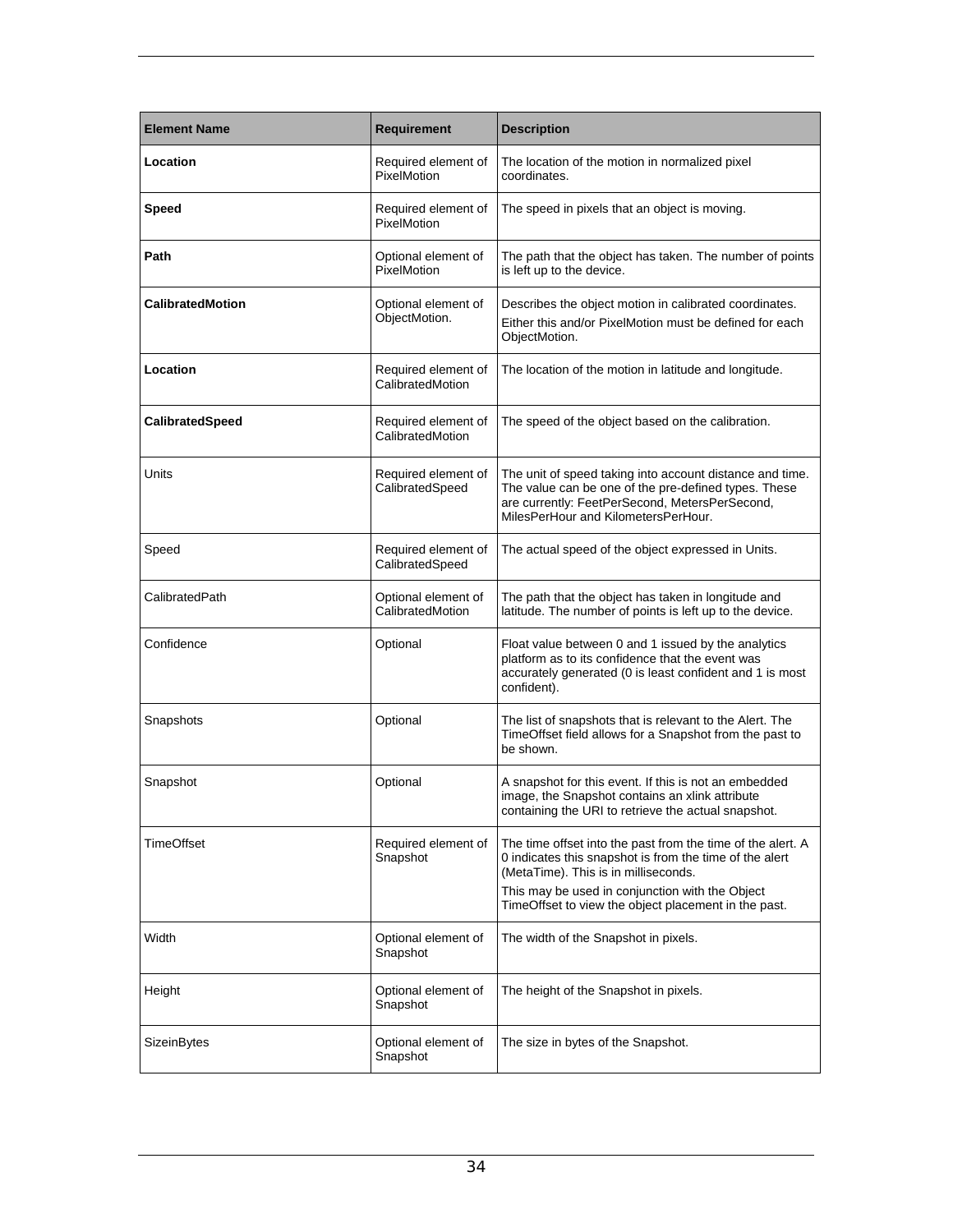| <b>Element Name</b> | <b>Requirement</b>              | <b>Description</b>                                                                                                                                                                                                                                                             |
|---------------------|---------------------------------|--------------------------------------------------------------------------------------------------------------------------------------------------------------------------------------------------------------------------------------------------------------------------------|
| Expiration          | Optional element of<br>Snapshot | The time that the snapshot is available to retrieve for<br>non-embedded images. This is listed in seconds and is<br>based on the current Alert time. For embedded images,<br>this is not sent.<br>Note that the device may keep the Snapshot for longer<br>than this duration. |
| Image               | Optional element of<br>Snapshot | The Base-64 encoded image. If this is present, the<br>Snapshot does not have xlink attributes. An example is<br>shown following this table.                                                                                                                                    |

Note that the snapshot URI listed in the XLINK attribute may or may not be rooted under the /PSIA/Metadata path. It is up to the device to provide a meaningful path based on its configuration. Regardless of where the URI is rooted, the authorization permissions to retrieve these snapshots should, at a minimum, allow the same caller who retrieved the alert to retrieve the snapshot.

If the **AlertConfiguration** allows snapshots to be in-line, the **Snapshot** body will contain a Base64-encoded image instead of the XLINK attribute as shown below (only the **Snapshots** property is shown).

```
 <Snapshots> 
  <Snapshot> 
     <TimeOffset>0</TimeOffset> 
     <Image>fhdsj...base64encoded...hfkhjs=</Image> 
   </Snapshot> 
  <Snapshot> 
     <TimeOffset>100</TimeOffset> 
     <Image>sfhue...base64encoded...djhsk5e</Image> 
   </Snapshot> 
 </Snapshots>
```
Snapshots with markup, which typically includes bounding box around the target slice and rule definition drawn graphically as an overlay, are generated by an application and not the device. This allows an application full control over the markup from different devices for consistency. An application can create the markup for a given alert by using the target slice information as well as the rule definition itself.

### **3.1.4 <AnalyticsCount> Event Document Definition**

Counting events are similar to alert events in that they also have a "basic" and "full" level of information. Retrieving the full count information from the event would use the same query parameter as defined above for alerts. For event push, this is configured with the event push settings.

The count event format supports different types of counting rules. In some cases, a count is nothing more than a tally, and the "value" for that individual tally is '1'. Other counting rules output specific values, such as the occupancy in a defined area, and the "value" associated with it is the actual occupancy. This difference is handled through the use of the CountType, Count, and Duration elements defined in the event XSD.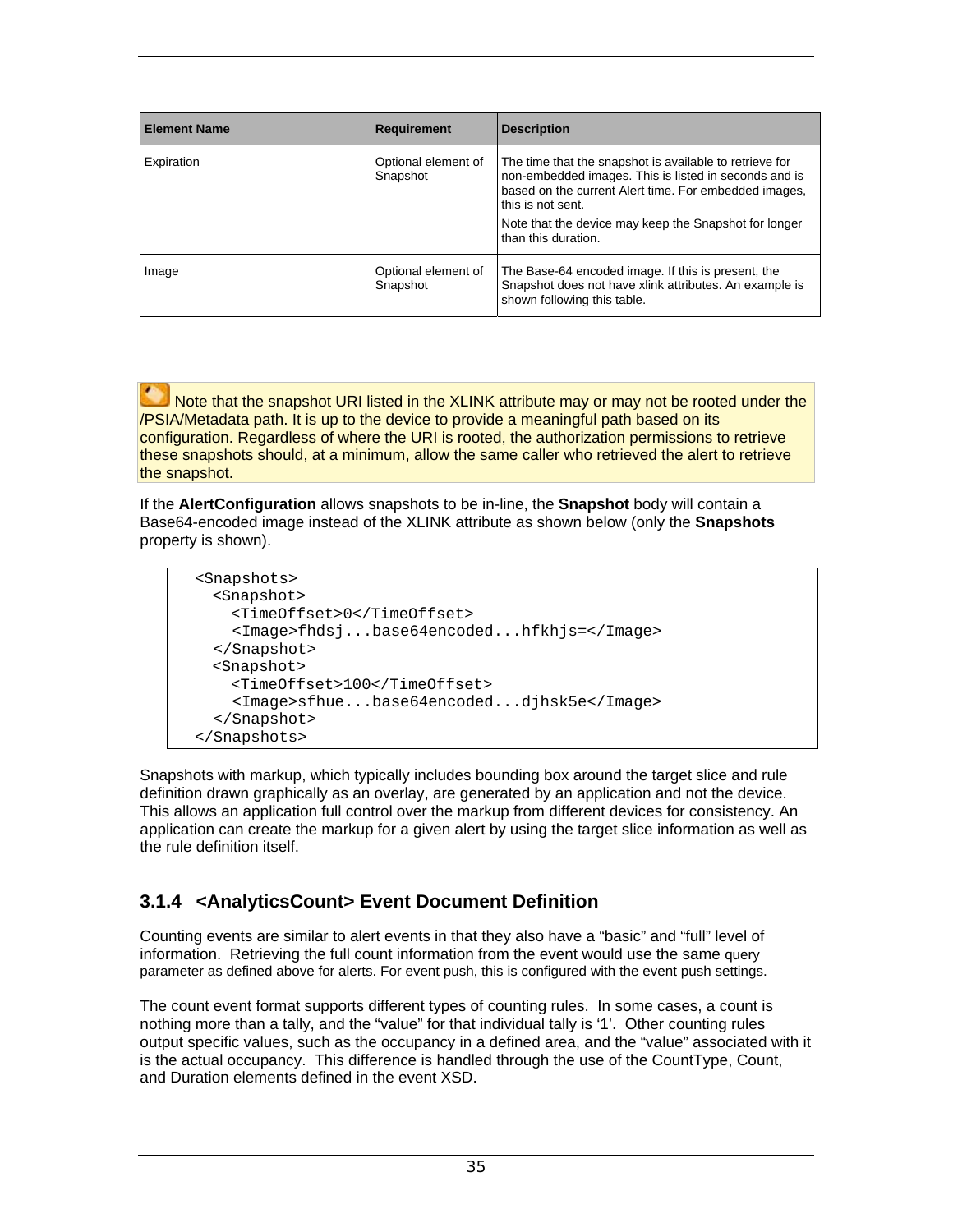To specifically request the analytic count data type, the URI is:

/PSIA/Metadata/stream?class=//VideoAnalytics/Count

By default, only the basic data is sent with count streaming. To request the full data, the client appends the 'output=full' query parameter on the URI as shown in the examples below. To request count data from certain channels on a device, the 'channel=<#>' parameter is appended, per the examples below.

/PSIA/Metadata/stream?class=//VideoAnalytics/Count?output=full /PSIA/Metadata/stream?class=//VideoAnalytics/Count?channel=<#>&ch annel=<#>

An example of an AnalyticsCount with the full set of data is shown below. For the complete schema definition refer to Appendix A: Analytics EVENT Schema Definition (XSD).

|                | xml version="1.0" encoding="utf-8"?                                                |
|----------------|------------------------------------------------------------------------------------|
| <b>Example</b> | <analyticscount <="" th="" xmlns="urn:psialliance-org/analytics"></analyticscount> |
|                | xmlns:xsi="http://www.w3.org/2001/XMLSchema-instance"                              |
|                | xsi:schemaLocation="urn:psialliance-org/analytics psia-analytics-                  |
|                | $events-0.90.xsd"$                                                                 |
|                | xmlns:xlink="http://www.w3.org/1999/xlink">                                        |
|                | <metadataheader></metadataheader>                                                  |
|                | <metaversion xmlns="">1.0</metaversion>                                            |
|                | <metaid xmlns="">/psialliance.org/VideoAnalytics/Count//</metaid>                  |
|                | e2c3c2e9-99a2-4f12-bb42-038577915bfa                                               |
|                | <metasourceid xmlns="">{bd33f5e9-41ba-44ac-95ff-</metasourceid>                    |
|                | 57a2452ad8bd                                                                       |
|                | <metasourcelocalid xmlns="">1</metasourcelocalid>                                  |
|                | <metatime <math="">xmlns = "-&gt;2009-07-08T21:41:08.2428064Z</metatime>           |
|                |                                                                                    |
|                | <metapriority xmlns="">5</metapriority>                                            |
|                | <metalink xmlns="">{a7d66a49-e419-41df-8696-</metalink>                            |
|                | $4882e260cec7$                                                                     |
|                | <metahdrextension xmlns=""></metahdrextension>                                     |
|                | <extensionname>/psialliance.org/VideoAnalytics</extensionname>                     |
|                | <analyticsviewnumber>1</analyticsviewnumber>                                       |
|                | <analyticsvideosource></analyticsvideosource>                                      |
|                | 32ad512e-2f51-4b4c-bfc3-                                                           |
|                | 48249283bcbc                                                                       |
|                |                                                                                    |
|                |                                                                                    |
|                | <rulelist></rulelist>                                                              |
|                | <rule></rule>                                                                      |
|                | <ruleid>1d4fbd2a-6147-40a5-abba-aa46a63fa467</ruleid>                              |
|                | <rulename>Tally Rule</rulename>                                                    |
|                | <ruleelementlist></ruleelementlist>                                                |
|                | <ruleelement></ruleelement>                                                        |
|                | <ruletype>line</ruletype>                                                          |
|                | <coordinates></coordinates>                                                        |
|                | $<$ Point>                                                                         |
|                | < X > 0.5 < X > 0.5                                                                |
|                | $<$ Y>0.5                                                                          |
|                | $\langle$ Point>                                                                   |
|                | <point></point>                                                                    |
|                | $< X > 0$ . $4 < / X > 0$                                                          |
|                | $<$ Y>0.4                                                                          |
|                | $<$ /Point>                                                                        |
|                |                                                                                    |
|                |                                                                                    |
|                |                                                                                    |
|                | <action><none></none></action>                                                     |
|                | $\langle$ /Rule>                                                                   |
|                |                                                                                    |
|                |                                                                                    |
|                | <countruletype>tally</countruletype>                                               |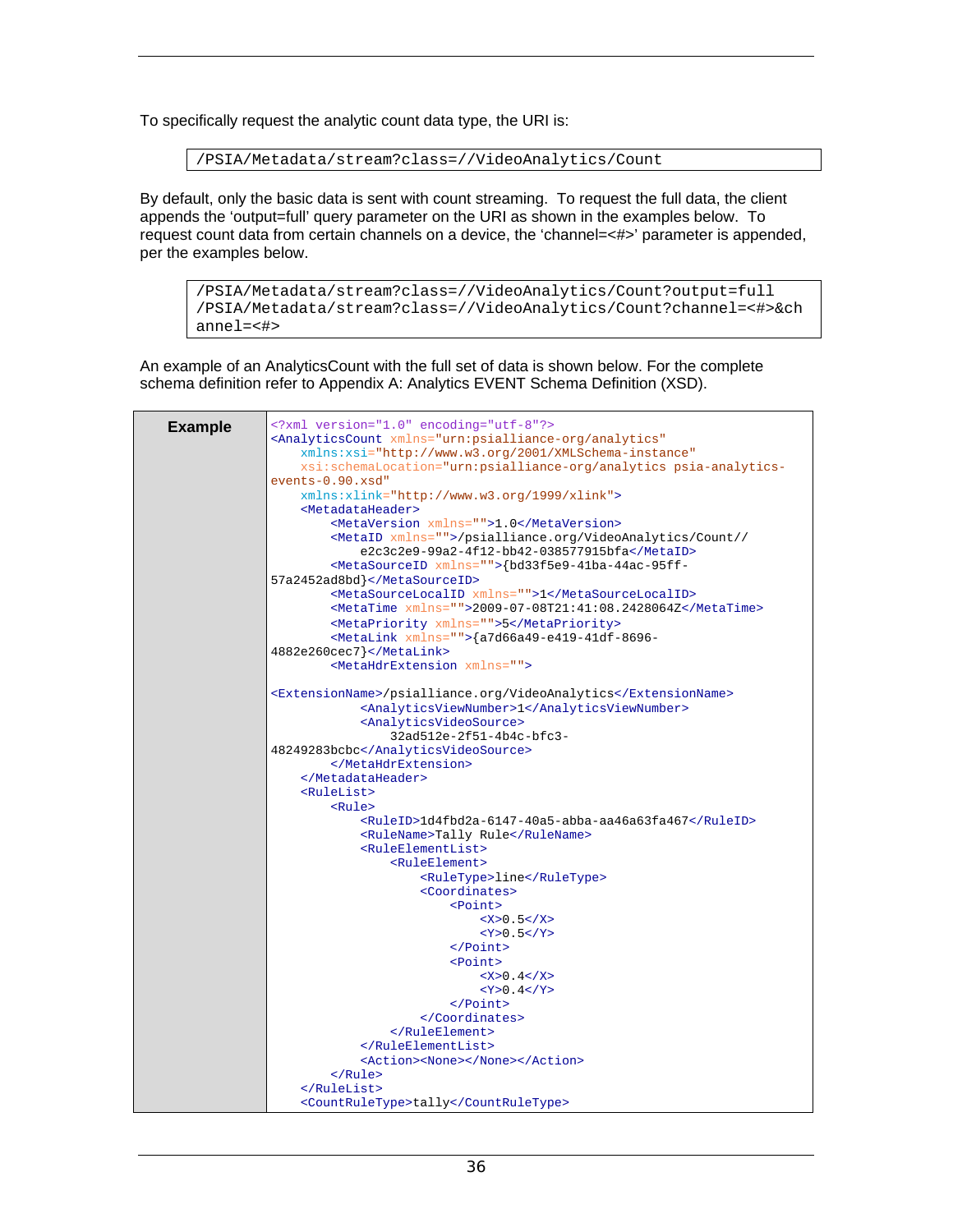| $<$ Count>10<br><duration>0</duration><br><confidence>0</confidence><br><direction>forward</direction>                                                                                                                                                    |
|-----------------------------------------------------------------------------------------------------------------------------------------------------------------------------------------------------------------------------------------------------------|
| <snapshots><br/><math>\gamma</math> &lt; Snapshot xlink: type="simple" xlink: href="/images/count1.jpg"&gt;<br/><timeoffset>0</timeoffset><br/><width>320</width><br/><height>240</height><br/><sizeinbytes>33123</sizeinbytes><br/><br/></snapshots><br> |

#### **3.1.4.1 ANALYTICSCOUNT ELEMENTS**

| <b>Element Name</b>          | <b>Requirement</b> | <b>Description</b>                                                                                                                                                                                                                                                                                                                                                   |
|------------------------------|--------------------|----------------------------------------------------------------------------------------------------------------------------------------------------------------------------------------------------------------------------------------------------------------------------------------------------------------------------------------------------------------------|
| <b>MetadataHeader</b>        | Required           | The common PSIA Metadata header. The usage of fields<br>as they relate to video analytics is listed below. Refer to the<br>Common Event Proposal document for more information<br>on all the fields.<br>Note that the Analytics Specification adds additional fields<br>into this header. These start with Analytics.<br>This is required for both Basic and Full.   |
| <b>MetaID</b>                | Required           | This URI defines the unique identifier of the count.                                                                                                                                                                                                                                                                                                                 |
| <b>MetaSourceID</b>          | Required           | The GUID of the analytics device that generated this count.                                                                                                                                                                                                                                                                                                          |
| <b>MetaSourceLocalID</b>     | Required           | The channel number on the device that generated this<br>count.                                                                                                                                                                                                                                                                                                       |
| <b>MetaTime</b>              | Required           | The time that the count occurred. The time is formatted in<br>the RFC 3339 format.                                                                                                                                                                                                                                                                                   |
| <b>MetaPriority</b>          | Optional           | The priority of the message as defined within the CMEM<br>specification. Typical values will be 5, which is Notification,<br>and 6 which is Information.                                                                                                                                                                                                             |
| <b>MetaLink</b>              | Optional           | Provides a reference back to another event.                                                                                                                                                                                                                                                                                                                          |
| <b>Analytics ViewNumber</b>  | Optional           | Integer value used with analytic software that can support<br>multiple views for a single channel (i.e., for PTZ presets). If<br>the analytics software only supports a single view, then<br>either a default value of $0$ is used or this element is not<br>included. For an analytics channel that supports n views,<br>the AnalyticsViewNo will go from 0 to n-1. |
| <b>Analytics VideoSource</b> | Optional           | GUID for the actual video source being analyzed. For<br>example, if an NVR is taking in video from an IP camera<br>stream and performs video analytics, the source video<br>stream (VideoSource) has a unique identifier as does the<br>NVR platform itself (Device) along with the specified<br>MetaSourceLocalID associated with analyzing that video<br>source.   |
| <b>RuleList</b>              | Required           | List of rules that were triggered to cause this count to be<br>sent. The RuleList contains one or more Rule elements.                                                                                                                                                                                                                                                |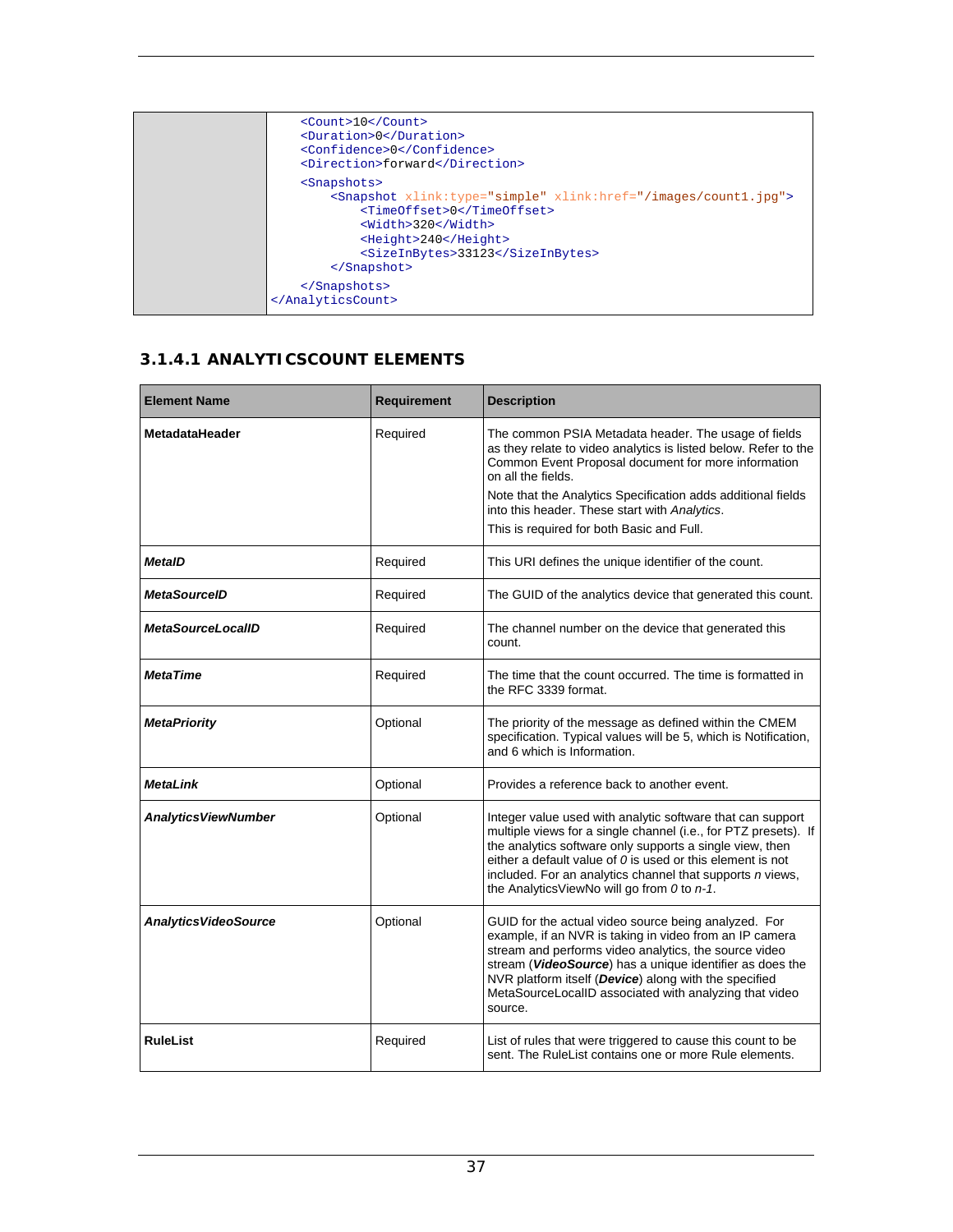| <b>Element Name</b>    | <b>Requirement</b> | <b>Description</b>                                                                                                                                                                                                                                                                                                                                                                                                                                                                                                                                                                                                                                                                                                                   |
|------------------------|--------------------|--------------------------------------------------------------------------------------------------------------------------------------------------------------------------------------------------------------------------------------------------------------------------------------------------------------------------------------------------------------------------------------------------------------------------------------------------------------------------------------------------------------------------------------------------------------------------------------------------------------------------------------------------------------------------------------------------------------------------------------|
| <b>Rule</b>            |                    | This describes one of the rules that triggered this count.<br>This is a required element of RuleList.                                                                                                                                                                                                                                                                                                                                                                                                                                                                                                                                                                                                                                |
| <b>RuleID</b>          | Required           | GUID issued by the analytics platform to uniquely identify<br>the rule that generated the event.<br>This is a required element of Rule.                                                                                                                                                                                                                                                                                                                                                                                                                                                                                                                                                                                              |
| <b>RuleName</b>        | Required           | The name of the rule provided by the user during rule<br>configuration and associated with the RuleID.<br>This is a required element of Rule.                                                                                                                                                                                                                                                                                                                                                                                                                                                                                                                                                                                        |
| <b>RuleElementList</b> | Optional           | A rule element is the term used to define the "physical"<br>aspect of the rule, such a line or region defined by the user<br>associated with the full rule.<br>The <b>RuleElementList</b> consists of one or more<br><b>RuleElement</b> objects, which include the <b>RuleType</b> (Line,<br>Area, Full) and the <b>Coordinates</b> that define the location of<br>the rule element.                                                                                                                                                                                                                                                                                                                                                 |
|                        |                    | This is an optional element of Rule. The recommendation is<br>Basic Rules do not include this information to keep the data<br>to a minimum.                                                                                                                                                                                                                                                                                                                                                                                                                                                                                                                                                                                          |
| Action                 | Optional           | Open text string for the analytics platform to include the<br>action or behavior associated with the rule (e.g., crossed<br>line from left to right, or object loitered in an area).<br>Action information can also be retrieved outside of the<br>event by the application retrieving the detailed rule<br>information based on the unique RuleID. Providing the<br>Action with the full event simply enables providing this<br>information with no assumptions that the application keeps<br>a stored list of rule information.<br>Note: This may become a defined list of actions.<br>This is an optional element of Rule. The recommendation is<br>Basic Rules do not include this information to keep the data<br>to a minimum. |
| Duration               | Optional           | Integer value in milliseconds.<br>Used by any rule/event that requires the communication of<br>a time duration. For example, platforms may output an<br>ongoing string of events associated with the same rule or<br>conditions.<br>There will likely be a vendor-specific way in which the<br>Duration field will be used.<br>This is an optional element of Rule.                                                                                                                                                                                                                                                                                                                                                                  |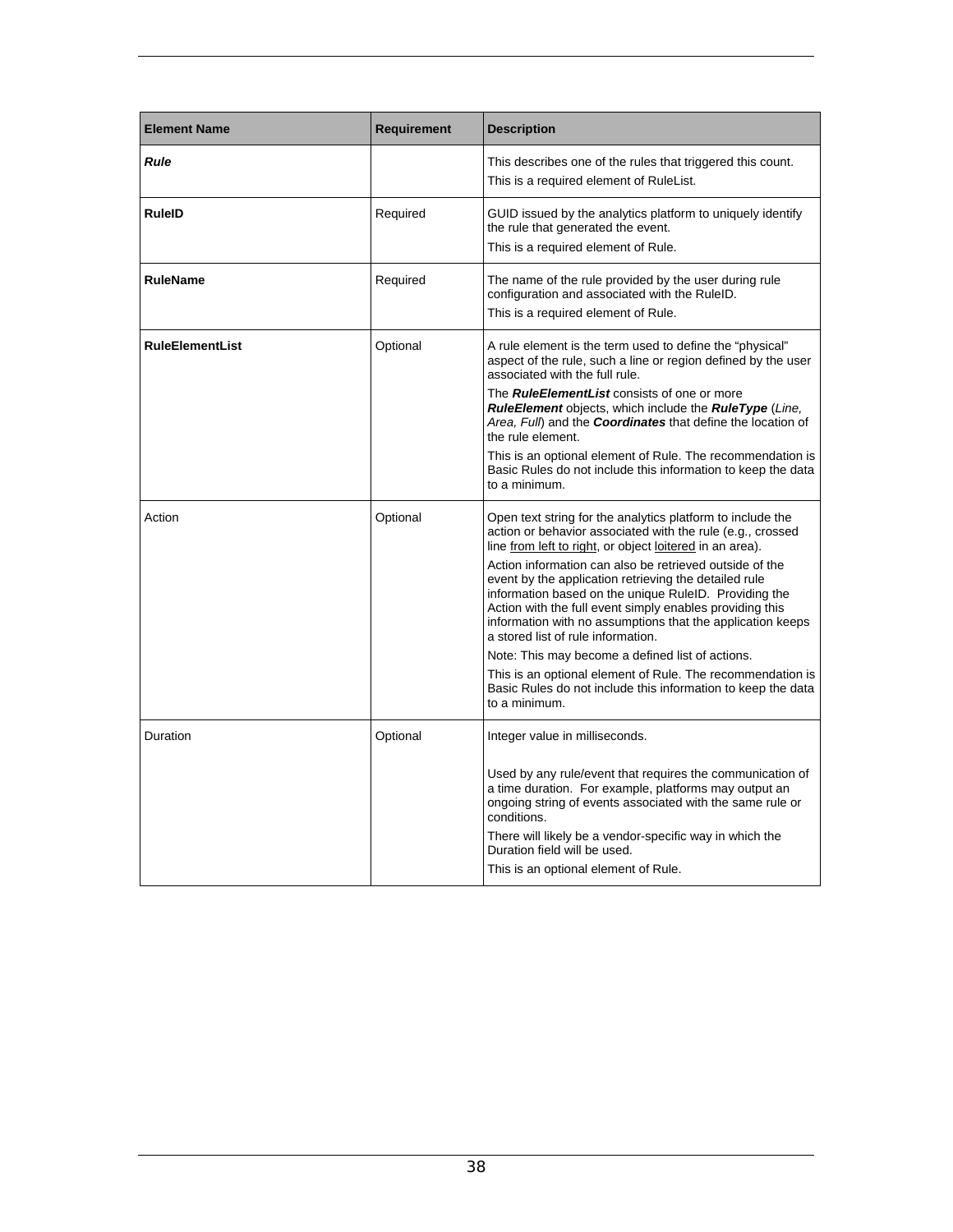| <b>Element Name</b> | <b>Requirement</b>              | <b>Description</b>                                                                                                                                                                                                                                                                                                                                          |
|---------------------|---------------------------------|-------------------------------------------------------------------------------------------------------------------------------------------------------------------------------------------------------------------------------------------------------------------------------------------------------------------------------------------------------------|
| CountRuleType       | Required                        | Defines the type of the count being generated. The<br>enumerated types are tally, occupancy, and dwell.                                                                                                                                                                                                                                                     |
|                     |                                 | Tally – indicates the rule is counting individual events that<br>are occurring. This dictates that the Count value will be a<br>simple tally value of '1' when streaming individual count<br>events or some other integer depending on how analytics<br>systems may accumulate counts before outputting.                                                    |
|                     |                                 | Occupancy – indicates the rule is counting the number of<br>objects in a defined area. This dictates that the Count<br>value will represent a total number of objects in the<br>monitored area.                                                                                                                                                             |
|                     |                                 | Dwell – indicates the rule is assessing the dwell time for<br>objects within the defined area. In this case, the Count<br>value will be '1' and the dwell values (time) will be passed<br>in the Duration field.                                                                                                                                            |
| Count               | Required                        | Value containing a numerical value (float) that is the current<br>count. The behavior of this value will be defined based on<br>the specified CountRuleType.                                                                                                                                                                                                |
|                     |                                 | For Tally rules, this represents the number of counted<br>events. For analytics that output a count event for each<br>instance, this value will be '1'. For analytic platforms that<br>may accumulate events and output a count event or<br>"average count" at certain times or regular intervals, this<br>value could be any integer or non-integer value. |
|                     |                                 | For Occupancy rules, this represents the occupancy<br>derived by the analytics (whether actual integer value or<br>average float value) at the time of outputting the event.                                                                                                                                                                                |
|                     |                                 | For Dwell rules, the Count value will be set to '1'.                                                                                                                                                                                                                                                                                                        |
| <b>Duration</b>     | Required                        | This is a time in milliseconds. For a tally rule, this time will<br>by default be 0. For dwell rules, this will be the total time in<br>the area (i.e., dwell or wait time).                                                                                                                                                                                |
| Confidence          | Optional                        | Float value between 0 and 1 issued by the analytics<br>platform as to its confidence that the event was accurately<br>generated (0 is least confident and 1 is most confident).                                                                                                                                                                             |
| Direction           | Optional                        | Provides the direction for the count. Allowed values are<br>forward or reverse.                                                                                                                                                                                                                                                                             |
| <b>Snapshots</b>    | Optional                        | The list of snapshots that is relevant to the Count. The<br>TimeOffset field allows for a Snapshot from the past to be<br>shown.                                                                                                                                                                                                                            |
| <b>Snapshot</b>     | Optional                        | A snapshot for this event. If this is not an embedded image,<br>the Snapshot contains an xlink attribute containing the URI<br>to retrieve the actual snapshot.                                                                                                                                                                                             |
| TimeOffset          | Required element<br>of Snapshot | The time offset into the past from the time of the count. A 0<br>indicates this snapshot is from the time of the count<br>(MetaTime). This is in milliseconds.<br>This may be used in conjunction with the Object TimeOffset<br>to view the object placement in the past.                                                                                   |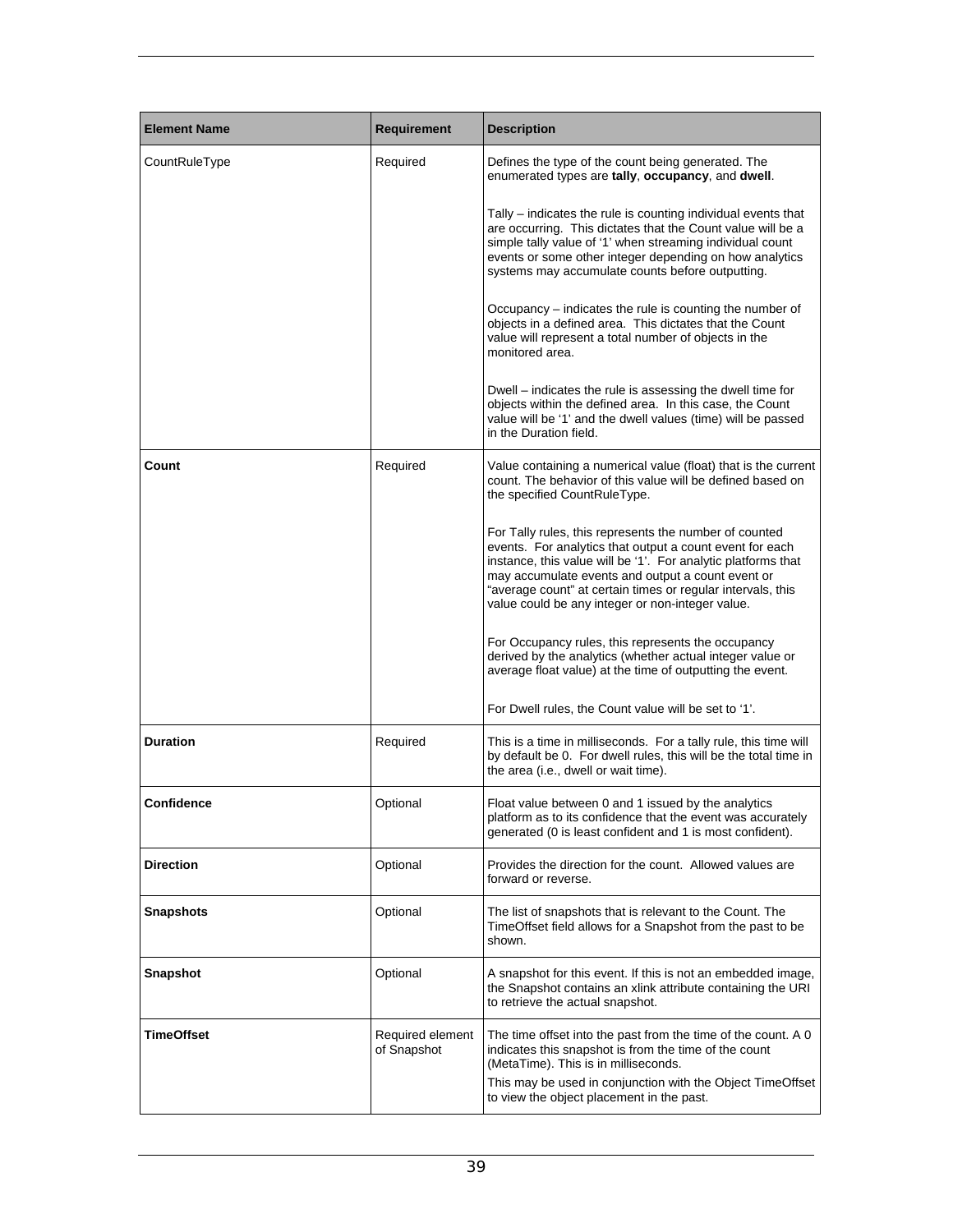| <b>Element Name</b> | <b>Requirement</b>              | <b>Description</b>                                                                                                                                                                                                                                                              |
|---------------------|---------------------------------|---------------------------------------------------------------------------------------------------------------------------------------------------------------------------------------------------------------------------------------------------------------------------------|
| Width               | Optional element<br>of Snapshot | The width of the Snapshot in pixels.                                                                                                                                                                                                                                            |
| Height              | Optional element<br>of Snapshot | The height of the Snapshot in pixels.                                                                                                                                                                                                                                           |
| <b>SizeinBytes</b>  | Optional element<br>of Snapshot | The size in bytes of the Snapshot.                                                                                                                                                                                                                                              |
| <b>Expiration</b>   | Optional element<br>of Snapshot | The time that the snapshot is available to retrieve for non-<br>embedded images. This is listed in seconds and is based<br>on the current Alert time. For embedded images, this is not<br>sent.<br>Note that the device may keep the Snapshot for longer<br>than this duration. |
| Image               | Optional element<br>of Snapshot | The Base-64 encoded image. If this is present, the<br>Snapshot does not have xlink attributes.                                                                                                                                                                                  |

#### **4.1.3 <AnalyticsStatus> Event Document Definition**

Status events provide vendor specific messages regarding the status of the analytic operation.

The status event format allows for analytic engines to provide status updates, including component status, heartbeats and errors, to the client application.

To specifically request the analytic status data type, the URI is:

/PSIA/Metadata/stream?class=//VideoAnalytics/Status

For the complete schema definition refer to Appendix A: Analytics EVENT Schema Definition (XSD).

An example of an AnalyticsStatus is shown below.

| xml version="1.0" encoding="utf-8"?<br><analyticsstatus <br="" xmlns="urn:psialliance-org/analytics">xmlns:xsi="http://www.w3.org/2001/XMLSchema-instance"<br/>xsi:schemaLocation="urn:psialliance-org/analytics psia-analytics-</analyticsstatus> |
|----------------------------------------------------------------------------------------------------------------------------------------------------------------------------------------------------------------------------------------------------|
| $events-0.90.xsd"$                                                                                                                                                                                                                                 |
| $xmlns:xlink="http://www.w3.org/1999/xlink"$                                                                                                                                                                                                       |
| <metadataheader></metadataheader>                                                                                                                                                                                                                  |
| <metaversion xmlns="">1.0</metaversion>                                                                                                                                                                                                            |
| <metaid xmlns="">/psialliance.org/VideoAnalytics/Status//</metaid>                                                                                                                                                                                 |
| e2c3c2e9-99a2-4f12-bb42-038577915bfa                                                                                                                                                                                                               |
| <metasourceid xmlns="">{bd33f5e9-41ba-44ac-95ff-</metasourceid>                                                                                                                                                                                    |
| 57a2452ad8bd}                                                                                                                                                                                                                                      |
| <metasourcelocalid xmlns="">1</metasourcelocalid><br><metatime <math="">xmlns = "-&gt;2009-07-08T21:41:08.2428064Z/MetaTime&gt;</metatime>                                                                                                         |
| <metapriority xmlns="">5</metapriority>                                                                                                                                                                                                            |
| <metalink xmlns="">{a7d66a49-e419-41df-8696-</metalink>                                                                                                                                                                                            |
| $4882e260cec7$                                                                                                                                                                                                                                     |
| <metahdrextension xmlns=""></metahdrextension>                                                                                                                                                                                                     |
|                                                                                                                                                                                                                                                    |
| <extensionname>/psialliance.org/VideoAnalytics</extensionname>                                                                                                                                                                                     |
| <analyticsviewnumber>1</analyticsviewnumber>                                                                                                                                                                                                       |
| <analyticsvideosource></analyticsvideosource>                                                                                                                                                                                                      |
|                                                                                                                                                                                                                                                    |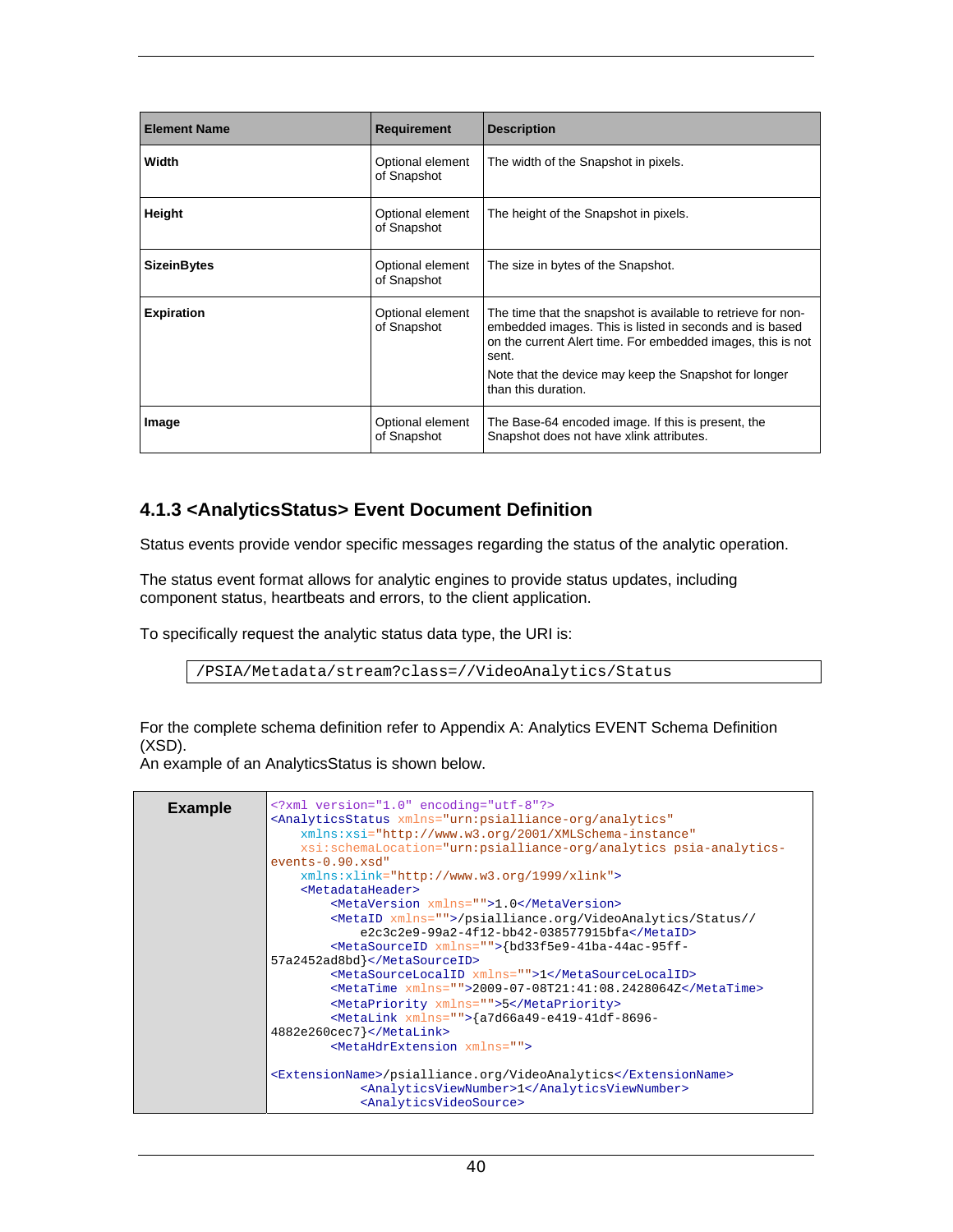| $32a d512e - 2f51 - 4b4c - bfc3 -$                 |
|----------------------------------------------------|
| 48249283bcbc                                       |
|                                                    |
|                                                    |
| <analyticsstatus>Processing</analyticsstatus>      |
| <message>Rule "Occupancy Rule" Activated</message> |
|                                                    |
|                                                    |

#### **3.1.4.2 ANALYTICSSTATUS ATTRIBUTES**

| <b>Element Name</b>          | <b>Requirement</b> | <b>Description</b>                                                                                                                                                                                                                                                                                                                                              |
|------------------------------|--------------------|-----------------------------------------------------------------------------------------------------------------------------------------------------------------------------------------------------------------------------------------------------------------------------------------------------------------------------------------------------------------|
| MetadataHeader               | Required           | The common PSIA Metadata header. The usage of fields as they<br>relate to video analytics is listed below. Refer to the Common Event<br>Proposal document for more information on all the fields.                                                                                                                                                               |
|                              |                    | Note that the Analytics Specification adds additional fields into this<br>header. These start with Analytics.                                                                                                                                                                                                                                                   |
| <b>MetaID</b>                | Required           | This URI defines the unique identifier of the status event.                                                                                                                                                                                                                                                                                                     |
| <b>MetaSourceID</b>          | Required           | The GUID of the analytics device that generated this event.                                                                                                                                                                                                                                                                                                     |
| <b>MetaSourceLocalID</b>     | Required           | The channel number on the device that generated this event.                                                                                                                                                                                                                                                                                                     |
| <b>MetaTime</b>              | Required           | The time that the event occurred. The time is formatted in the RFC<br>3339 format.                                                                                                                                                                                                                                                                              |
| <b>MetaPriority</b>          | Optional           | The priority of the message as defined within the CMEM<br>specification. Typical values will be 5, which is Notification, and 6<br>which is Information.                                                                                                                                                                                                        |
| <b>MetaLink</b>              | Optional           | Provides a reference back to another event.                                                                                                                                                                                                                                                                                                                     |
| <b>Analytics ViewNumber</b>  | Optional           | Integer value used with analytic software that can support multiple<br>views for a single channel (i.e., for PTZ presets). If the analytics<br>software only supports a single view, then either a default value of 0<br>is used or this element is not included. For an analytics channel that<br>supports n views, the AnalyticsViewNo will go from 0 to n-1. |
| <b>Analytics VideoSource</b> | Optional           | GUID for the actual video source being analyzed. For example, if<br>an NVR is taking in video from an IP camera stream and performs<br>video analytics, the source video stream (VideoSource) has a<br>unique identifier as does the NVR platform itself (Device) along<br>with the specified MetaSourceLocalID associated with analyzing<br>that video source. |
| <b>AnalyticsStatus</b>       | Required           | Text string providing status of the analytics processing for the<br>specified video channel                                                                                                                                                                                                                                                                     |
| <b>Message</b>               | Optional           | Text string containing a status message with additional information<br>that can be interpreted by the receiver.                                                                                                                                                                                                                                                 |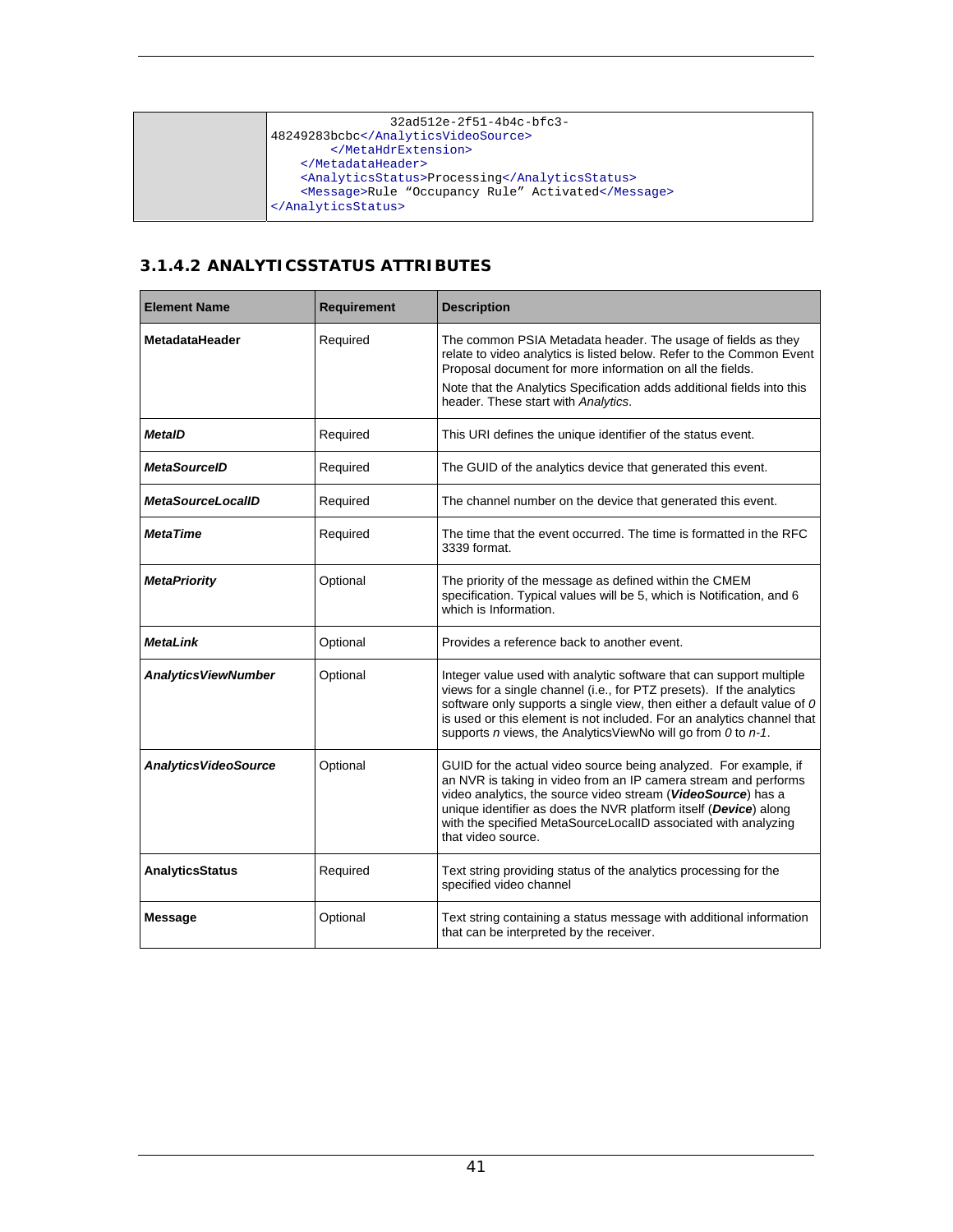#### **3.1.4.3 EVENT STREAMING URI SUMMARY**

| <b>Operation</b>                                                            | <b>Method</b> | URI                                                                                                                                                                                           | <b>XML Data Type</b>                                      |
|-----------------------------------------------------------------------------|---------------|-----------------------------------------------------------------------------------------------------------------------------------------------------------------------------------------------|-----------------------------------------------------------|
| Retrieve a stream<br>of events for the<br>device                            | <b>GET</b>    | /PSIA/MetaData/stream?class="<br>//VideoAnalytics/Alert"<br>Or<br>/PSIA/MetaData/stream?class="<br>//VideoAnalytics/Count"<br>Or<br>/PSIA/MetaData/stream?class="<br>//VideoAnalytics/Status" | AnalyticsAlert or<br>AnalyticsCount or<br>AnalyticsStatus |
| Retrieve a stream of<br>events for one or<br>more channels on the<br>device | <b>GET</b>    | /PSIA/MetaData/stream?class=/<br>/VideoAnalytics/ <analyticstyp<br><math>e</math>&gt;&amp;channel=[id]&amp;channel=[id]<br/><math>\&amp;</math>channel=<math>id</math>]</analyticstyp<br>     | AnalyticsAlert or<br>AnalyticsCount or<br>AnalyticsStatus |
| Retrieve a stream<br>of events for a<br>single channel                      | <b>GET</b>    | /PSIA/MetaData/stream?class=/<br>/VideoAnalytics/ <analyticstyp<br>e&gt;&amp;channel=[id]</analyticstyp<br>                                                                                   | AnalyticsAlert or<br>AnalyticsCount or<br>AnalyticsStatus |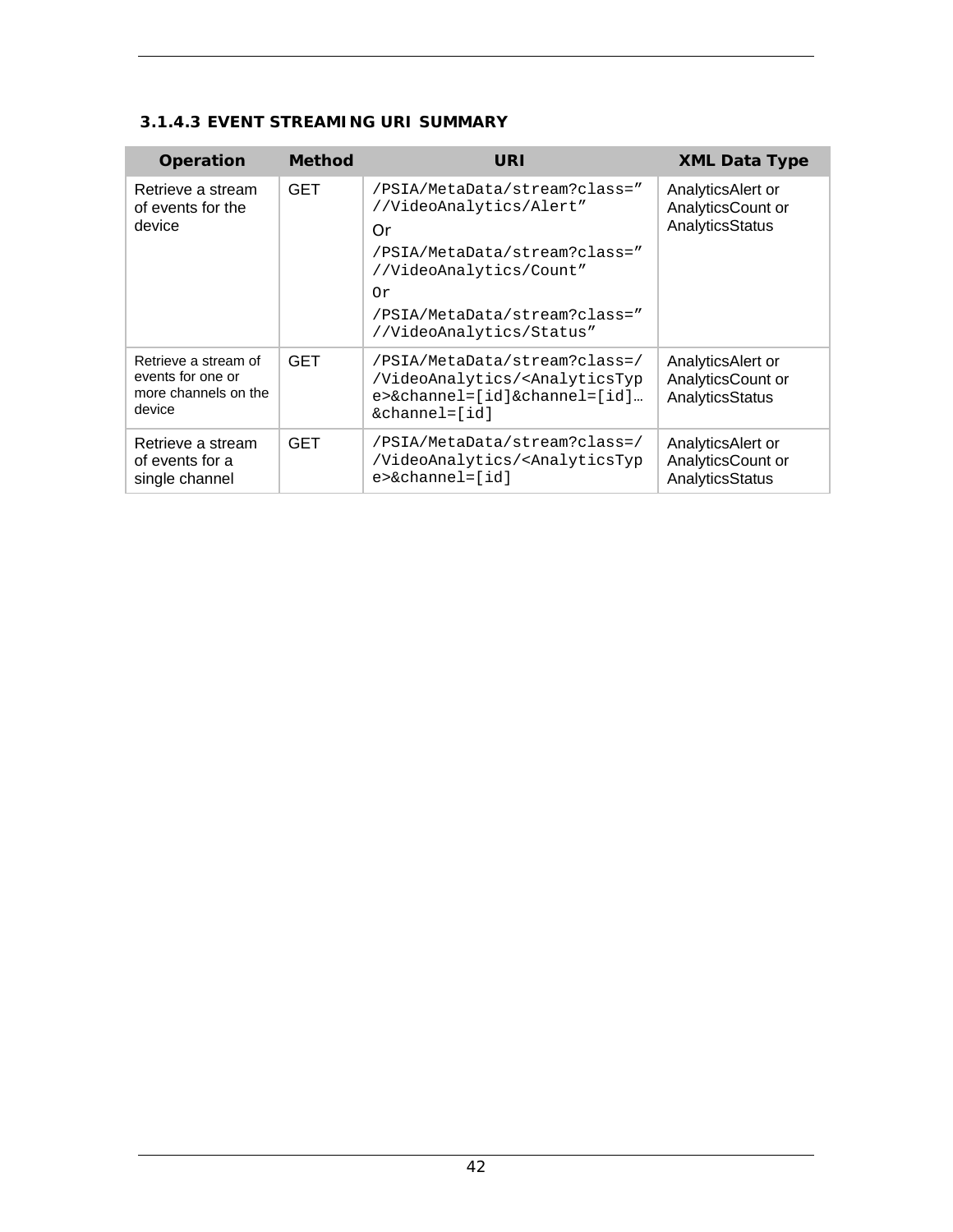## **4 Metadata Streaming**

The VAS includes support for devices to output a standard, structured set of video analytic metadata. The device communicates to the application its ability to output metadata based on its channel-specific analytics capabilities (see Section 2.7). For a device outputting metadata, specific data will be treated as required while other data is optional.

For Metadata streaming, the application requests the metadata from a device, one or more specified analytic channels, or for a specific object based on its Object ID. Additionally, the application can request a metadata stream of common fields and/or make specific requests for individual optional data types.

| <b>URI</b>           | /PSIA/Metadata/stream                                                                                                                                                                                                                                                                                                                                                                                                                                                                                         | <b>Type</b>                                 | Resource                                         |                                                        |  |
|----------------------|---------------------------------------------------------------------------------------------------------------------------------------------------------------------------------------------------------------------------------------------------------------------------------------------------------------------------------------------------------------------------------------------------------------------------------------------------------------------------------------------------------------|---------------------------------------------|--------------------------------------------------|--------------------------------------------------------|--|
| Requirement<br>Level | - All -                                                                                                                                                                                                                                                                                                                                                                                                                                                                                                       |                                             |                                                  |                                                        |  |
| <b>Function</b>      | CMEM defined REST resource/object that describes how to stream ALL video<br>analytics metadata from a device. The documents returned conforms to the<br>AnalyticsMetadata schemas defined in the subsequent sections, which<br>contains a list of attributes that define the relevant information contained<br>within the video analytics metadata.                                                                                                                                                           |                                             |                                                  |                                                        |  |
| <b>Methods</b>       | Query String(s)                                                                                                                                                                                                                                                                                                                                                                                                                                                                                               | <b>Inbound Data</b><br><b>Return Result</b> |                                                  |                                                        |  |
| <b>GET</b>           | class=//videoanalytics/<br>Metadata&streamID=[I<br>D]                                                                                                                                                                                                                                                                                                                                                                                                                                                         | None                                        | code OR<br><metasessionparms></metasessionparms> | <responsestatus> w/error</responsestatus>              |  |
| <b>PUT</b>           | <responsestatus error<br="" w="">N/A<br/>N/A<br/>code&gt;</responsestatus>                                                                                                                                                                                                                                                                                                                                                                                                                                    |                                             |                                                  |                                                        |  |
| <b>POST</b>          | class=//videoanalytics/<br>Metadata                                                                                                                                                                                                                                                                                                                                                                                                                                                                           | <metasessionparms></metasessionparms>       | code>                                            | <responsestatus error<="" th="" w=""></responsestatus> |  |
| <b>DELETE</b>        | N/A                                                                                                                                                                                                                                                                                                                                                                                                                                                                                                           | N/A                                         | code>                                            | <responsestatus error<="" th="" w=""></responsestatus> |  |
| <b>Notes</b>         | The Analytics specification allows additional query parameters to be sent to<br>extend the functionality of the CMEM specification. These parameters are<br>used to setup streams of different types and also to request data from specific<br>channels on a device. Examples are as follows:<br>/PSIA/Metadata/stream?class=//VideoAnalytics/Metadata<br>/PSIA/Metadata/stream?class=//VideoAnalytics/Metadata?Cha<br>$nnel=[#]$<br>The resulting XML document is validated using the analytics event schema |                                             |                                                  |                                                        |  |
|                      | (see Appendix A: Analytics EVENT Schema Definition (XSD))                                                                                                                                                                                                                                                                                                                                                                                                                                                     |                                             |                                                  |                                                        |  |
| <b>XML Example</b>   | xml version="1.0" encoding="utf-8"?<br><analyticsmetadata <br="" xmlns="urn:psialliance-org/analytics">xmlns:xsi="http://www.w3.org/2001/XMLSchema-instance"<br/>xsi:schemaLocation="urn:psialliance-org/analytics psia-analytics-<br/>events-0.90.xsd"<br/>xmlns:xlink="http://www.w3.org/1999/xlink"&gt;<br/><metadataheader><br/><metaversion xmlns="">1.0</metaversion><br/><metaid xmlns="">/psialliance.org/VideoAnalytics/Count//</metaid></metadataheader></analyticsmetadata>                        |                                             |                                                  |                                                        |  |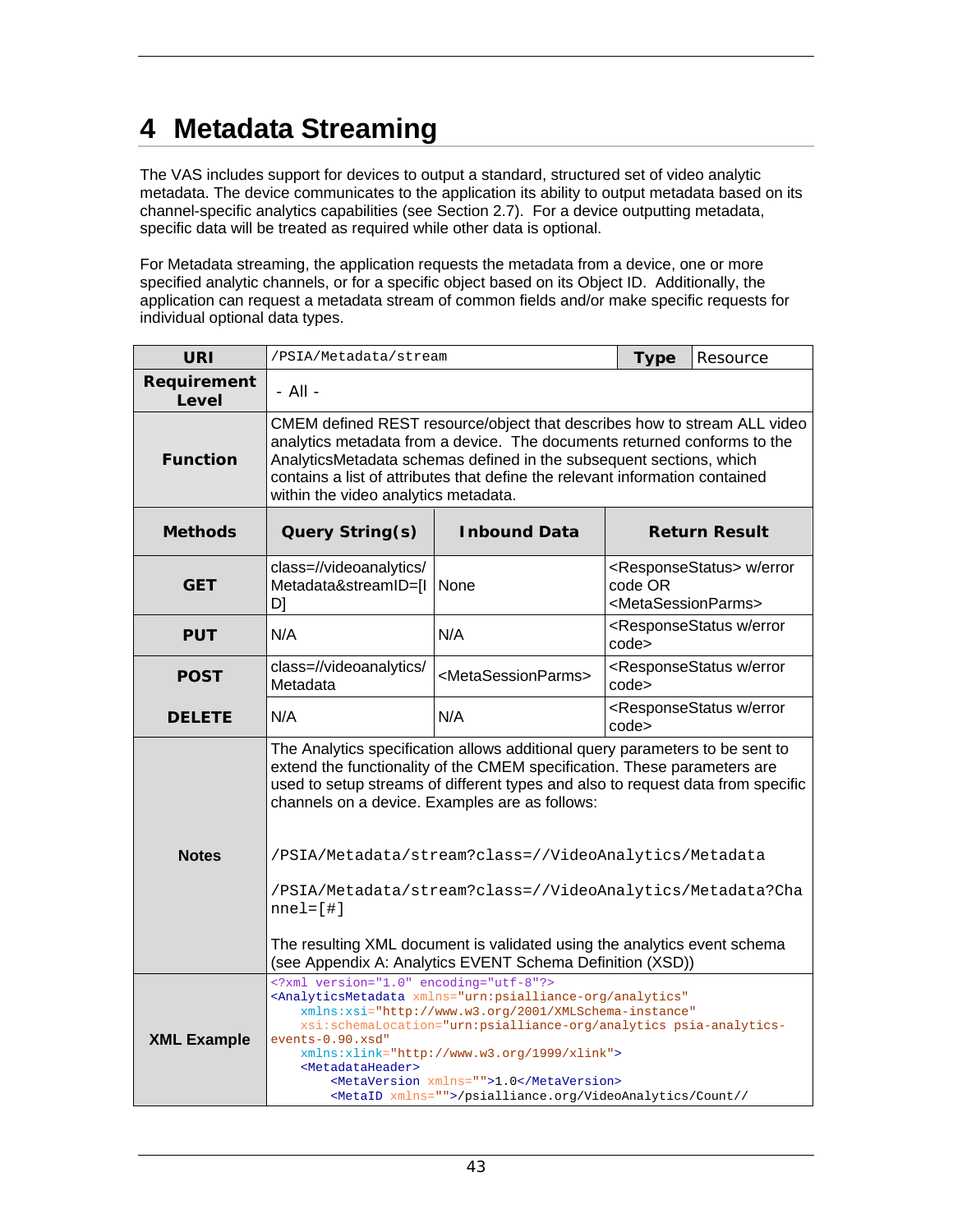```
 e2c3c2e9-99a2-4f12-bb42-038577915bfa</MetaID>
         <MetaSourceID xmlns="">{bd33f5e9-41ba-44ac-95ff-
57a2452ad8bd}</MetaSourceID>
         <MetaSourceLocalID xmlns="">1</MetaSourceLocalID>
         <MetaTime xmlns="">2009-07-08T21:41:08.2428064Z</MetaTime>
         <MetaPriority xmlns="">6</MetaPriority>
         <MetaLink xmlns="">{a7d66a49-e419-41df-8696-
4882e260cec7}</MetaLink>
         <MetaHdrExtension xmlns="">
             <ExtensionName> 
                /psialliance.org/VideoAnalytics 
              </ExtensionName>
              <AnalyticsViewNumber>1</AnalyticsViewNumber>
              <AnalyticsVideoSource>
                  32ad512e-2f51-4b4c-bfc3-48249283bcbc 
              </AnalyticsVideoSource>
         </MetaHdrExtension>
     </MetadataHeader>
     <ObjectList>
         <Object>
              <ID>b4e2da9c-479b-43fd-88c7-6f028040a79b</ID> 
              <BoundingBox>
                  <X>0.728125</X>
                  <Y>0.9041667</Y>
                  <Width>0.06875</Width>
                  <Height>0.0541666</Height>
              </BoundingBox>
              <PolygonF>
                  <PointF>
                     <X>0.2637</X>
                     <Y>0.9372</Y>
                  </PointF>
                 \epsilonPointF>
                     <X>0.6239</X>
                     <Y>0.3958</Y>
                  </PointF>
                  <PointF>
                     <X>0.2637</X>
                     <Y>0.3958</Y>
                  </PointF>
              </PolygonF>
              <EllipseF>
                  <X>0.748237</X>
                 <Y>0.2354</Y>
                  <Major>0.23456</Major>
                  <Minor>0.12961</Minor>
                  <Angle>2.37</Angle>
              </EllipseF>
              <Footprint>
                 <X>0.7625</X>
                  <Y>0.9041667</Y>
              </Footprint>
              <Centroid>
                 <X>0.7625</X>
                  <Y>0.93125</Y>
              </Centroid>
              <CentroidVelocity>
                 <X>0.7348</X>
                  <Y>-0.3523</Y>
              </CentroidVelocity>
              <Classification>Human</Classification> 
              <Color>Red</Color>
             <Parents>
                  <ParentID> 
                    b4e2da9c-479b-43fd-88c7-6f028040a79c 
                  </ParentID>
                  <ParentID> 
                    b4e2da9c-479b-43fd-88c7-6f028040a79d 
                  </ParentID>
              </Parents>
              <ObjectMask>jfie75jf873h…jr73j8==</ObjectMask>
```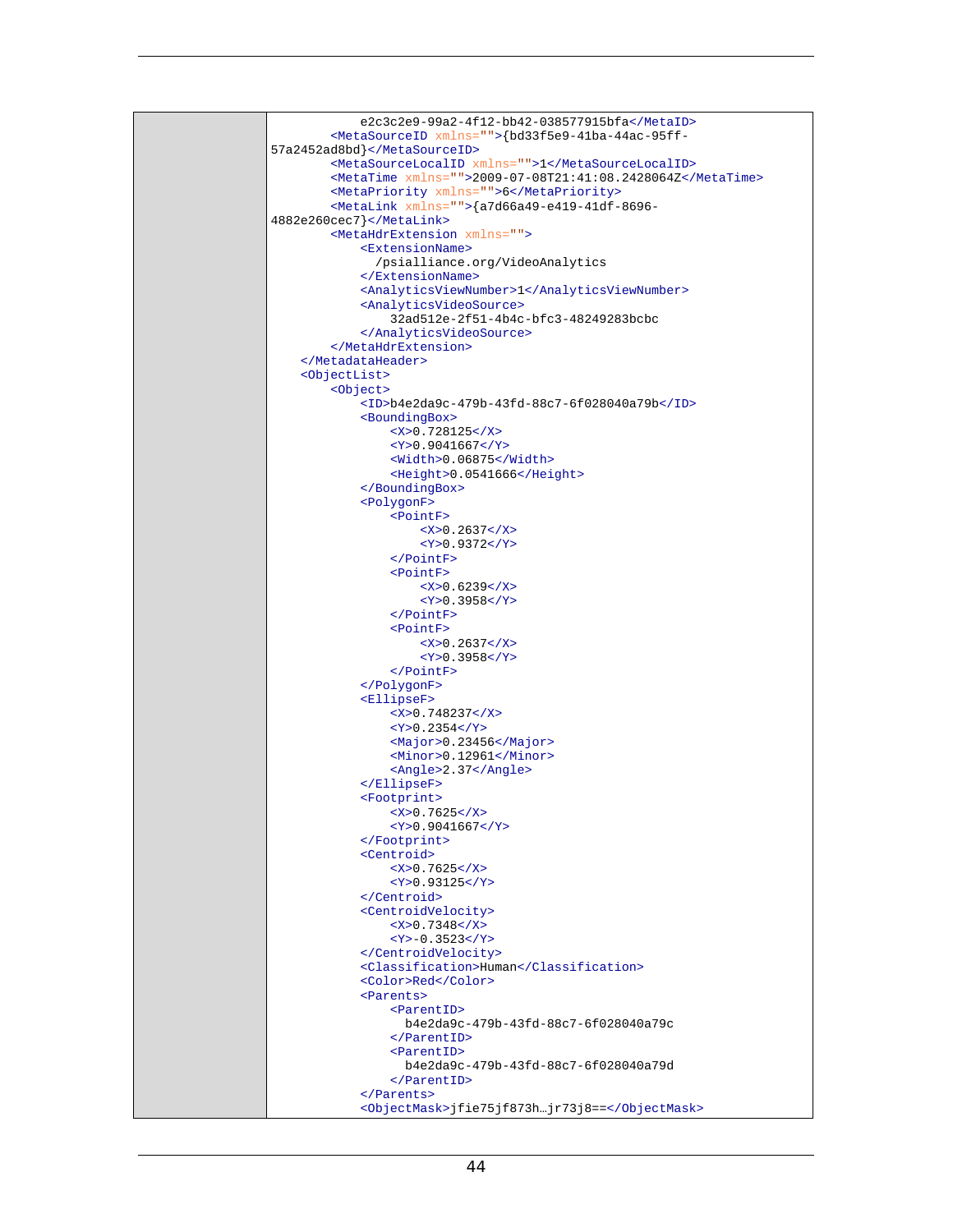

### **4.1 Metadata Properties**

| <b>Element Name</b>      | <b>Requirement</b> | <b>Description</b>                                                                                                                                                                                                                                                                                                    |
|--------------------------|--------------------|-----------------------------------------------------------------------------------------------------------------------------------------------------------------------------------------------------------------------------------------------------------------------------------------------------------------------|
| <b>MetadataHeader</b>    | Required           | The common PSIA Metadata header. The usage of fields<br>as they relate to video analytics is listed below. Refer to the<br>Common Event Proposal document for more information<br>on all the fields.<br>Note that the Analytics Specification adds additional fields<br>into this header. These start with Analytics. |
| <b>MetaID</b>            | Required           | This URI defines the class type of this frames worth of<br>analytics metadata.                                                                                                                                                                                                                                        |
| <b>MetaSourceID</b>      | Required           | The GUID of the analytics device that generated this<br>metadata.                                                                                                                                                                                                                                                     |
| <b>MetaSourceLocalID</b> | Required           | The channel number on the device that generated this<br>metadata.                                                                                                                                                                                                                                                     |
| <b>MetaTime</b>          | Required           | The time that the metadata was generated. The time is<br>formatted in the RFC 3339 format.                                                                                                                                                                                                                            |
| <b>MetaPriority</b>      | Required           | The priority of the message as defined within the CMEM<br>specification. Typical values will be 5, which is Notification,<br>and 6 which is Information.                                                                                                                                                              |
| <b>MetaLink</b>          | Optional           | Provides a reference back to other metadata.                                                                                                                                                                                                                                                                          |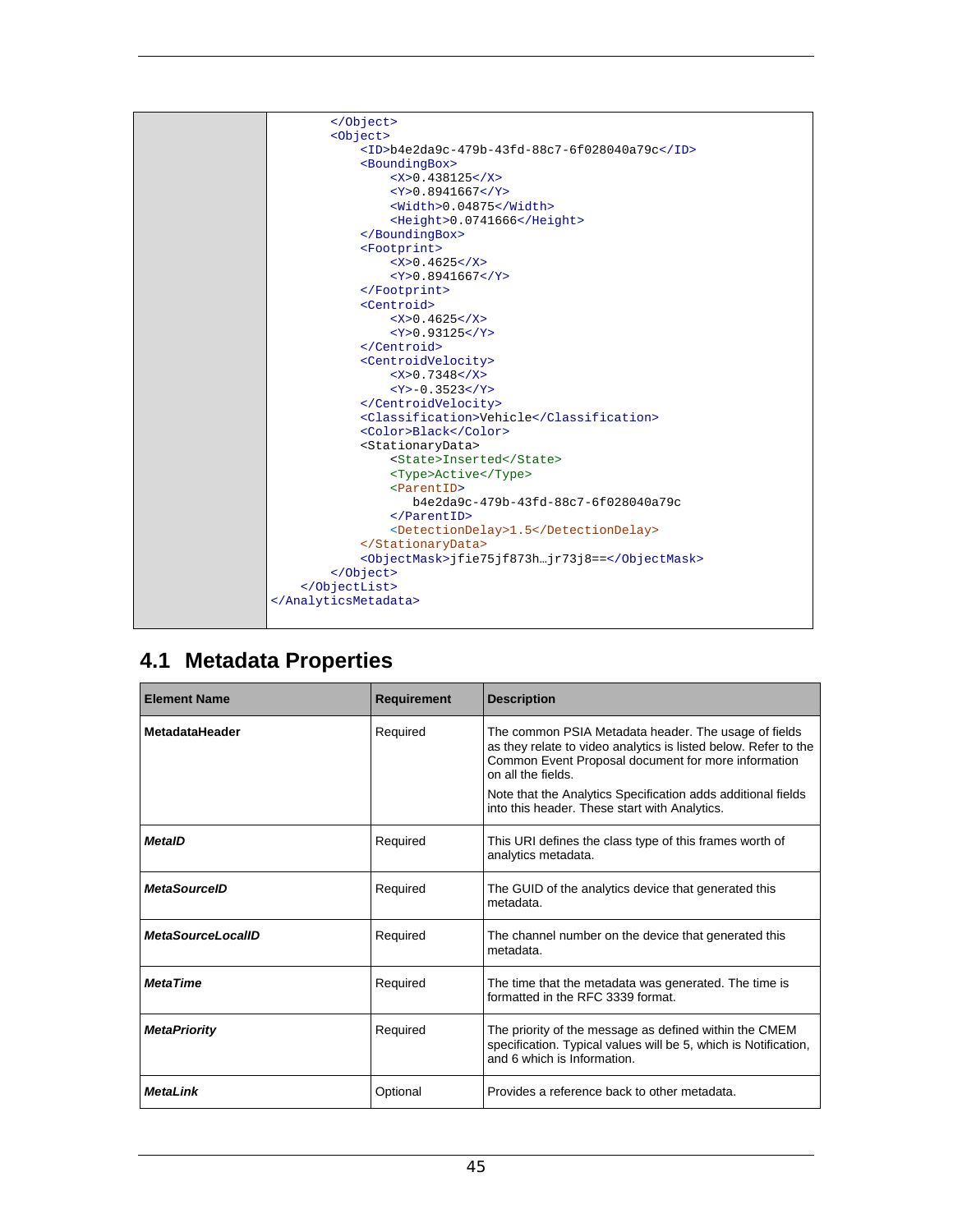| <b>Element Name</b>          | <b>Requirement</b> | <b>Description</b>                                                                                                                                                                                                                                                                                                                                                                                                                                                               |
|------------------------------|--------------------|----------------------------------------------------------------------------------------------------------------------------------------------------------------------------------------------------------------------------------------------------------------------------------------------------------------------------------------------------------------------------------------------------------------------------------------------------------------------------------|
| <b>Analytics ViewNumber</b>  | Optional           | Integer number used with analytic software that can<br>support multiple views for a single channel (i.e., for PTZ<br>presets). If the analytics software only supports a single<br>view, then either a default value of 0 is used or this element<br>is not included. For an analytics channel that supports n<br>views, the ViewNo will go from 0 to n-1.                                                                                                                       |
| <b>Analytics VideoSource</b> | Optional           | GUID for the actual video source being analyzed. For<br>example, if an NVR is taking in video from an IP camera<br>stream and performs video analytics, the source video<br>stream (VideoSource) has a unique identifier as does the<br>NVR platform itself (Device) along with the specified<br>ChannelNo associated with analyzing that video source.                                                                                                                          |
| ObjectList                   | Required           | The AnalyticsObjectList provides detailed information about<br>each object(s) associated with an event.                                                                                                                                                                                                                                                                                                                                                                          |
| <b>Object</b>                | Required           | The AnalyticsObject definition.                                                                                                                                                                                                                                                                                                                                                                                                                                                  |
| <b>ObjectID</b>              | Required           | Unique identifier for each target being tracked and<br>reporting metadata. Each Object has an ObjectID, which<br>may change across frames. To assist in tracking the history<br>of an individual object, the ParentIDs may be used.                                                                                                                                                                                                                                              |
| BoundingBox                  | Required           | Provides data on the bounding box that outlines the<br>position of an object.<br>Bounding Box information is provided with an $(x, y)$<br>coordinate defining the upper left corner of the box, and<br>associated height and width values for the box. All this<br>data is provided as normalized (0 to 1) data so it can be<br>applied to any video input format.                                                                                                               |
| PolygonF                     | Optional           | Provides a polygon that bounds the position of an object.<br>Polygon information is provided as a set of multiple x and y<br>coordinates, each representing a point on the polygon. All<br>this data is provided as normalized data so it can be<br>applied to any video input format.<br>Polygons have a minimum of 3 Points and are limited to a<br>maximum of 64 points.                                                                                                      |
| <b>EllipseF</b>              | Optional           | Provides an ellipse that bounds the position of an object.<br>Ellipse information is provided with x and y coordinates<br>defining the center of the ellipse, and associated major and<br>minor axis lengths. All this data is provided as normalized<br>data so it can be applied to any video input format.<br>Additionally, Ellipse information includes an Angle<br>represented in radians as measured by the angle between<br>the X axis and the major axis of the ellipse. |
| <b>Footprint</b>             | Optional           | The Footprint is where the analytics library estimates the<br>bottom of the target is. The Footprint data is provided as a<br>normalized point so it can be applied to any video input<br>format.                                                                                                                                                                                                                                                                                |
| <b>Centroid</b>              | Optional           | The Centroid is where the analytics library estimates the<br>target's center of mass is. The Centroid data is provided<br>as a normalized (0 to 1) coordinate point so it can be<br>applied to any video input format.                                                                                                                                                                                                                                                           |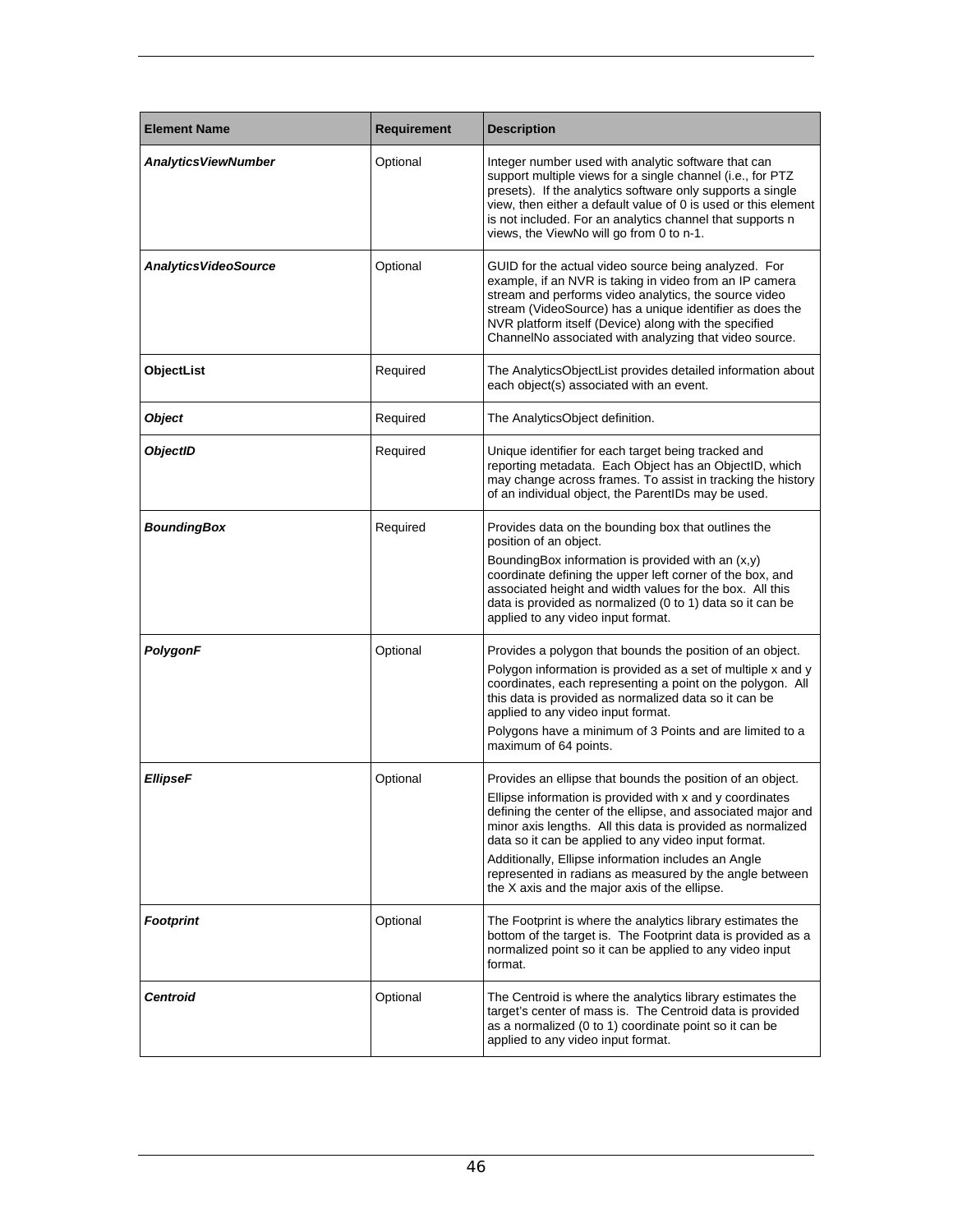| <b>Element Name</b>      | Requirement | <b>Description</b>                                                                                                                                                                                                                                                                                                                                                                           |  |
|--------------------------|-------------|----------------------------------------------------------------------------------------------------------------------------------------------------------------------------------------------------------------------------------------------------------------------------------------------------------------------------------------------------------------------------------------------|--|
| <b>Centroid Velocity</b> | Optional    | Pixel-based velocity of the target expressed in x and y<br>velocity vector components. All this data is provided as<br>normalized (-1 to 1) data so it can be applied to any video<br>input format.                                                                                                                                                                                          |  |
| Classification           | Optional    | Open text string to provide a classification label for the<br>object (e.g., human, vehicle, etc.). Due to the variations in<br>classification types across analytic platforms, this is an<br>open field for the analytics to output any form of<br>classification. In the future, this may become an identified<br>list of known classification types.                                       |  |
| Color                    | Optional    | Open text string to provide the predominant color<br>associated with the Object. It is up to the analytics vendor<br>on how it intends to implement this optional piece of Object<br>metadata, and how its analytics platform determines the<br>dominant color.<br>In the future, this may become an identified list of known<br>colors or implement some other form of standard color list. |  |
| <b>TimeOffset</b>        | Optional    | This is the number of milliseconds from the<br>AnalyticsMetadata's timestamp. In most cases this will be 0<br>to represent the object's location at the time of the<br>AnalyticsMetadata. When the ObjectList is used within a<br>different context, this maybe non-zero. If this is not<br>specified, than a zero can be assumed.                                                           |  |
| <b>Parents</b>           | Optional    | The list of ParentIDs that this object has.                                                                                                                                                                                                                                                                                                                                                  |  |
| <b>ParentID</b>          | Optional    | The ParentID property allows tracking of the same target<br>across different generations. The Parent ID is a list of one<br>or more ObjectIDs that the current target was an immediate<br>descendant of.                                                                                                                                                                                     |  |
| <b>StationaryData</b>    | Optional    | Set of Object information for objects that are or become<br>stationary in the camera view.                                                                                                                                                                                                                                                                                                   |  |
| State                    | Optional    | The State is either Inserted or Removed. The Inserted state<br>is when an object that was moving stops. The Removed<br>state is when an object starts to move again (e.g. a parked<br>car that moves) or is removed from the scene (e.g. a bag<br>removed).                                                                                                                                  |  |
| Type                     | Optional    | The Type describes whether this target was an active<br>target (such as a vehicle or person) or a passive target<br>(such as a bag). The valid values are Active and Passive.                                                                                                                                                                                                                |  |
| <b>ParentID</b>          | Optional    | The ParentID contains the ID of the object that left the<br>stationary target. If a parent cannot be determined this will<br>be the same as the TargetID.                                                                                                                                                                                                                                    |  |
| <b>DetectionDelay</b>    | Optional    | DetectionDelay is the delay in seconds from when the<br>target first stopped moving to when it was flagged as<br>Stationary.                                                                                                                                                                                                                                                                 |  |
| ObjectMask               | Optional    | Base64 encoded bit mask area representing the pixels that<br>are included as part of the object within the bounding box.                                                                                                                                                                                                                                                                     |  |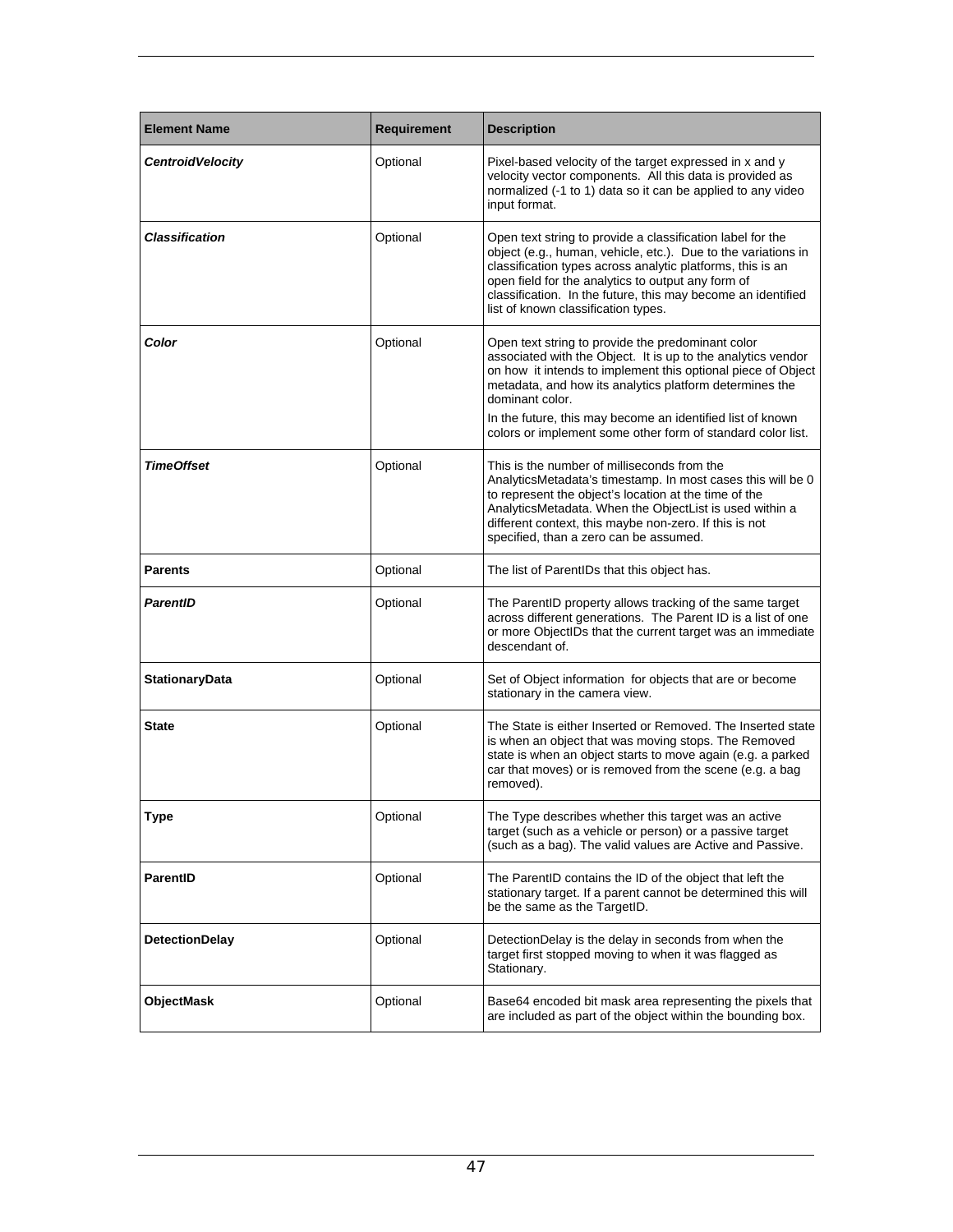| Operation                                                                           | <b>Method</b> | URI                                                                                          | <b>XML Data Type</b> |
|-------------------------------------------------------------------------------------|---------------|----------------------------------------------------------------------------------------------|----------------------|
| Retrieve a<br>stream of<br>metadata for<br>the device                               | <b>GET</b>    | /PSIA/Metadata/stream?class=//Vide<br>oAnalytics/Metadata                                    | AnalyticsMetadata    |
| Retrieve a<br>stream of<br>metadata for<br>one or more<br>channels on<br>the device | <b>GET</b>    | /PSIA/Metadata/stream?<br>class=//VideoAnalytics/Metadata&ch<br>$anne1=[id]$ &channel= $id]$ | AnalyticsMetadata    |
| Retrieve a<br>stream of<br>metadata for<br>a single<br>channel                      | <b>GET</b>    | /PSIA/Metadata/stream?<br>class=//VideoAnalytics/Metadata&ch<br>$anne1=[id]$                 | AnalyticsMetadata    |
| Retrieve<br>metadata for<br>a specified<br>object                                   | <b>GET</b>    | /PSIA/MetaData/stream?<br>class=//VideoAnalytics/Metadata&ob<br>ject=[id]                    | AnalyticsMetadata    |

## **4.2 Metadata Streaming Operations**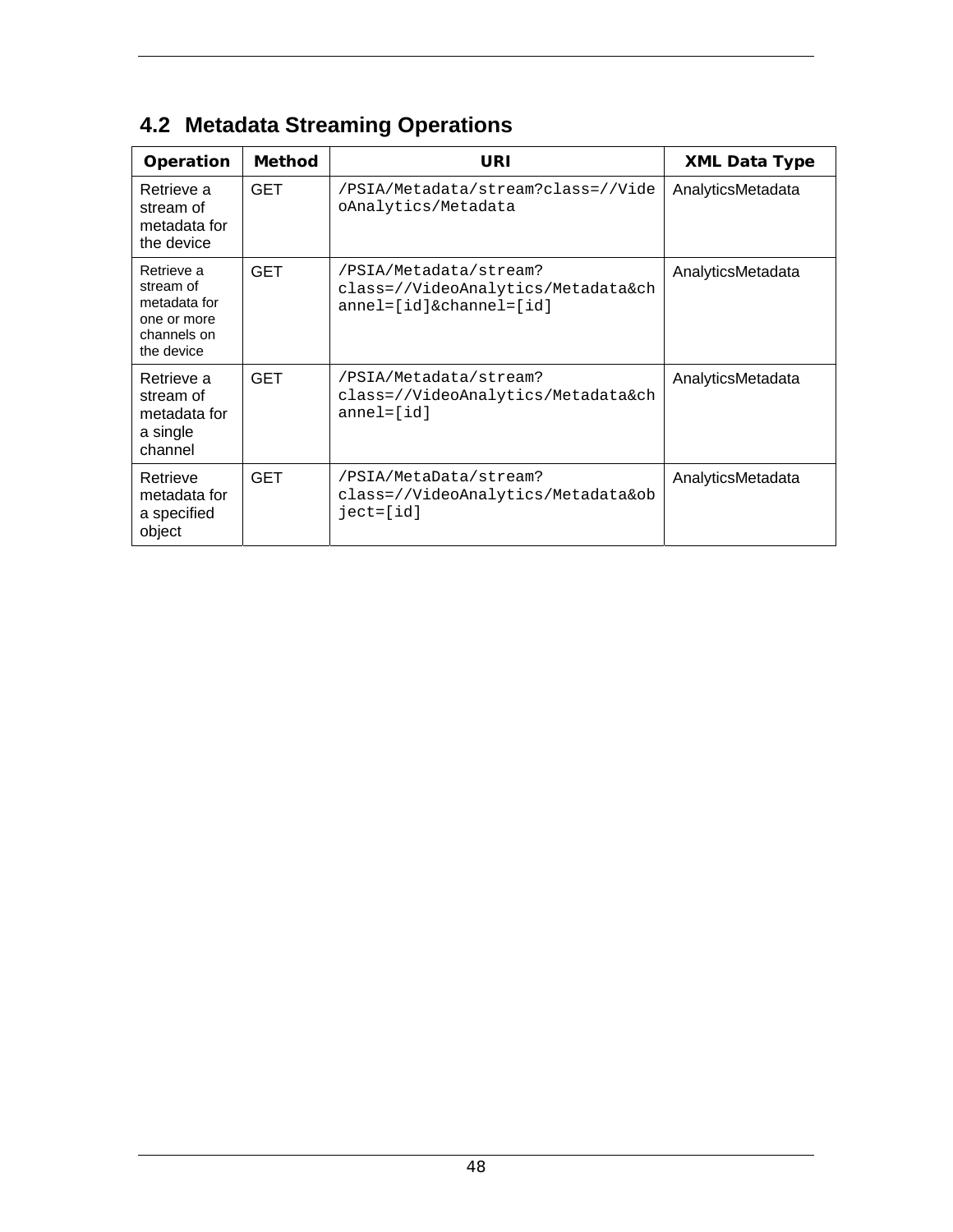## **5 Appendix A: Analytics EVENT Schema Definition (XSD)**

| xml version="1.0" encoding="UTF-8"?                                                                               |  |  |  |  |
|-------------------------------------------------------------------------------------------------------------------|--|--|--|--|
| <xs:schema <="" elementformdefault="qualified" targetnamespace="urn:psialliance-org/analytics" td=""></xs:schema> |  |  |  |  |
| xmlns:xs="http://www.w3.org/2001/XMLSchema" xmlns:cmem="urn:psialliance-org"                                      |  |  |  |  |
| xmlns="urn:psialliance-org/analytics" xmlns:xlink="http://www.w3.org/1999/xlink"                                  |  |  |  |  |
| $version="1.0"$                                                                                                   |  |  |  |  |
| <xs:import namespace="urn:psialliance-org" schemalocation="metaHeader.xsd"></xs:import>                           |  |  |  |  |
| <xs:import namespace="http://www.w3.org/1999/xlink" schemalocation="xlink.xsd"></xs:import>                       |  |  |  |  |
| <xs:annotation></xs:annotation>                                                                                   |  |  |  |  |
| <xs:documentation xml:lang="en"></xs:documentation>                                                               |  |  |  |  |
| $- - 03/26/2009$ 0.1 JC - Initial revision                                                                        |  |  |  |  |
| -- 04/13/2009 0.2 JC - Incorporated Initial group feedback                                                        |  |  |  |  |
| - Changed ID and Reference ID to type GUID                                                                        |  |  |  |  |
| - Moved ID and Timestamp to EventHeader for each event                                                            |  |  |  |  |
| type                                                                                                              |  |  |  |  |
| - Added minOccurs attribute to EventHeader                                                                        |  |  |  |  |
| - Added definition of the Priority SimpleType                                                                     |  |  |  |  |
| - Changed ReferenceID maxOccurs to unbounded                                                                      |  |  |  |  |
| $--$ 04/15/2009 0.3 JC - Incorporated changes from 04/14/09 meeting                                               |  |  |  |  |
| - Created a base Event type from which all analytics                                                              |  |  |  |  |
| events are derived                                                                                                |  |  |  |  |
| - Allowed the Action type to be free format as                                                                    |  |  |  |  |
| defined by the application                                                                                        |  |  |  |  |
| - Removed all completed TODO items                                                                                |  |  |  |  |
| -- 05/07/2009 0.4 JC - Removed Summary from Event type                                                            |  |  |  |  |
| - Standardized naming convention for Events,                                                                      |  |  |  |  |
| removed Event Suffix                                                                                              |  |  |  |  |
| - All enumeration values changed to lower case                                                                    |  |  |  |  |
| instead of mixed case                                                                                             |  |  |  |  |
| - Changed RuleID from TOKEN to GUID                                                                               |  |  |  |  |
| - Removed Info suffix, all occurrences                                                                            |  |  |  |  |
| - Removed EventTypes since schema elements denote type                                                            |  |  |  |  |
| - Added PixelPoint type providing a normalized                                                                    |  |  |  |  |
| pixel coordinate                                                                                                  |  |  |  |  |
| - Created a Calibrated Motion Vector and allowed                                                                  |  |  |  |  |
| both Pixel and Calibrated                                                                                         |  |  |  |  |
| - Simplified AnalyticsStatus event                                                                                |  |  |  |  |
| -- 05/28/2009 0.5 JC - Changed AnalyticStatus to AnalyticsStatus                                                  |  |  |  |  |
| - Changed ObjectID from xs: token to GUID                                                                         |  |  |  |  |
| - Fixed type changing CalibratedPath to CalibrationPoint                                                          |  |  |  |  |
| in CalibratedPath type                                                                                            |  |  |  |  |
| -- 06/24/2009 0.6 JC - Changed CalibratedPoint to use decimal Geospatial                                          |  |  |  |  |
| coordinates                                                                                                       |  |  |  |  |
| - Removed "{}" from GUID validation                                                                               |  |  |  |  |
| - Changed Calibrated points and path to CalibratedPoint                                                           |  |  |  |  |
| and CalibratedPath respectively                                                                                   |  |  |  |  |
| -- 12/13/2009 0.73 JC - Moved Motion outside of the Object model, now                                             |  |  |  |  |
| referenced via ObjectID                                                                                           |  |  |  |  |
| -- 02/09/2010 0.74 JC - Validated Schema and Merged with CMEM specification                                       |  |  |  |  |
| -- 02/12/2010 0.77 GM - Updated based on the .77 version of the spec.                                             |  |  |  |  |
| Removed PixelPoint, Pixel, etc to simplify the                                                                    |  |  |  |  |
| types.                                                                                                            |  |  |  |  |
| - Reworked hierarchy based on the latest spec.                                                                    |  |  |  |  |
| -- 06/22/2010 0.80 JC - Updated the specification to conform to the review                                        |  |  |  |  |
| version of the specification.                                                                                     |  |  |  |  |
| JC - Updated based on review comments, ready for release<br>$-- 09/08/2010$ 1.0                                   |  |  |  |  |
|                                                                                                                   |  |  |  |  |
|                                                                                                                   |  |  |  |  |
|                                                                                                                   |  |  |  |  |
| $\frac{2}{x}$ s: annotation>                                                                                      |  |  |  |  |
|                                                                                                                   |  |  |  |  |
| Analytics event                                                                                                   |  |  |  |  |
| <xs:complextype abstract="true" name="AnalyticsEvent"></xs:complextype>                                           |  |  |  |  |
| <xs:annotation></xs:annotation>                                                                                   |  |  |  |  |
| <xs:documentation xml:lang="en"></xs:documentation>                                                               |  |  |  |  |
| Defines the basic analytic event type, there will be                                                              |  |  |  |  |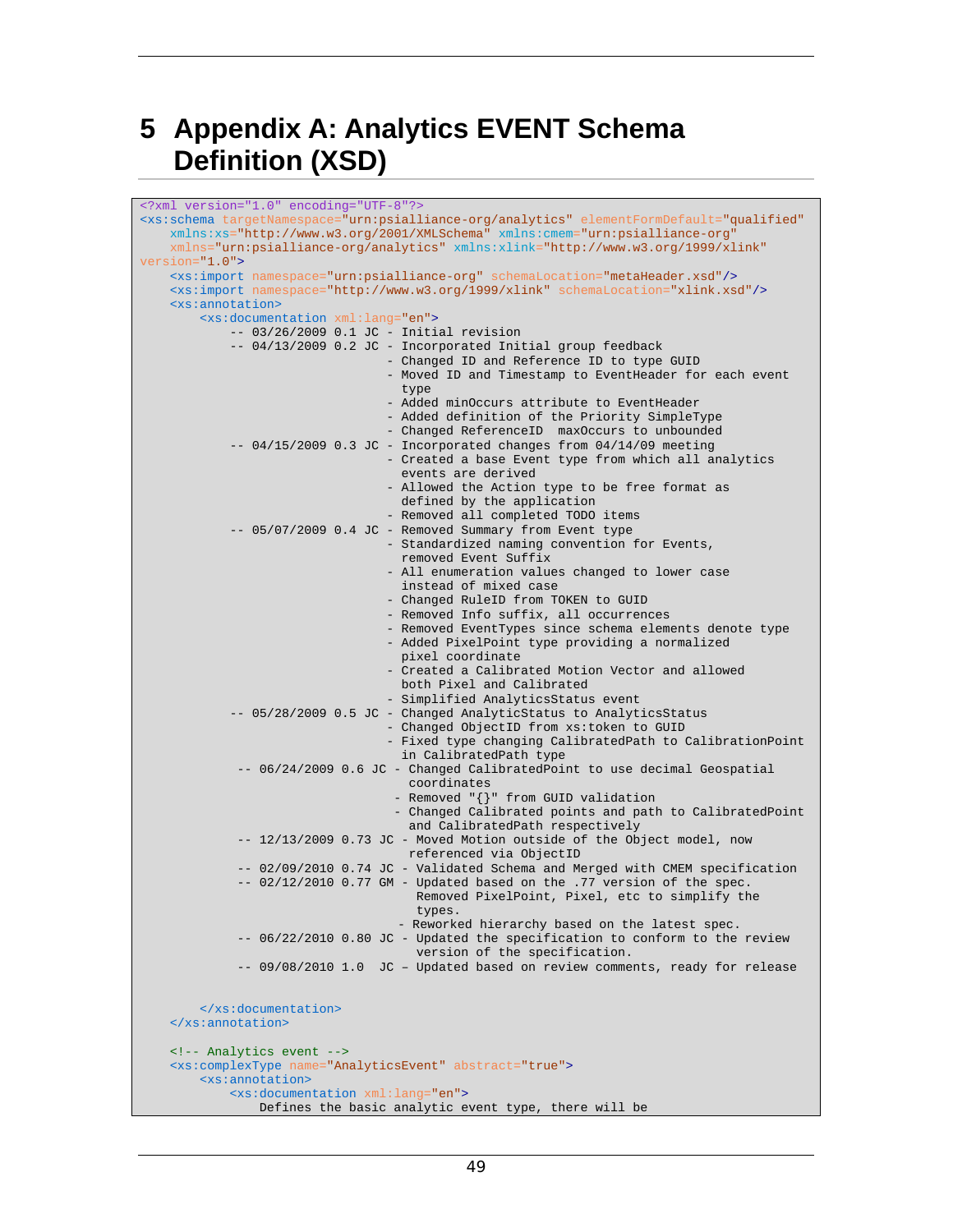```
 three classes of events, Alerts, Counts and Status. All will have the 
                  same basic structure but slightly different header information 
             </xs:documentation>
         </xs:annotation>
         <xs:sequence>
             <xs:element name="MetadataHeader" minOccurs="1" maxOccurs="1" 
                         type="MetaDataHeader"/>
         </xs:sequence>
     </xs:complexType>
     <xs:element name="AnalyticsAlert" type="AnalyticsAlert"/>
     <xs:complexType name="AnalyticsAlert">
         <xs:annotation>
             <xs:documentation xml:lang="en"> 
                Header for Alert event types 
             </xs:documentation>
         </xs:annotation>
         <xs:complexContent mixed="false">
             <xs:extension base="AnalyticsEvent">
                 <xs:sequence> 
                      <xs:element name="RuleList" minOccurs="1" maxOccurs="1" 
                                   type="RuleSynopsisList"/>
                      <xs:element name="Message" minOccurs="1" maxOccurs="1" 
                                  type="xs:string"/>
                      <xs:element name="ObjectList" minOccurs="0" maxOccurs="1" 
                                   type="AnalyticsObjectList"/>
                      <xs:element name="ObjectMotionList" minOccurs="0" maxOccurs="1" 
                                   type="AnalyticsObjectMotionList"/>
                      <xs:element name="Confidence" minOccurs="0" maxOccurs="1" 
                                  type="Confidence"/>
                      <xs:element name="Snapshots" minOccurs="0" maxOccurs="1" 
                                  type="Snapshots"/>
                 </xs:sequence>
             </xs:extension>
         </xs:complexContent>
     </xs:complexType>
     <xs:element name="AnalyticsCount" type="AnalyticsCount"/>
     <xs:complexType name="AnalyticsCount">
         <xs:annotation>
             <xs:documentation xml:lang="en"> 
                 Header for count event types 
             </xs:documentation>
         </xs:annotation>
         <xs:complexContent mixed="false">
             <xs:extension base="AnalyticsEvent">
                  <xs:sequence> 
                      <xs:element name="RuleList" minOccurs="1" maxOccurs="1" 
                                   type="RuleSynopsisList"/>
                      <xs:element name="CountRuleType" minOccurs="1" maxOccurs="1" 
                                  type="CountType"/>
                      <xs:element name="Count" minOccurs="1" maxOccurs="1"
type="xs:float"/>
                      <xs:element name="Duration" minOccurs="1" maxOccurs="1" 
                                   type="xs:int"/>
                      <xs:element name="Confidence" minOccurs="0" maxOccurs="1" 
                                   type="Confidence"/>
                      <xs:element name="Direction" minOccurs="0" maxOccurs="1" 
                                   type="Direction"/> 
                      <xs:element name="Snapshots" minOccurs="0" maxOccurs="1" 
                                  type="Snapshots"/>
                 </xs:sequence>
             </xs:extension>
         </xs:complexContent>
     </xs:complexType>
     <xs:element name="AnalyticsStatus" type="AnalyticsStatus"/>
     <xs:complexType name="AnalyticsStatus">
```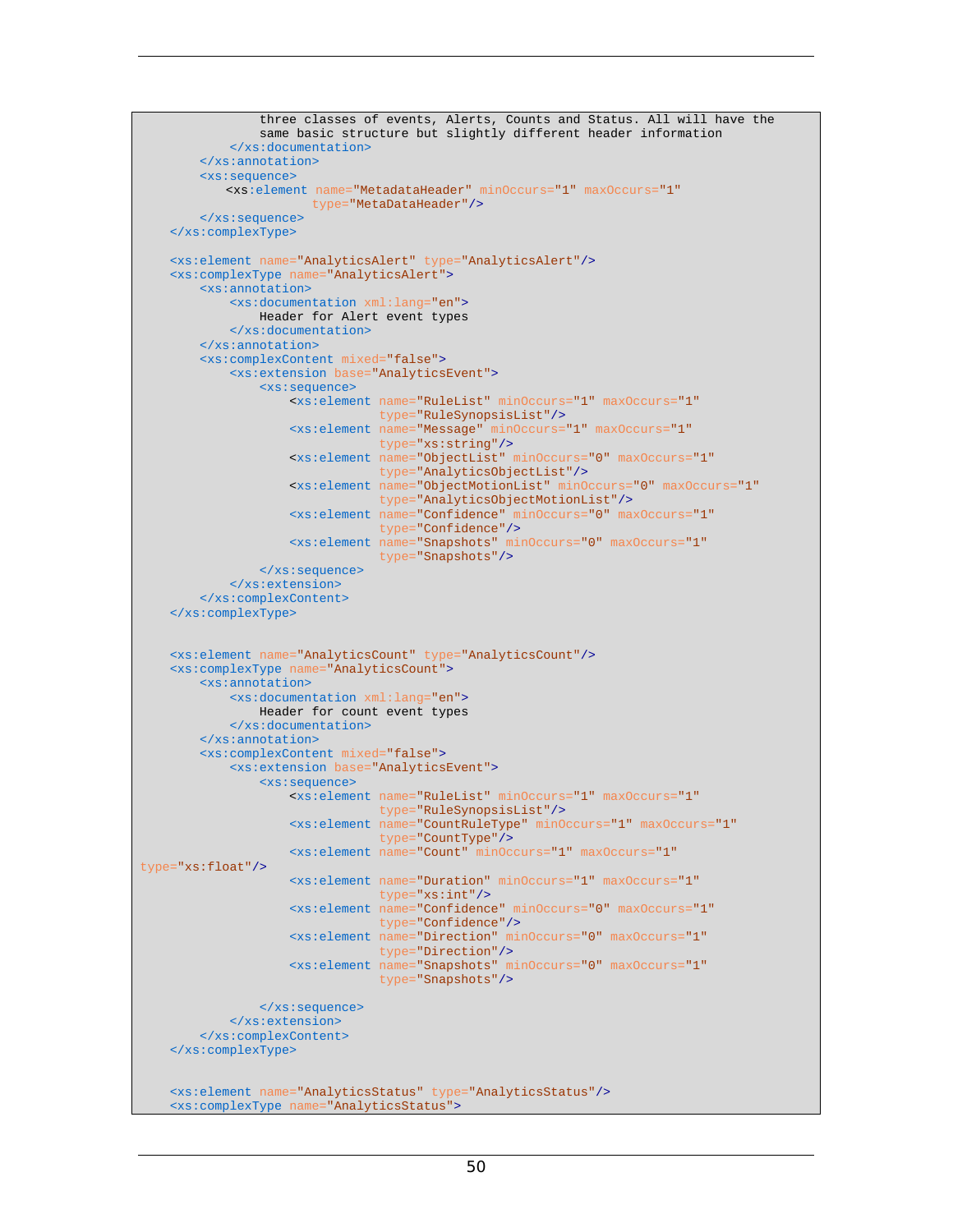```
 <xs:annotation>
         <xs:documentation xml:lang="en"> 
             Header for status event types 
          </xs:documentation>
     </xs:annotation>
     <xs:complexContent mixed="false">
         <xs:extension base="AnalyticsEvent">
             <xs:sequence> 
                 <xs:element name="AnalyticsStatus" minOccurs="1" type="xs:string"/>
                  <xs:element name="Message" minOccurs="0" maxOccurs="1" 
                              type="xs:string"/>
             </xs:sequence>
         </xs:extension>
     </xs:complexContent>
 </xs:complexType>
   <!-- Element types defined below -->
 <xs:complexType name="MetaDataHeader">
     <xs:complexContent mixed="false">
         <xs:extension base="cmem:metaHeader">
             <xs:sequence/>
         </xs:extension>
     </xs:complexContent>
 </xs:complexType>
 <xs:complexType name="RuleSynopsisList">
     <xs:annotation>
         <xs:documentation xml:lang="en"> 
             Defines a list of rules that have been matched 
         </xs:documentation>
     </xs:annotation>
     <xs:sequence>
         <xs:element name="Rule" minOccurs="1" maxOccurs="unbounded" 
                      type="RuleSynopsis"/>
     </xs:sequence>
 </xs:complexType>
 <xs:complexType name="RuleSynopsis">
     <xs:annotation>
         <xs:documentation xml:lang="en"> 
             Defines the rule information to be passed with the event 
         </xs:documentation>
     </xs:annotation>
     <xs:sequence>
         <xs:element name="RuleID" minOccurs="1" maxOccurs="1" type="GUID"/>
         <xs:element name="RuleName" minOccurs="1" maxOccurs="1" type="xs:string"/>
         <xs:element name="RuleElementList" minOccurs="0" maxOccurs="1" 
                      type="RuleElementList"/>
         <xs:element name="Action" minOccurs="0" maxOccurs="1" type="Action"/>
         <xs:element name="Duration" minOccurs="0" maxOccurs="1" type="xs:int"/>
     </xs:sequence>
 </xs:complexType>
 <xs:complexType name="RuleElementList">
     <xs:sequence>
         <xs:element name="RuleElement" minOccurs="1" maxOccurs="unbounded" 
                      type="RuleElement"/>
     </xs:sequence>
 </xs:complexType>
 <xs:complexType name="RuleElement">
     <xs:sequence>
         <xs:element name="RuleType" minOccurs="1" maxOccurs="1" type="RuleType"/>
         <xs:element name="Coordinates" minOccurs="0" maxOccurs="1" type="PointList"/>
     </xs:sequence>
 </xs:complexType>
 <xs:complexType name="Action">
     <xs:sequence>
         <xs:any processContents="lax"/>
     </xs:sequence>
```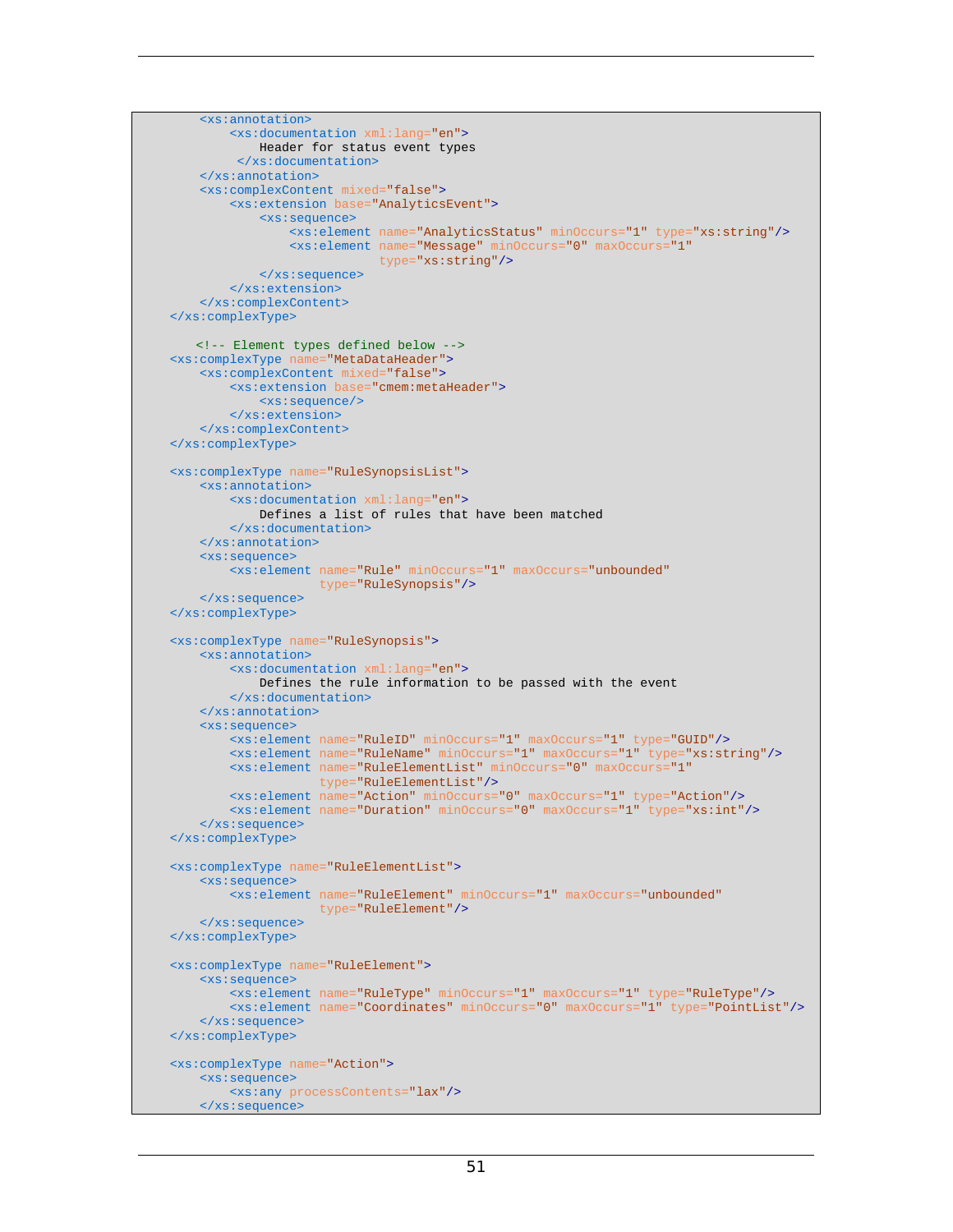```
 </xs:complexType>
 <xs:complexType name="AnalyticsObjectMotionList">
     <xs:sequence>
         <xs:element name="ObjectMotion" minOccurs="0" maxOccurs="unbounded" 
                      type="AnalyticsObjectMotion"/>
     </xs:sequence>
 </xs:complexType>
 <xs:group name="PixelMotionGroup">
     <xs:sequence>
         <xs:element name="PixelMotion" minOccurs="1" maxOccurs="1" 
                     type="PixelMotion"/>
     </xs:sequence>
 </xs:group>
 <xs:group name="CalibratedMotionGroup">
     <xs:sequence>
         <xs:element name="CalibratedMotion" minOccurs="1" maxOccurs="1" 
                      type="CalibratedMotion"/> 
         <xs:element name="PixelMotion" minOccurs="1" maxOccurs="1" 
                      type="PixelMotion"/>
     </xs:sequence> 
 </xs:group>
 <xs:complexType name="AnalyticsObjectMotion">
     <xs:annotation>
         <xs:documentation xml:lang="en">
             Defines a motion vector as a set of points. PixelMotion and/or 
             CalibratedMotion must be defined. 
         </xs:documentation>
     </xs:annotation>
     <xs:sequence>
         <xs:element name="ObjectID" type="GUID"/>
         <!-- Mandate that at least one is chosen or both -->
         <xs:choice>
             <xs:group ref="PixelMotionGroup"/>
             <xs:group ref="CalibratedMotionGroup"/> 
         </xs:choice>
     </xs:sequence>
 </xs:complexType>
 <xs:complexType name="PixelMotion">
     <xs:sequence>
         <xs:element name="Location" type="PointF"/>
         <xs:element name="Speed" type="xs:float"/>
         <xs:element name="Path" minOccurs="1" maxOccurs="1" type="PointList"/>
     </xs:sequence>
 </xs:complexType>
 <xs:complexType name="CalibratedMotion">
     <xs:sequence>
         <xs:element name="Location" type="CalibratedPoint"/>
         <xs:element name="CalibratedSpeed" type="CalibratedSpeed"/>
         <xs:element name="CalibratedPath" minOccurs="1" maxOccurs="1" 
                      type="CalibratedPath"/>
     </xs:sequence>
 </xs:complexType>
  <xs:complexType name="CalibratedPoint">
     <xs:annotation>
         <xs:documentation xml:lang="en"> 
             Defines a single X/Y point with long/lat. 
         </xs:documentation>
     </xs:annotation>
     <xs:sequence>
         <xs:element name="Longitude" type="Longitude"/>
         <xs:element name="Latitude" type="Latitude"/>
     </xs:sequence>
 </xs:complexType>
```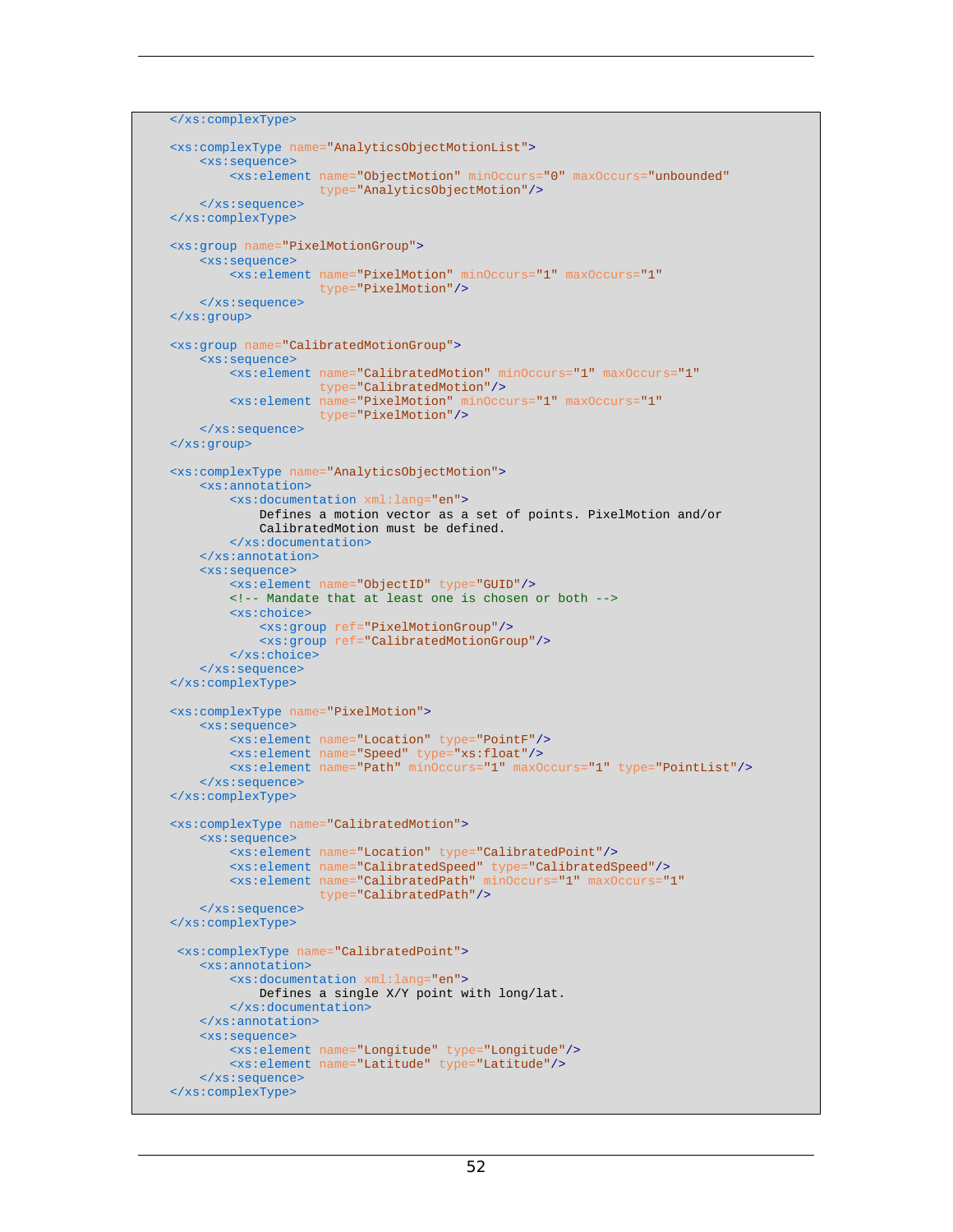```
 <xs:complexType name="CalibratedSpeed">
         <xs:annotation>
             <xs:documentation xml:lang="en"> 
                Calibrated speed that has both the units of measurement and speed 
                 Value 
             </xs:documentation>
         </xs:annotation>
         <xs:sequence>
             <xs:element name="Units" type="CalibratedUnits"/>
             <xs:element name="Speed" type="xs:float"/>
         </xs:sequence>
     </xs:complexType>
     <xs:complexType name="CalibratedPath">
         <xs:sequence>
            <xs:element name="CalibratedPoint" minOccurs="2" maxOccurs="unbounded" 
                         type="CalibratedPoint"/>
         </xs:sequence>
     </xs:complexType>
     <xs:complexType name="Snapshots">
         <xs:sequence>
            <xs:element minOccurs="0" maxOccurs="unbounded" name="Snapshot" 
                         nillable="true" type="Snapshot" />
         </xs:sequence>
     </xs:complexType>
     <xs:complexType name="Snapshot">
         <xs:sequence>
             <xs:element name="TimeOffset" minOccurs="1" maxOccurs="1" type="xs:int"/>
             <xs:element name="Width" minOccurs="0" maxOccurs="1" type="xs:int" />
             <xs:element name="Height" minOccurs="0" maxOccurs="1" type="xs:int"/>
             <xs:element name="SizeInBytes" minOccurs="0" maxOccurs="1" type="xs:int" />
             <xs:element name="Image" minOccurs="0" maxOccurs="unbounded" nillable="true" 
                         type="xs:base64Binary" />
         </xs:sequence>
         <xs:attributeGroup ref="xlinkAttributes"/>
     </xs:complexType>
     <xs:element name="AnalyticsMetadata" nillable="true" type="AnalyticsMetadata" />
     <xs:complexType name="AnalyticsMetadata">
         <xs:sequence>
             <xs:element name="MetadataHeader" minOccurs="1" maxOccurs="1" 
                         type="MetaDataHeader"/>
             <xs:element name="ObjectList" minOccurs="0" maxOccurs="1" 
                         type="AnalyticsObjectList" />
         </xs:sequence>
    </xs:complexType>
    <xs:element name="ObjectList" nillable="true" type="AnalyticsObjectList" /> 
     <xs:complexType name="AnalyticsObjectList">
         <xs:sequence>
             <xs:element minOccurs="0" maxOccurs="unbounded" name="Object" nillable="true" 
                         type="AnalyticsObject" />
         </xs:sequence>
    </xs:complexType>
    <xs:element name="AnalyticsObject" nillable="true" type="AnalyticsObject" />
    <xs:complexType name="AnalyticsObject"> 
         <xs:sequence>
            <xs:element minOccurs="1" maxOccurs="1" name="ID" type="GUID"/>
             <xs:element minOccurs="1" maxOccurs="1" name="BoundingBox" type="RectF" />
             <xs:element minOccurs="0" maxOccurs="1" name="Polygon" type="PolygonF" />
             <xs:element minOccurs="0" maxOccurs="1" name="Ellipse" type="EllipseF"/>
             <xs:element minOccurs="0" maxOccurs="1" name="Footprint" type="PointF" />
 <xs:element minOccurs="0" maxOccurs="1" name="Centroid" type="PointF" />
 <xs:element minOccurs="0" maxOccurs="1" name="CentroidVelocity" type="PointF"
/>
             <xs:element minOccurs="0" maxOccurs="1" name="Classification" 
                         type="xs:string" />
             <xs:element minOccurs="0" maxOccurs="1" name="TimeOffset" type="xs:int"/>
```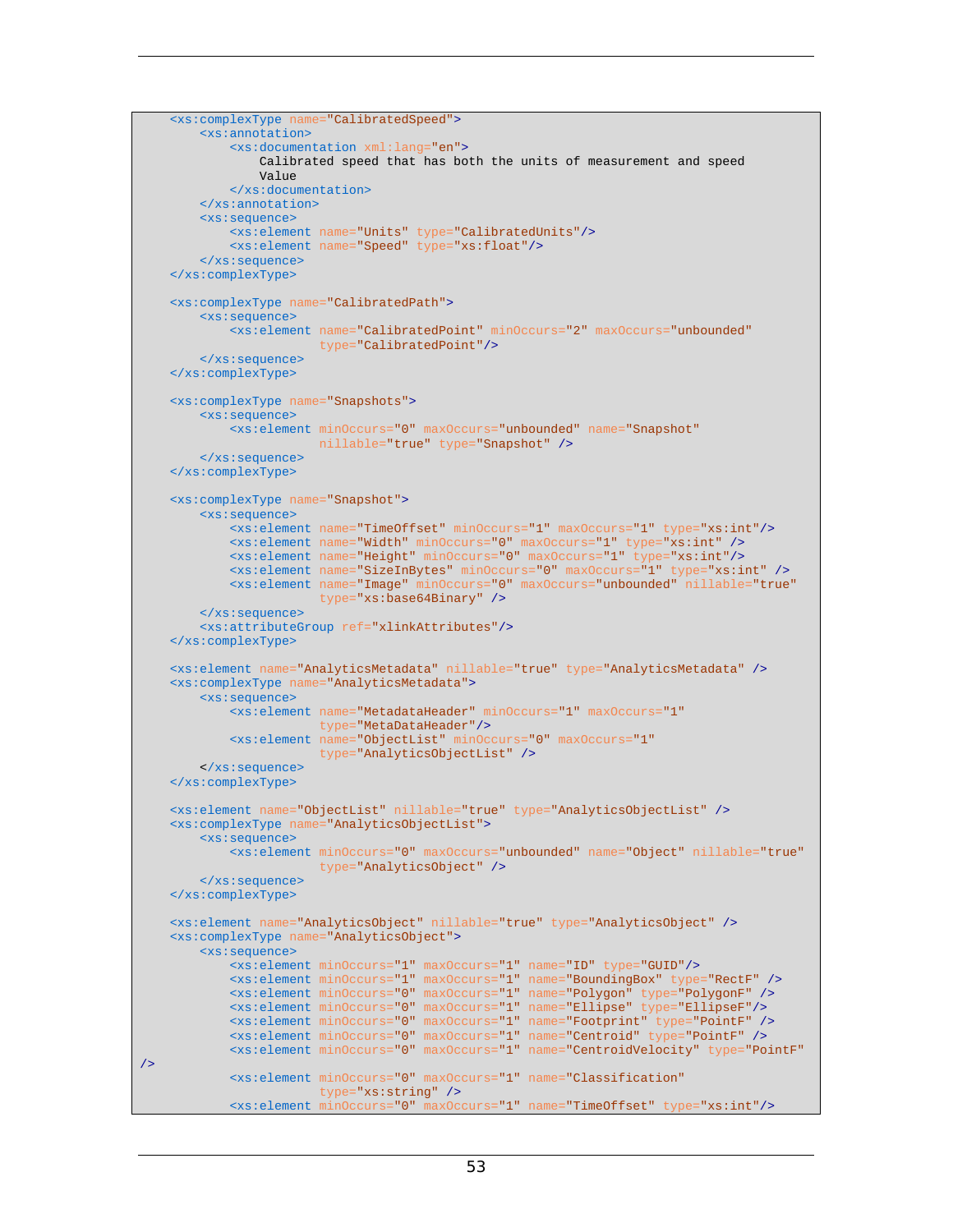```
 <xs:element minOccurs="0" maxOccurs="1" name="Parents" type="ArrayOfParents"
/>
             <xs:element minOccurs="0" maxOccurs="1" name="ObjectMask" 
                         type="xs:base64Binary" />
             <xs:element minOccurs="0" maxOccurs="1" name="Color" type="xs:token"/> 
             <xs:element minOccurs="0" maxOccurs="1" name="StationaryData" 
type="StationaryData"/>
         </xs:sequence>
    </xs:complexType> 
    <xs:element name="ArrayOfParents" nillable="true" type="ArrayOfParents" />
     <xs:complexType name="ArrayOfParents">
         <xs:sequence>
             <xs:element minOccurs="0" maxOccurs="unbounded" name="ParentID" 
                          nillable="true" type="xs:token" />
         </xs:sequence>
    </xs:complexType>
    <xs:element name="StationaryData" nillable="true" type="StationaryData" />
     <xs:complexType name="StationaryData">
         <xs:sequence>
             <xs:element name="State" type="StationaryStates" />
             <xs:element name="Type" type="StationaryTypes" />
             <xs:element name="ParentID" type="xs:token" />
             <xs:element name="DetectionDelay" type="xs:float" />
          </xs:sequence>
    </xs:complexType>
    <! - All simple types, enumerations and value restrictions 
 -->
     <xs:simpleType name="CountType">
         <xs:annotation>
             <xs:documentation xml:lang="en">
                 Defines the list of available count types 
             </xs:documentation>
         </xs:annotation>
         <xs:restriction base="xs:NMTOKEN">
             <xs:enumeration value="tally"/>
             <xs:enumeration value="occupancy"/>
             <xs:enumeration value="dwell"/>
         </xs:restriction>
    </xs:simpleType>
     <xs:simpleType name="Direction">
         <xs:annotation>
             <xs:documentation xml:lang="en"> 
                 Defines the list of applicable directions for counting 
                 rules 
             </xs:documentation>
         </xs:annotation>
         <xs:restriction base="xs:NMTOKEN">
             <xs:enumeration value="forward"/>
             <xs:enumeration value="reverse"/>
         </xs:restriction>
     </xs:simpleType>
     <xs:simpleType name="CalibratedUnits">
         <xs:annotation>
             <xs:documentation xml:lang="en"> 
                 Defines the list of applicable directions for counting 
                 rules 
             </xs:documentation>
         </xs:annotation>
         <xs:restriction base="xs:NMTOKEN">
             <xs:enumeration value="FeetPerSecond"/>
             <xs:enumeration value="MetersPerSecond"/>
```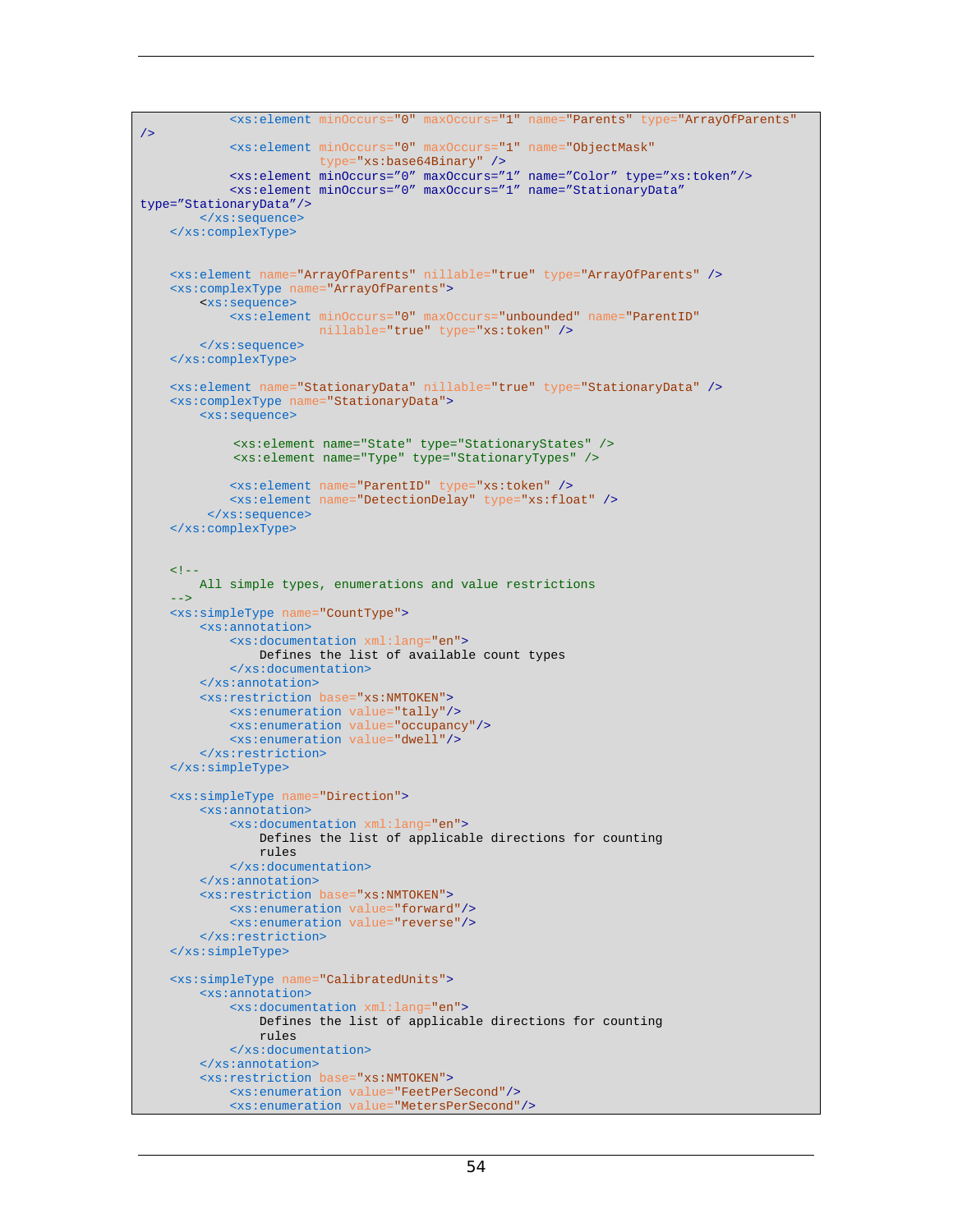```
 <xs:enumeration value="MilesPerHour"/>
             <xs:enumeration value="KilometersPerHour"/>
         </xs:restriction>
    </xs:simpleType>
     <xs:simpleType name="Confidence">
         <xs:annotation>
             <xs:documentation xml:lang="en"> 
                 Defines Confidence as a normalized float value 
             </xs:documentation>
         </xs:annotation>
         <xs:restriction base="xs:float">
             <xs:minInclusive value="0"/>
             <xs:maxInclusive value="1"/>
         </xs:restriction>
    </xs:simpleType>
     <xs:simpleType name="Longitude">
         <xs:annotation>
             <xs:documentation xml:lang="en"> 
                 Defines the range of decimal Longitude values 
             </xs:documentation>
         </xs:annotation>
         <xs:restriction base="xs:float">
             <xs:minInclusive value="-180"/>
             <xs:maxInclusive value="180"/>
         </xs:restriction>
     </xs:simpleType>
    <xs:simpleType name="Latitude">
        <xs:annotation>
             <xs:documentation xml:lang="en"> 
                 Defines the range of decimal Lattitude values 
             </xs:documentation>
         </xs:annotation>
         <xs:restriction base="xs:float">
             <xs:minInclusive value="-90"/>
             <xs:maxInclusive value="90"/>
         </xs:restriction>
    </xs:simpleType>
    <xs:simpleType name="GUID">
         <xs:annotation>
             <xs:documentation xml:lang="en"> 
                 The representation of a GUID, generally the id of an 
                 element. 
             </xs:documentation>
         </xs:annotation>
         <xs:restriction base="xs:string">
             <xs:pattern
                value="[a-fA-F0-9]{8}-[a-fA-F0-9]{4}-[a-fA-F0-9]{4}-[a-fA-F0-9]{4}-[a-fA-
F0-9]{12}"
             />
         </xs:restriction>
    </xs:simpleType>
    <xs:simpleType name="RuleType">
         <xs:annotation>
             <xs:documentation xml:lang="en"> 
                 Definitions of the available analytic rule types. 
             </xs:documentation>
         </xs:annotation>
         <xs:restriction base="xs:NMTOKEN">
             <xs:enumeration value="line"/>
             <xs:enumeration value="area"/>
             <xs:enumeration value="full"/>
         </xs:restriction>
     </xs:simpleType>
    <xs:complexType name="PointF">
```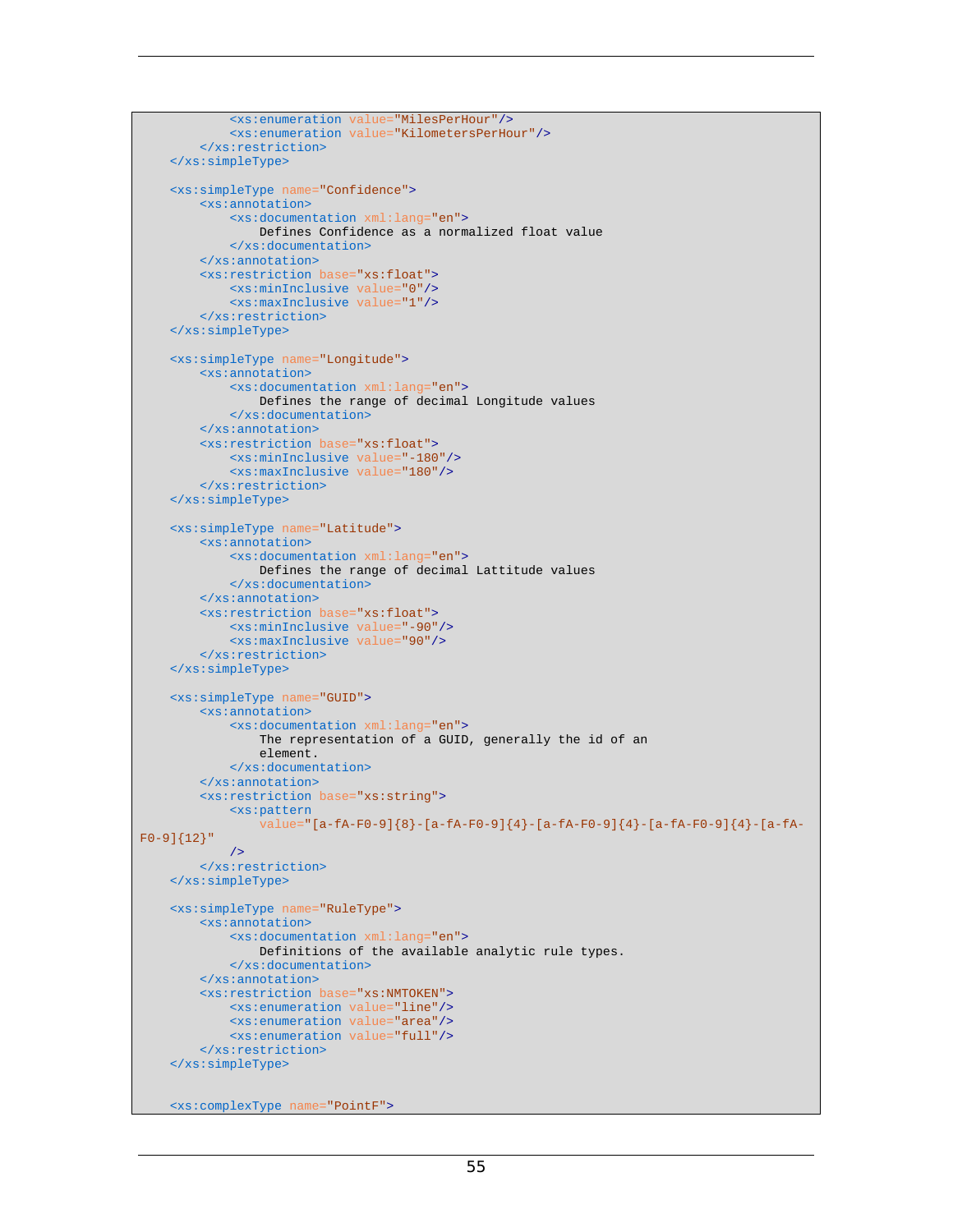```
 <xs:annotation>
             <xs:documentation xml:lang="en"> 
                Defines a single X/Y point in normalized form.\langle x, s : documentation>
         </xs:annotation>
         <xs:sequence>
             <xs:element name="X" type="xs:float"/>
             <xs:element name="Y" type="xs:float"/>
         </xs:sequence>
    </xs:complexType>
    <xs:complexType name="RectF">
         <xs:annotation>
             <xs:documentation xml:lang="en"> 
                 Defines a rectangle in normalized form. 
             </xs:documentation>
         </xs:annotation>
         <xs:sequence>
             <xs:element name="X" type="xs:float"/>
             <xs:element name="Y" type="xs:float"/>
             <xs:element name="Width" type="xs:float"/>
             <xs:element name="Height" type="xs:float"/>
         </xs:sequence>
    </xs:complexType>
    <xs:complexType name="PolygonF">
         <xs:annotation>
             <xs:documentation xml:lang="en"> 
                 Defines a closed shape that consist of a set of 3 or more points in 
                 normalized form. 
             </xs:documentation>
         </xs:annotation>
         <xs:sequence>
             <xs:element name="Point" minOccurs="3" maxOccurs="64" type="PointF"/>
         </xs:sequence>
    </xs:complexType>
    <xs:complexType name="EllipseF">
         <xs:annotation>
             <xs:documentation xml:lang="en"> 
                 Defines the ellipse in normalized form. 
             </xs:documentation>
         </xs:annotation>
         <xs:sequence>
             <xs:element name="X" type="xs:float"/>
 <xs:element name="Y" type="xs:float"/>
 <xs:element name="Major" type="xs:float"/>
             <xs:element name="Minor" type="xs:float"/>
             <xs:element name="Angle" type="xs:float"/>
         </xs:sequence>
    </xs:complexType>
    <xs:complexType name="PointList">
        <xs:annotation>
             <xs:documentation xml:lang="en"> 
                 A list of 2 or more points. 
             </xs:documentation>
         </xs:annotation>
         <xs:sequence>
             <xs:element name="Point" minOccurs="2" maxOccurs="unbounded" type="PointF"/>
         </xs:sequence>
    </xs:complexType>
    <xs:simpleType name="StationaryStates">
         <xs:annotation>
             <xs:documentation xml:lang="en"> 
                 The state of the stationary object, inserted or removed 
             </xs:documentation>
         </xs:annotation>
         <xs:restriction base="xs:NMTOKEN">
             <xs:enumeration value="inserted"/>
             <xs:enumeration value="removed"/>
```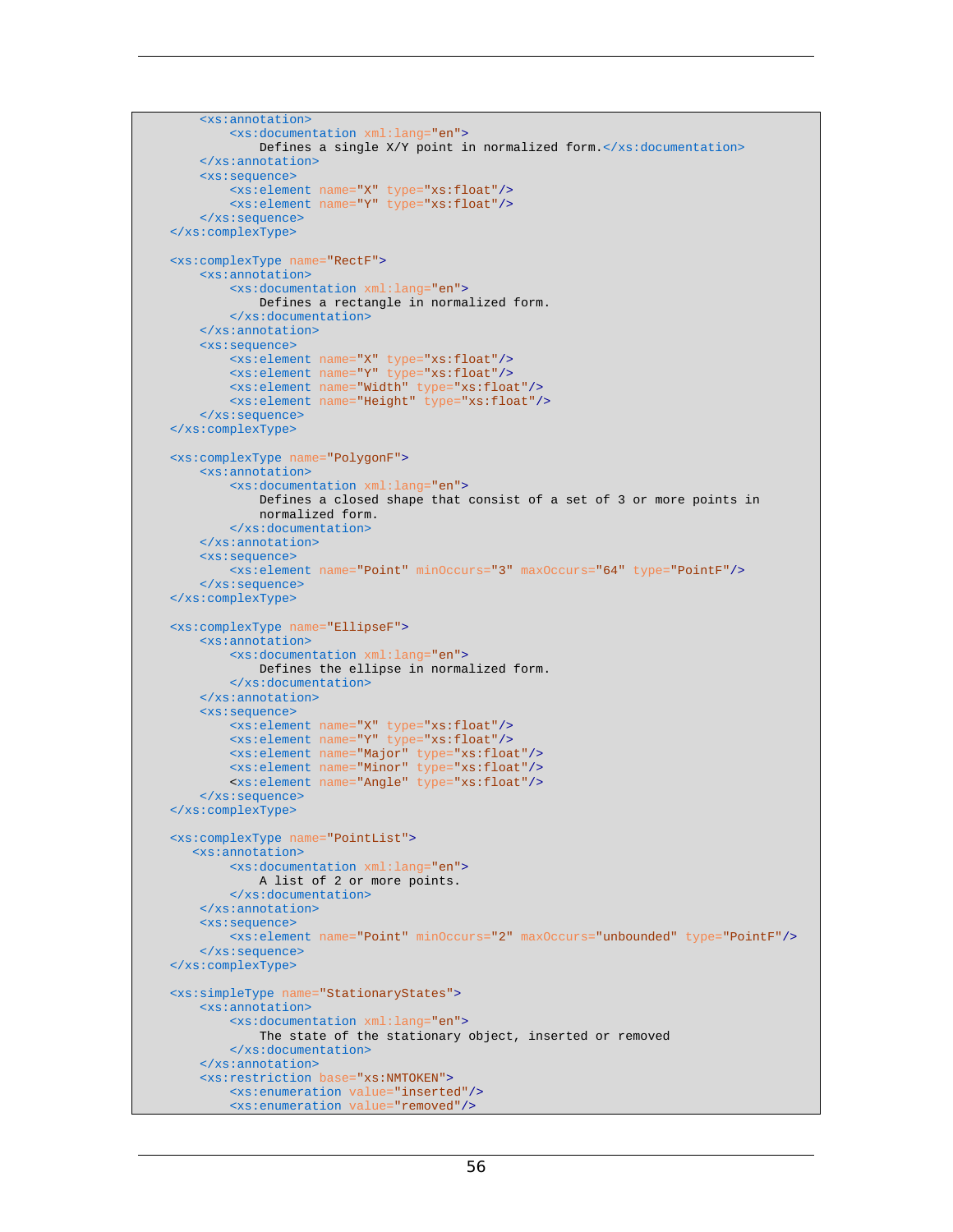```
 </xs:restriction>
     </xs:simpleType>
     <xs:simpleType name="StationaryTypes">
        <xs:annotation>
             <xs:documentation xml:lang="en"> 
                 The type of the stationary object, active or passive. Active objects 
                 Were moving and then stopped, passive are objects that are static. i.e 
                Vehicle and bag respectively. 
             </xs:documentation>
         </xs:annotation>
         <xs:restriction base="xs:NMTOKEN">
             <xs:enumeration value="active"/>
             <xs:enumeration value="passive"/>
         </xs:restriction>
    </xs:simpleType>
     <xs:attributeGroup name="xlinkAttributes">
        <xs:attribute ref="xlink:type"/>
         <xs:attribute ref="xlink:href"/>
     </xs:attributeGroup>
</xs:schema>
```